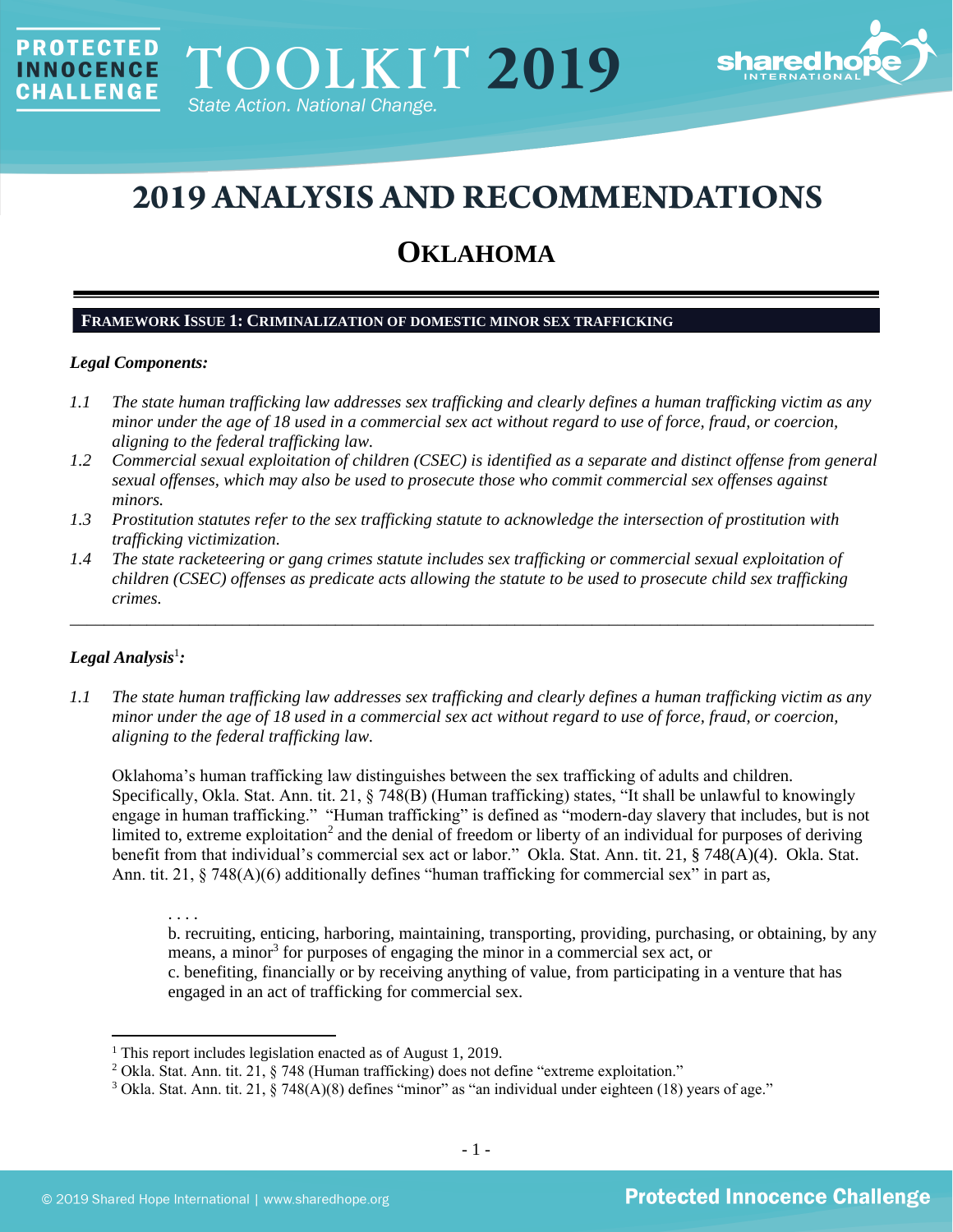Okla. Stat. Ann. tit. 21, § 748(A)(2) defines "commercial sex" as "any form of commercial sexual activity such as sexually explicit performances, prostitution, participation in the production of pornography, performance in a strip club, or exotic dancing or display."

A conviction under this statute is punishable as a felony by imprisonment for at least 5 years or for life, a fine not to exceed \$100,000, or both. Okla. Stat. Ann. tit. 21, § 748(C). If the victim is under the age of 18, however, a conviction is punishable by imprisonment for at least 15 years or for life, a fine not to exceed \$250,000, or both. Okla. Stat. Ann. tit. 21,  $\S 748(C)^4$ .

*1.2 Commercial sexual exploitation of children (CSEC) is identified as a separate and distinct offense from general sexual offenses, which may also be used to prosecute those who commit commercial sex offenses against minors.*

Oklahoma has several statutes that specifically criminalize CSEC, including the following:

- 1. Okla. Stat. Ann. tit. 21, § 1029 (Engaging in prostitution, etc.—soliciting or procuring—residing or being in place for prohibited purpose—aiding, abetting or participating—child prostitution) states,
	- A. It shall further be unlawful:

<span id="page-1-0"></span>1. To engage in prostitution,<sup>5</sup> lewdness, $6$  or assignation;

"Violent crime" means any of the following felony offense except the following, or offenses and any attempts to commit or conspiracy or solicitation to commit the following crimes:

ss. child pornography or aggravated child pornography as defined in Section 1021.2, 1021.3, 1024.1 or 1040.12a of Title 21 of the Oklahoma Statutes,

tt. child prostitution as defined in Section 1030 of Title 21 of the Oklahoma Statutes,

. . . .

. . . .

xx. human trafficking as provided for in Section 748 of Title 21 of the Oklahoma Statutes . . . , . . . .

Electric Monitoring Programs are also unavailable for violent crimes. Okla. Stat. Ann. Tit. 57 § 510.9(A). <sup>5</sup> Okla. Stat. Ann. tit. 21, § 1030(1) (Definitions) defines "prostitution" as,

a. the giving or receiving of the body for sexual intercourse, fellatio, cunnilingus, masturbation, anal intercourse or lewdness with any person not his or her spouse, in exchange for money or any other thing of value, or

b. the making of any appointment or engagement for sexual intercourse, fellatio, cunnilingus, masturbation, anal intercourse or lewdness with any person not his or her spouse, in exchange for money or any other thing of value.

 $6$  Okla. Stat. Ann. tit. 21,  $§$  1030(6) defines "lewdness" as,

a. any lascivious, lustful or licentious conduct,

b. the giving or receiving of the body for indiscriminate sexual intercourse, fellatio, cunnilingus, masturbation, anal intercourse, or lascivious, lustful or licentious conduct with any person not his or her spouse, or c. any act in furtherance of such conduct or any appointment or engagement for prostitution.

<sup>2.</sup> To solicit, induce, entice, or procure another to commit an act of lewdness, assignation, or prostitution, with himself or herself;

<sup>4</sup> Okla. Stat. Ann. Tit. 57, § 571(2)(xx) lists human trafficking as a violent crime. According to Okla. Stat. Ann. tit. 22, § 988.2(A)(8), a person convicted of a violent crime is not eligible "for a community sentence or community punishment unless the district attorney or an assistant district attorney for the district in which the offender's conviction was obtained consents thereto." Pursuant to Okla. Stat. Ann. Tit. 57, § 571,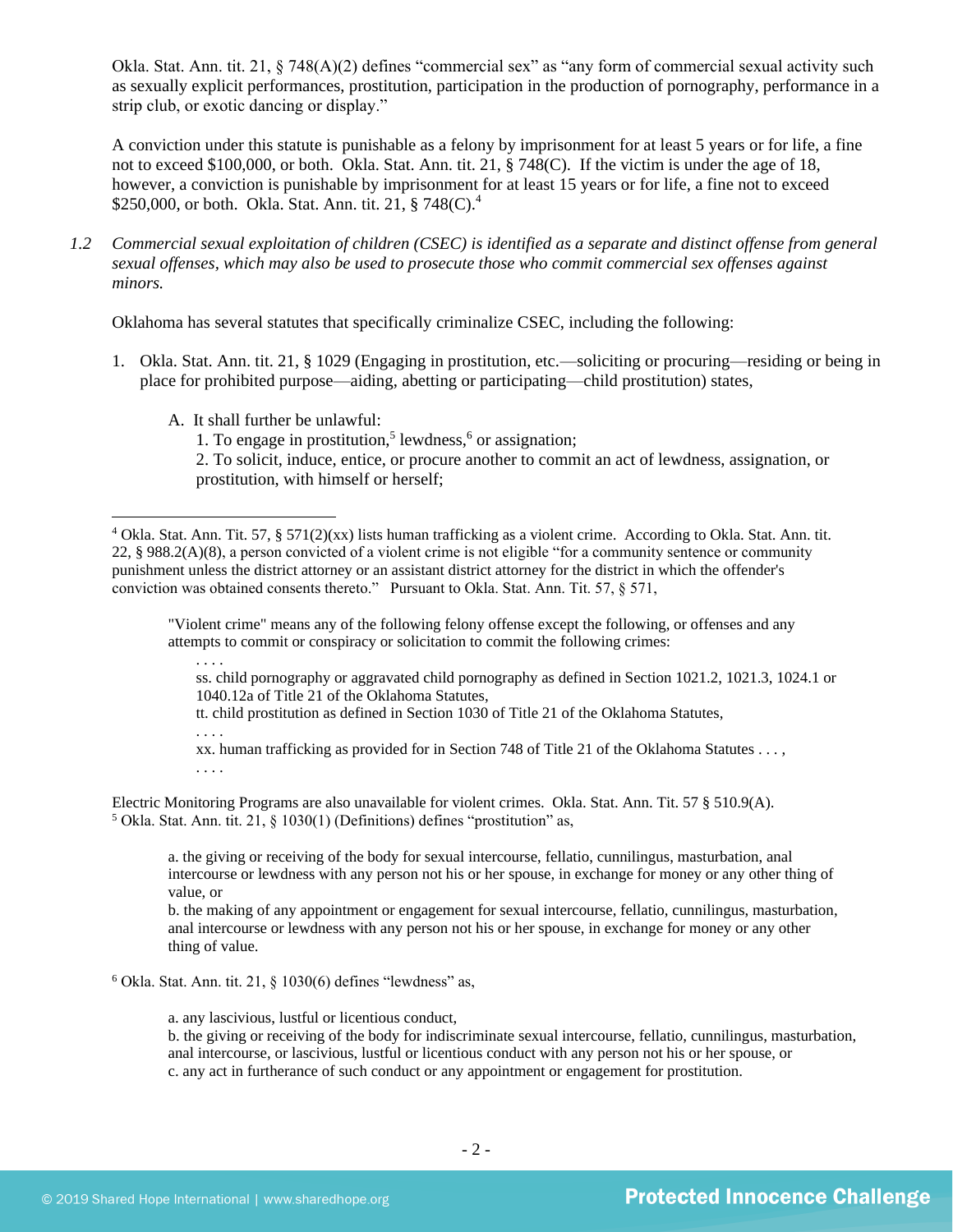3. To reside in, enter, or remain in any house, place, building, or other structure, or to enter or remain in any vehicle, trailer, or other conveyance with the intent of committing an act of prostitution, lewdness, or assignation; or

<span id="page-2-0"></span>4. To aid, abet, or participate in the doing of any of the acts prohibited in paragraph 1, 2 or 3 of this subsection.

B. Any prohibited act described in paragraph 1, 2, 3 or 4 of subsection A of this section committed with a person under eighteen (18) years of age shall be deemed child prostitution, as defined in Section 1030 [Definitions] of this title,<sup>7</sup> and shall be punishable as provided in Section 1031 of this title.

C. In any prosecution of a person sixteen (16) or seventeen (17) years of age for an offense described in subsection A of this section, there shall be a presumption that the actor was coerced into committing such offense by another person in violation of the human trafficking provisions set forth in Section 748 of this title.

Pursuant to Okla. Stat. Ann. tit. 21, § 1031(C) (Punishment for violations), a conviction under Okla. Stat. Ann. tit. 21, § 1029(B) is punishable as a felony by imprisonment up to 10 years and a fine not to exceed \$5,000 for a first conviction, \$10,000 for a second conviction, or \$15,000 for third and subsequent convictions. Pursuant to Okla. Stat. Ann. Tit. 57,  $\S 571(2)(tt)$ , "child prostitution" is a violent crime for which "community sentences" are not available without consent from the district attorney and for which Electric Monitoring Programs are unavailable. Okla. Stat. Ann. tit. 22, § 988.2(A)(8); Okla. Stat. Ann. Tit. 57, § 571(2)(tt); Okla. Stat. Ann. Tit. 57 § 510.9(A).<sup>8</sup>

2. Okla. Stat. Ann. tit. 21, § 1087(A) (Child under 18 years of age—Procuring for prostitution, lewdness or other indecent act—Punishment) makes it a crime to

1. Offer, or offer to secure, a child under eighteen (18) years of age for the purpose of prostitution, or for any other lewd or indecent act, or procure or offer to procure a child for, or a place for a child as an inmate in, a house of prostitution or other place where prostitution is practiced; 2. Receive or to offer or agree to receive any child under eighteen (18) years of age into any house, place, building, other structure, vehicle, trailer, or other conveyance for the purpose of prostitution, lewdness, or assignation, or to permit any person to remain there for such purpose; or 3. Direct, take, or transport, or to offer or agree to take or transport, or aid or assist in transporting, any child under eighteen (18) years of age to any house, place, building, other structure, vehicle, trailer, or other conveyance, or to any other person with knowledge or having reasonable cause to believe that the purpose of such directing, taking, or transporting is prostitution, lewdness, or assignation.

A conviction under Okla. Stat. Ann. tit. 21, § 1087(A) is punishable as a felony by imprisonment for  $1-10$ years and a possible fine not to exceed \$10,000. Okla. Stat. Ann. tit. 21,  $\S$ § 1087(B)(1), 64(B).<sup>9</sup> Additionally, Okla. Stat. Ann. tit. 21, § 1087(B)(2) states, "Any owner, proprietor, keeper, manager, conductor, or other person who knowingly permits any violation of this section in any house, building, room, or other premises or any conveyances under his control or of which he has possession shall, upon conviction for the first offense, be guilty of a misdemeanor" punishable by imprisonment in a county jail for 6 months to 1 year and a fine of \$500–\$5,000, with subsequent convictions punishable as felonies by imprisonment for  $1-10$  years, a fine of \$5,000–\$25,000, or both. Okla. Stat. Ann. tit. 21, § 1087(B)(2).

<sup>&</sup>lt;sup>7</sup> Okla. Stat. Ann. tit. 21, § 1030(2) defines "child prostitution" as "prostitution or lewdness as defined in this section with a person under eighteen (18) years of age, in exchange for money or any other thing of value."

<sup>8</sup> *See supra* note [4](#page-1-0) for definition of violent crime, in part.

<sup>&</sup>lt;sup>9</sup> Pursuant to Okla. Stat. Ann. tit. 21, § 64(B), "Upon a conviction for any felony punishable by imprisonment in any jail or prison, in relation to which no fine is prescribed by law, the court or a jury may impose a fine on the offender not exceeding Ten Thousand Dollars (\$ 10,000.00) in addition to the imprisonment prescribed."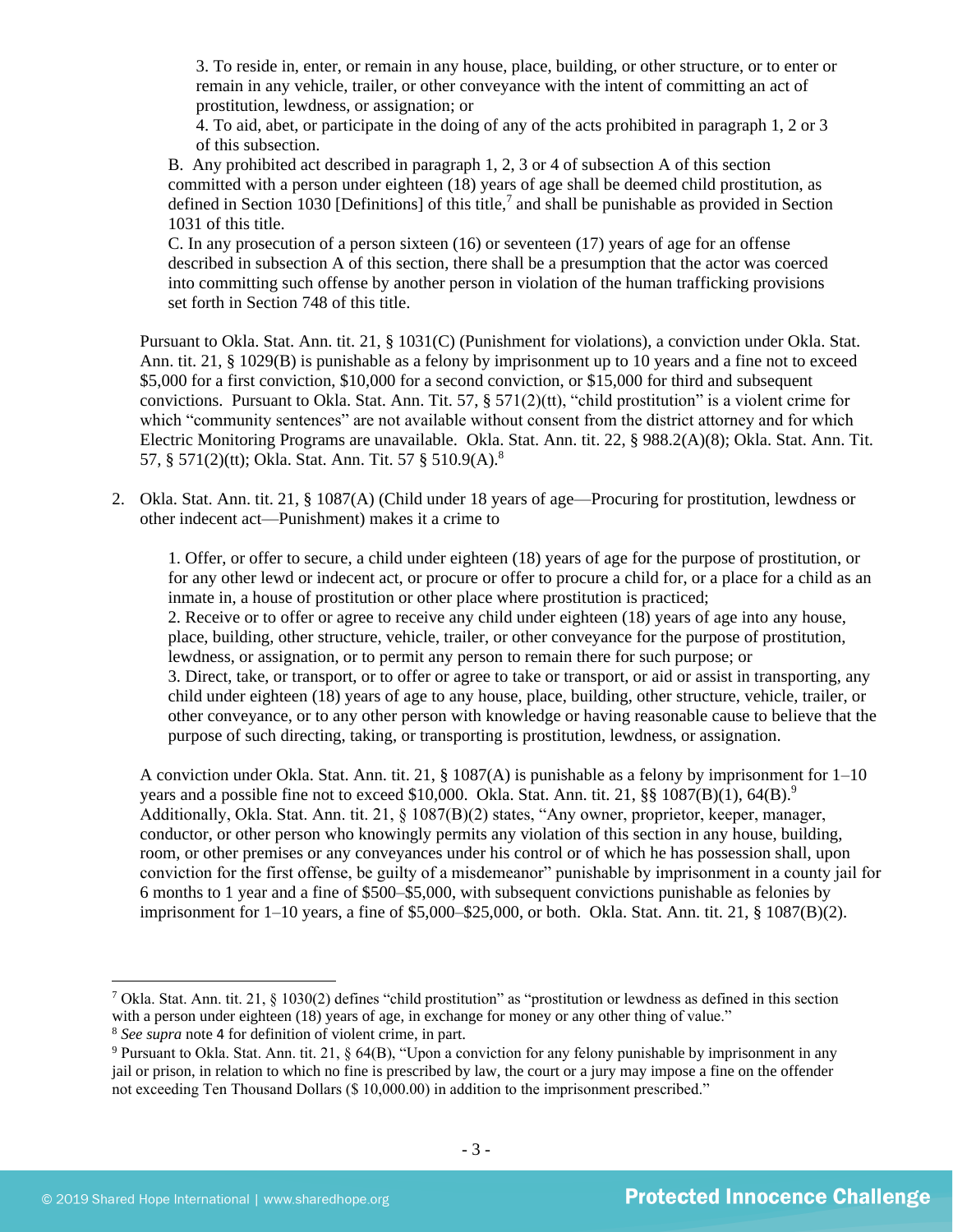3. Okla. Stat. Ann. tit. 21, § 1088(A) (Child under 18 years of age—Inducing, keeping, detaining or restraining for prostitution—Punishment) provides,

No person shall:

1. By promise, threats, violence, or by any device or scheme, including but not limited to the use of any controlled dangerous substance prohibited pursuant to the provisions of the Uniform Controlled Dangerous Substances Act, cause, induce, persuade, or encourage a child under eighteen (18) years of age to engage or continue to engage in prostitution or to become or remain an inmate of a house of prostitution or other place where prostitution is practiced;

2. Keep, hold, detain, restrain, or compel against his will, any child under eighteen (18) years of age to engage in the practice of prostitution or in a house of prostitution or other place where prostitution is practiced or allowed; or

3. Directly or indirectly keep, hold, detain, restrain, or compel or attempt to keep, hold, detain, restrain, or compel a child under eighteen (18) years of age to engage in the practice of prostitution or in a house of prostitution or any place where prostitution is practiced or allowed for the purpose of compelling such child to directly or indirectly pay, liquidate, or cancel any debt, dues, or obligations incurred, or said to have been incurred by such child.

A conviction under Okla. Stat. Ann. tit. 21, § 1088(A) is punishable as a felony by imprisonment for 1–25 years and a fine of \$5,000–\$25,000. Okla. Stat. Ann. tit. 21, § 1088(B)(1). Additionally, Okla. Stat. Ann. tit. 21, § 1088(B)(2) states,

Any owner, proprietor, keeper, manager, conductor, or other person who knowingly permits a violation of this section in any house, building, room, tent, lot or premises under his control or of which he has possession, upon conviction for the first offense, shall be guilty of a misdemeanor punishable by imprisonment in the county jail for a period of not less than six (6) months nor more than one (1) year, and by a fine of not more than Five Thousand Dollars (\$ 5,000.00).

<span id="page-3-0"></span>Subsequent convictions are punishable as felonies by imprisonment for  $1-10$  years and a fine of \$5,000– \$25,000. Okla. Stat. Ann. tit. 21, § 1088(B)(2).

4. Okla. Stat. Ann. tit. 21, § 1021.2(A) (Minors—Procuring for participation in pornography) states, "Any person who shall procure or cause the participation of any minor under the age of eighteen (18) years in any child pornography<sup>10</sup> or who knowingly possesses, procures, or manufactures, or causes to be sold or distributed any child pornography shall be guilty, upon conviction, of a felony . . . ." A conviction under this statute is punishable as a felony by imprisonment up to 20 years, a fine not to exceed \$25,000, or both.

any visual depiction or individual image stored or contained in any format on any medium including, but not limited to, film, motion picture, videotape, photograph, negative, undeveloped film, slide, photographic product, reproduction of a photographic product, play or performance wherein a minor under the age of eighteen (18) years is engaged in any act with a person, other than his or her spouse, of sexual intercourse which is normal or perverted, in any act of anal sodomy, in any act of sexual activity with an animal, in any act of sadomasochistic abuse including, but not limited to, flagellation or torture, or the condition of being fettered, bound or otherwise physically restrained in the context of sexual conduct, in any act of fellatio or cunnilingus, in any act of excretion in the context of sexual conduct, in any lewd exhibition of the uncovered genitals in the context of masturbation or other sexual conduct, or where the lewd exhibition of the uncovered genitals, buttocks or, if such minor is a female, the breast, has the purpose of sexual stimulation of the viewer, or wherein a person under the age of eighteen (18) years observes such acts or exhibitions. Each visual depiction or individual image shall constitute a separate item and multiple copies of the same identical material shall each be counted as a separate item.

<sup>&</sup>lt;sup>10</sup> Pursuant to Okla. Stat. Ann. tit. 21, § 1024.1(A) (Definitions), "child pornography," as it is used in Okla. Stat. Ann. tit. 21, §§ 1021, 1021.1, through 1021.4, Sections 1022 through 1024, and 1040.8 through 1040.24, is defined as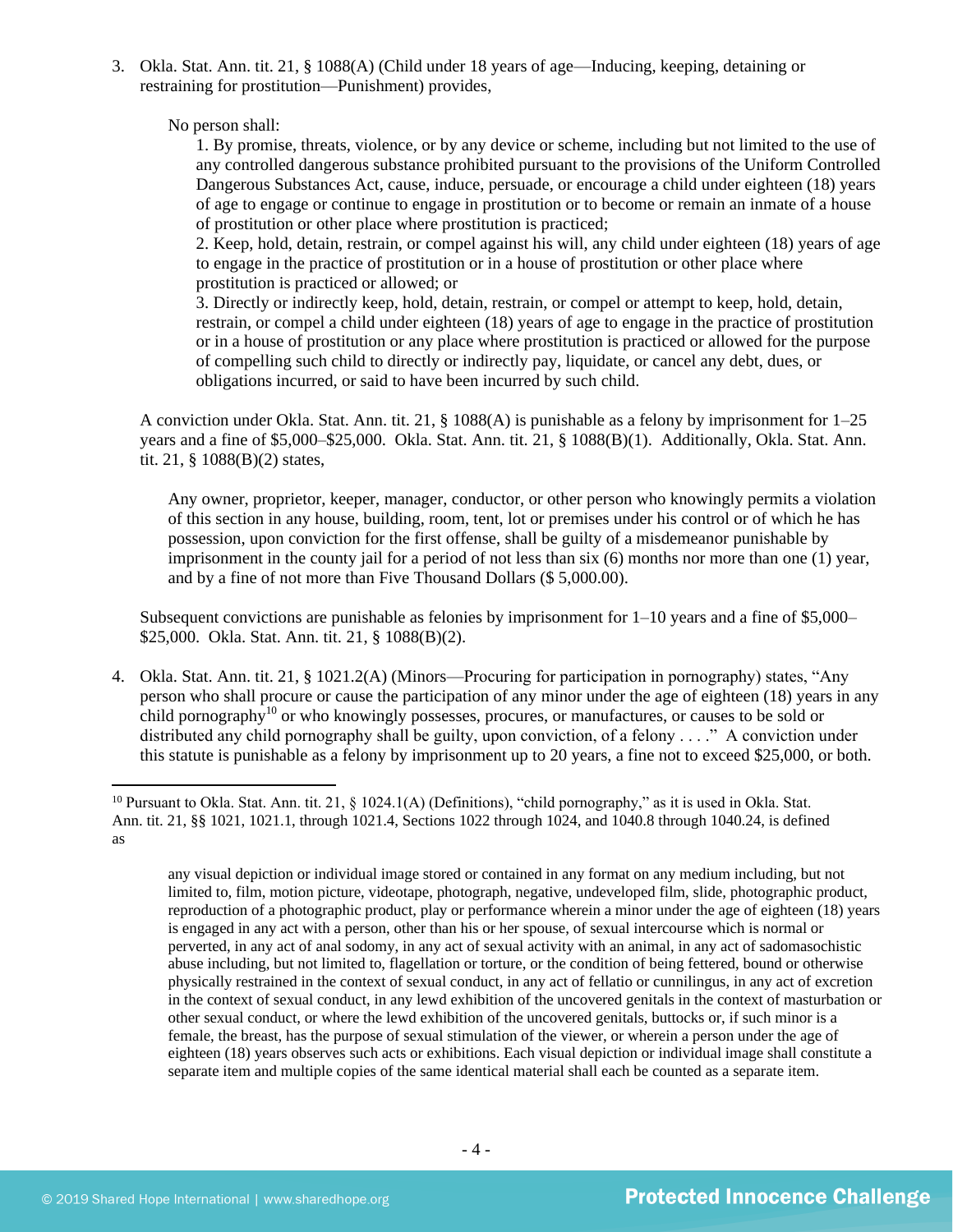Okla. Stat. Ann. tit. 21, § 1021.2(A). Additionally, "Persons convicted under this section shall not be eligible for a deferred sentence." Okla. Stat. Ann. tit. 21, § 1021.2(A). Pursuant to Okla. Stat. Ann. Tit. 57, § 571, a violation of Okla. Stat. Ann. tit. 21, § 1021.2(A) is a violent crime, for which "community sentences" are not available without consent from the district attorney and for which Electric Monitoring Programs are unavailable. Okla. Stat. Ann. tit. 22, § 988.2(A)(8); Okla. Stat. Ann. Tit. 57, § 571(2)(ss); Okla. Stat. Ann. Tit. 57 § 510.9(A).<sup>11</sup>

- 5. Okla. Stat. Ann. tit. 21, § 1021.3(A) (Guardians—Parents—Custodians—Consent to participation of minors in child pornography) makes it a crime if "[a]ny parent, guardian or individual having custody of a minor under the age of eighteen (18) years . . . knowingly permits or consents to the participation of a minor in any child pornography . . . ." A conviction under Okla. Stat. Ann. tit. 21, § 1021.3(A) is punishable as a felony by imprisonment up to 20 years, a fine not to exceed \$25,000, or both, with no eligibility for a deferred sentence. Okla. Stat. Ann. tit. 21, § 1021.3(A). Pursuant to Okla. Stat. Ann. Tit. 57, § 571, Okla. Stat. Ann. tit. 21, § 1021.3(A) is a violent crime, and "community sentences" are not available without consent from the district attorney and for which Electric Monitoring Programs are unavailable. Okla. Stat. Ann. tit. 22, § 988.2(A)(8); Okla. Stat. Ann. Tit. 57, § 571(2)(ss); Okla. Stat. Ann. Tit. 57 § 510.9(A).<sup>12</sup>
- 6. Okla. Stat. Ann. tit. 21, § 843.5(H)–(J) (Child abuse—Child neglect—Child sexual abuse—Child sexual exploitation—Enabling—Penalties) states,

H. Any parent or other person who shall willfully or maliciously engage in child sexual exploitation shall, upon conviction, be punished by imprisonment in the custody of the Department of Corrections not exceeding life imprisonment, or by imprisonment in a county jail not exceeding one (1) year, or by a fine of not less than Five Hundred Dollars (\$500.00) nor more than Five Thousand Dollars (\$5,000.00), or both such fine and imprisonment except as provided in subsection I of this section for a child victim under twelve (12) years of age. Except for persons sentenced to life or life without parole, any person sentenced to imprisonment for two (2) years or more for a violation of this subsection shall be required to serve a term of post-imprisonment supervision pursuant to subparagraph f of paragraph 1 of subsection A of Section 991a of Title 22 of the Oklahoma Statutes under conditions determined by the Department of Corrections. The jury shall be advised that the mandatory post-imprisonment supervision shall be in addition to the actual imprisonment. As used in this subsection, "child sexual exploitation" means the willful or malicious sexual exploitation which includes but is not limited to allowing, permitting, or encouraging a child under eighteen (18) years of age to engage in prostitution or allowing, permitting, encouraging or engaging in the lewd, obscene or pornographic photographing, filming, or depicting of a child under eighteen (18) years of age by another.

I. Any parent or other person who shall willfully or maliciously engage in sexual exploitation of a child under twelve (12) years of age shall, upon conviction, be punished by imprisonment in the custody of the Department of Corrections for not less than twenty-five (25) years nor more than life imprisonment, and by a fine of not less than Five Hundred Dollars (\$500.00) nor more than Five Thousand Dollars (\$5,000.00).

J. Any parent or other person who shall willfully or maliciously engage in enabling child sexual exploitation shall, upon conviction, be punished by imprisonment in the custody of the Department of Corrections not exceeding life imprisonment, or by imprisonment in a county jail not exceeding one (1) year, or by a fine of not less than Five Hundred Dollars (\$500.00) nor more than Five Thousand Dollars (\$5,000.00), or both such fine and imprisonment. As used in this subsection, "enabling child sexual exploitation" means the causing, procuring or permitting of a willful or malicious act of child sexual exploitation, which includes but is not limited to allowing, permitting, or encouraging a child under eighteen (18) years of age to engage in prostitution or allowing, permitting, encouraging or engaging in the lewd, obscene or pornographic photographing, filming, or depicting of a child under eighteen (18)

<sup>&</sup>lt;sup>11</sup> *See supra* note [4](#page-1-0) for definition of violent crime, in part.

<sup>&</sup>lt;sup>12</sup> *See supra* note [4](#page-1-0) for definition of violent crime, in part.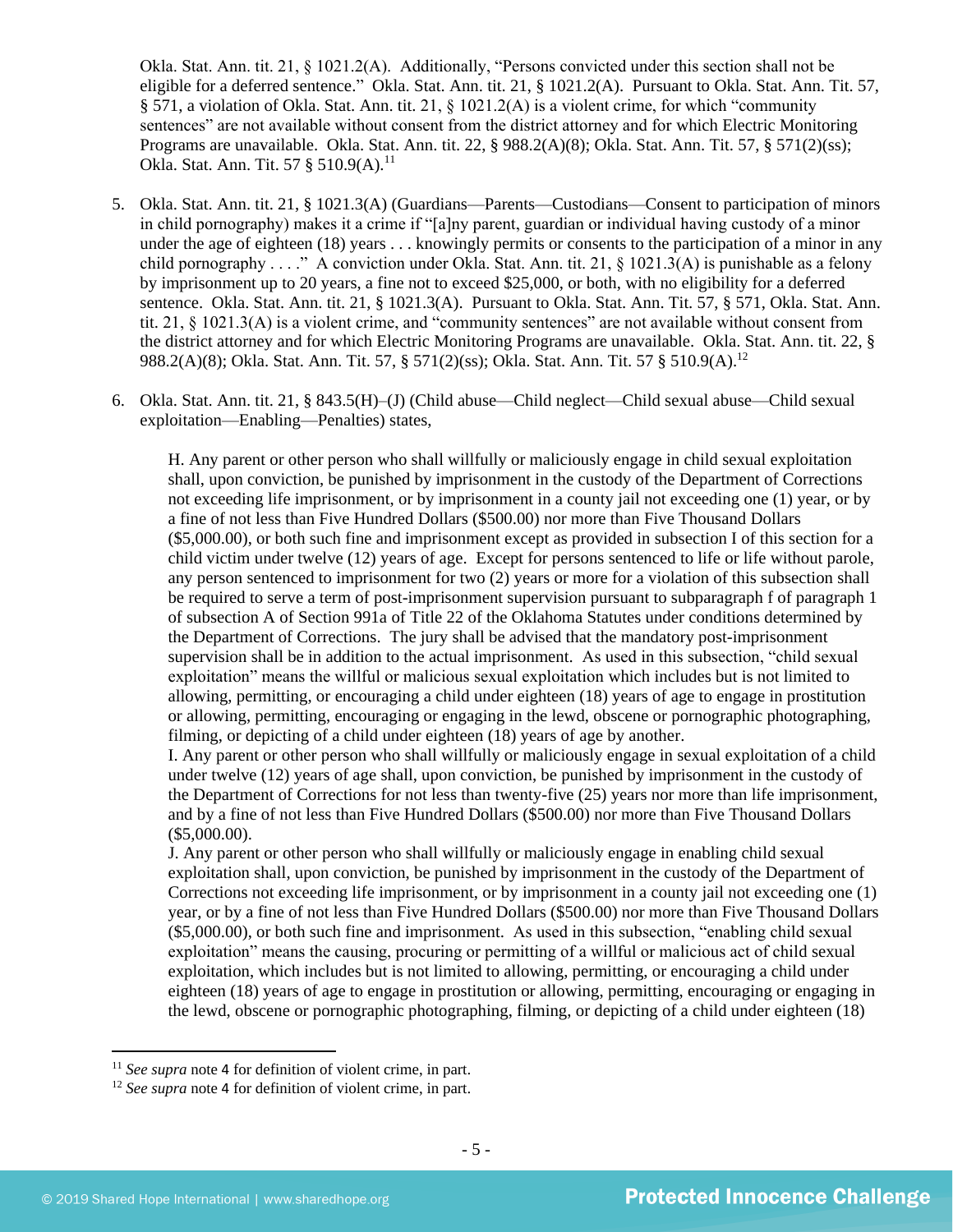years of age by another. As used in this subsection, "permit" means to authorize or allow for the care of a child by an individual when the person authorizing or allowing such care knows or reasonably should know that the child will be placed at risk of sexual exploitation as proscribed by this subsection.

7. Okla. Stat. Ann. tit. 21, § 1040.13a(A), (B) (Facilitating, encouraging, offering or soliciting sexual conduct or engaging in sexual communication with a minor or person believed to be a minor) states,

<span id="page-5-0"></span>A. It is unlawful for any person to facilitate, encourage, offer or solicit sexual conduct with a minor, or other individual the person believes to be a minor, by use of any technology,<sup>13</sup> or to engage in any communication for sexual or prurient interest with any minor, or other individual the person believes to be a minor, by use of any technology . . . .

B. A person is guilty of violating the provisions of this section if the person knowingly transmits any prohibited communication by use of any technology defined herein, or knowingly prints, publishes or reproduces by use of any technology described herein any prohibited communication, or knowingly buys, sells, receives, exchanges, or disseminates any prohibited communication or any information, notice, statement, website, or advertisement for communication with a minor or access to any name, telephone number, cell phone number, e-mail address, Internet address, text message address, place of residence, physical characteristics or other descriptive or identifying information of a minor, or other individual the person believes to be a minor.

A conviction under this statute is punishable as a felony by imprisonment up to 10 years, a fine not to exceed \$10,000, or both. Okla. Stat. Ann. tit. 21, § 1040.13a(D).

Several other sexual offenses, while not expressly commercial in nature, may also be applicable in cases involving the commercial sexual exploitation of a child. Some of those statutes are as follows:

1. Okla. Stat. Ann. tit. 21, § 1021(A), (B) (Indecent exposure—Indecent exhibitions—Obscene material or child pornography—Solicitation of minors) states,

A. Every person who willfully and knowingly either:

1. Lewdly exposes his or her person or genitals in any public place, or in any place where there are present other persons to be offended or annoyed thereby . . . ;

2. Procures, counsels, or assists any person to expose such person, or to make any other exhibition of such person to public view or to the view of any number of persons, for the purpose of sexual stimulation of the viewer;

3. Writes, composes, stereotypes, prints, photographs, designs, copies, draws, engraves, paints, molds, cuts, or otherwise prepares, publishes, sells, distributes, keeps for sale, knowingly downloads on a computer, or exhibits any obscene material or child pornography; or 4. Makes, prepares, cuts, sells, gives, loans, distributes, keeps for sale, or exhibits any disc record, metal, plastic, or wax, wire or tape recording, or any type of obscene material or child pornography, shall be guilty, upon conviction, of a felony . . . .

<sup>13</sup> Okla. Stat. Ann. tit. 21, § 1040.13a(A) states,

For purposes of this subsection, "by use of any technology" means the use of any telephone or cell phone, computer disk (CD), digital video disk (DVD), recording or sound device, CD-ROM, VHS, computer, computer network or system, Internet or World Wide Web address including any blog site or personal web address, e-mail address, Internet Protocol address (IP), text messaging or paging device, any video, audio, photographic or camera device of any computer, computer network or system, cell phone, any other electrical, electronic, computer or mechanical device, or any other device capable of any transmission of any written or text message, audio or sound message, photographic, video, movie, digital or computergenerated image, or any other communication of any kind by use of an electronic device.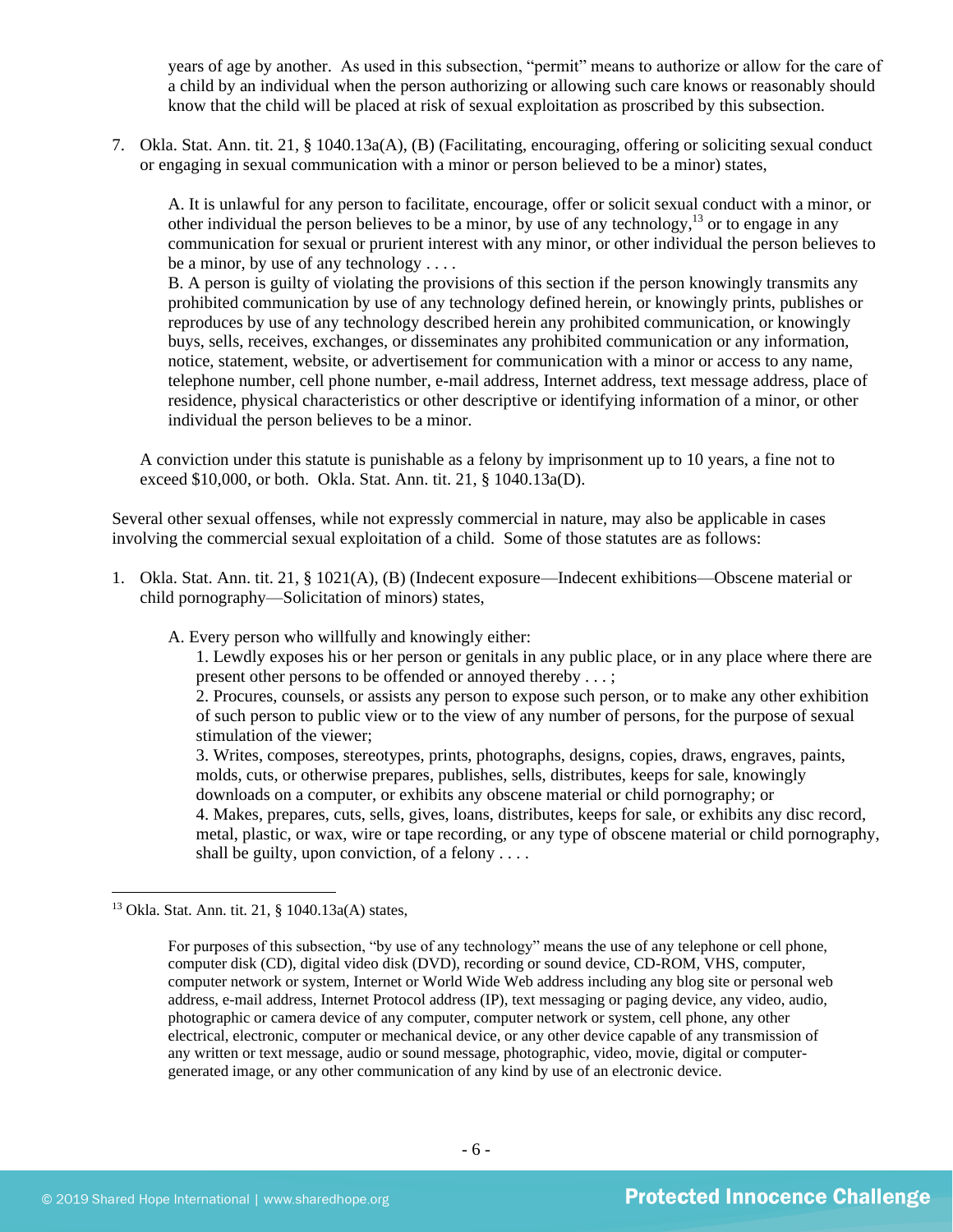#### B. Every person who:

1. Willfully solicits or aids a minor child to perform; or

2. Shows, exhibits, loans, or distributes to a minor child any obscene material or child pornography for the purpose of inducing said minor to participate in, any act specified in paragraphs 1, 2, 3 or 4 of subsection A of this section shall be guilty of a felony . . . .

A conviction under Okla. Stat. Ann. tit. 21, § 1021(A) is punishable as a felony by imprisonment for 30 days to 10 years, a fine of  $$500–$20,000$ , or both. Okla. Stat. Ann. tit. 21,  $§$  1021(A)(4). A conviction under Okla. Stat. Ann. tit. 21, § 1021(B) is punishable as a felony by imprisonment for 10–30 years and a possible fine not to exceed \$10,000. Okla. Stat. Ann. tit. 21, §§ 1021(B)(2), 64(B). If the victim is under the age of 12, however, a conviction under Okla. Stat. Ann. tit. 21, § 1021(B) is punishable as a felony by imprisonment for at least 25 years and a possible fine not to exceed \$10,000. Okla. Stat. Ann. tit. 21, §§ 1021(B)(2), 64(B). In addition, a person convicted under this statute is not eligible for a deferred sentence. Okla. Stat. Ann. tit. 21, § 1021(C).

2. Pursuant to Okla. Stat. Ann. tit. 21, § 1123(A) (Lewd or indecent proposals or acts as to child under 16) (Second version),

It is a felony for any person to knowingly and intentionally:

1. Make any oral, written or electronically or computer-generated lewd or indecent proposal to any child under sixteen (16) years of age, or other individual the person believes to be a child under sixteen (16) years of age, for the child to have unlawful sexual relations or sexual intercourse with any person; or

2. Look upon, touch, maul, or feel the body or private parts of any child under sixteen (16) years of age in any lewd or lascivious manner by any acts against public decency and morality, as defined by law; or

3. Ask, invite, entice, or persuade any child under sixteen (16) years of age, or other individual the person believes to be a child under sixteen (16) years of age, to go alone with any person to a secluded, remote, or secret place, with the unlawful and willful intent and purpose then and there to commit any crime against public decency and morality, as defined by law, with the child; or 4. In any manner lewdly or lasciviously look upon, touch, maul, or feel the body or private parts of any child under sixteen (16) years of age in any indecent manner or in any manner relating to sexual matters or sexual interest; or

5. In a lewd and lascivious manner and for the purpose of sexual gratification:

a. urinate or defecate upon a child under sixteen (16) years of age, or force or require a child to defecate or urinate upon the body or private parts of another, or for the purpose of sexual gratification,

b. ejaculate upon or in the presence of a child,

c. cause, expose, force or require a child to look upon the body or private parts of another person,

d. force or require any child under sixteen (16) years of age or other individual the person believes to be a child under sixteen(16) years of age, to view any obscene materials, child pornography or materials deemed harmful to minors as such terms are defined by Sections 1024.1 and 1040.75 of this title,

e. cause, expose, force or require a child to look upon sexual acts performed in the presence of the child, or

f. force or require a child to touch or feel the body or private parts of the child or another person.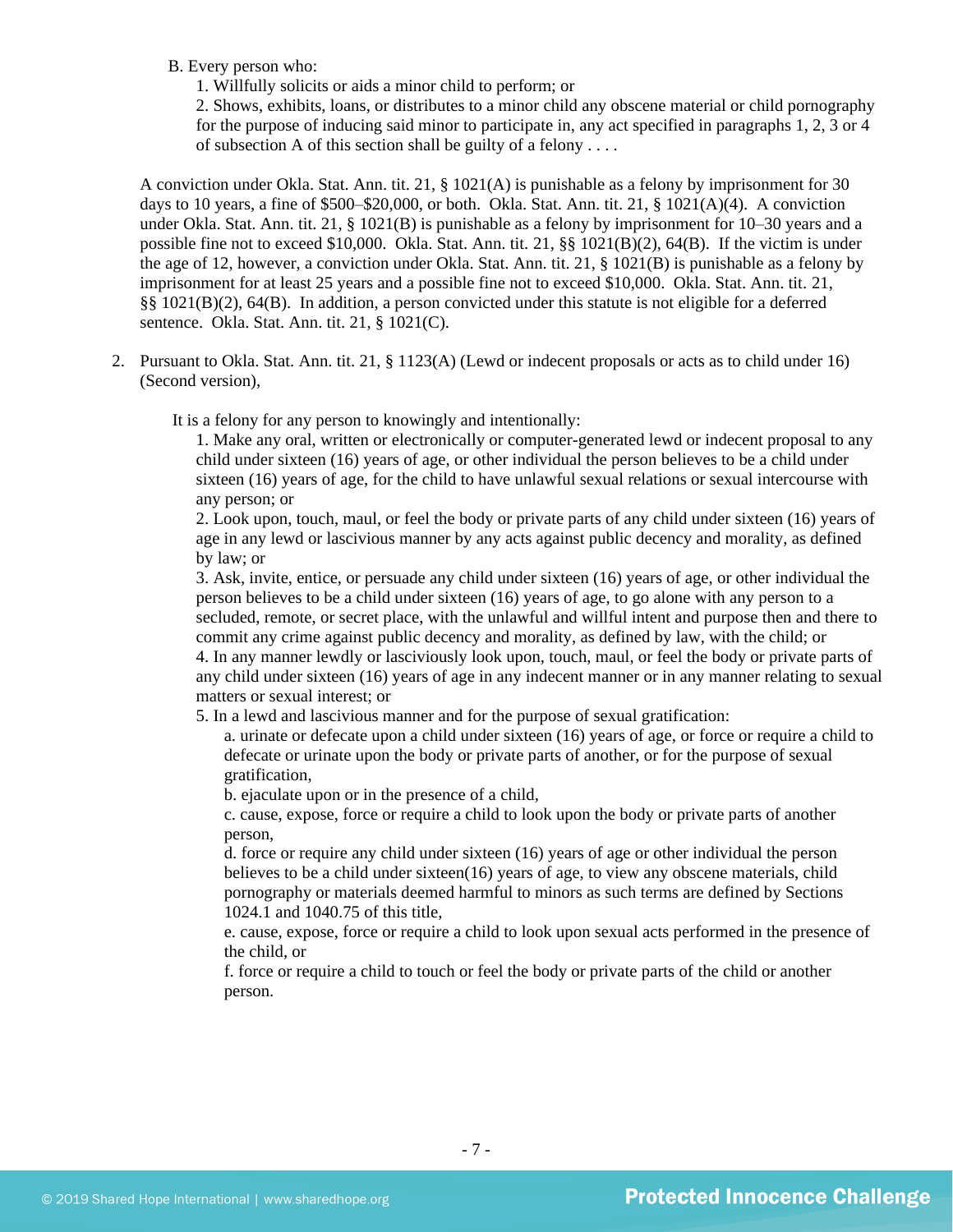<span id="page-7-0"></span>A first conviction<sup>14</sup> under this statute is punishable as a felony by imprisonment for  $3-20$  years and a possible fine not to exceed \$10,000. Okla. Stat. Ann. tit. 21, §§ 1123(A), 64(B). If the victim is under the age of 12, however, a first conviction is punishable as a felony by imprisonment for at least 25 years and a possible fine not to exceed \$10,000. Okla. Stat. Ann. tit. 21, §§ 1123(A), 64(B). Second convictions are punishable by the same penalties, but the offender "shall not be eligible for probation, suspended or deferred sentence." Okla. Stat. Ann. tit. 21, § 1123(A). In addition to not being eligible for probation, suspension or a deferred sentence, third and subsequent convictions are punishable as a felony by imprisonment for life or life without the possibility of parole and a possible fine not to exceed \$10,000. Okla. Stat. Ann. tit. 21, §§ 1123(A), 64(B). Additionally, a conviction under this statute by a person who has two prior convictions for any violation or attempted violation of Okla. Stat. Ann. tit. 21, § 1114(A) (Rape in the first degree—Second degree), § 888 (Forcible sodomy), or § 843.5 (Child sexual abuse) is punishable as a felony by imprisonment for life or life without the possibility of parole and a possible fine not to exceed \$10,000. Okla. Stat. Ann. tit. 21, §§ 1123(A), 64(B). If committed by a "parent or person responsible for the child's health" and the victim is 16–17 years of age, a violation is punishable by up to 10 years imprisonment and a possible fine not to exceed \$10,000. Okla. Stat. Ann. tit. 21, § 1123(G), 64(B).

#### 3. Okla. Stat. Ann. tit. 21, § 1111(A)(1) (Rape defined) states,

Rape is an act of sexual intercourse involving vaginal or anal penetration accomplished with a male or female who is not the spouse of the perpetrator and who may be of the same or the opposite sex as the perpetrator under any of the following circumstances:

1. Where the victim is under sixteen (16) years of age . . . .

. . . .

9. Where the victim is nineteen (19) years of age or younger and is in the legal custody of a state agency, federal agency or tribal court and engages in sexual intercourse with a foster parent or foster parent applicant; or

10. Where the victim is at least sixteen (16) years of age but less than eighteen (18) years of age and the perpetrator of the crime is a person responsible for the child's health, safety or welfare . . . .

A conviction under this statute is rape in the first degree if, among other things, the victim is under the age of 14 and the offender is either over 18 years of age or force or threat of force was used in the commission of the crime. Okla. Stat. Ann. tit. 21,  $\S$ § 1111(A)(1), 1114(A)(1), (A)(5). Rape, in the absence of the factors listed in Okla. Stat. Ann. tit. 21, § 1114(A) is rape in the second degree. Okla. Stat. Ann. tit. 21, § 1114(B).

Pursuant to Okla. Stat. Ann. tit. 21, § 1115 (Punishment for rape in first degree) (Second version), <sup>15</sup>a first conviction for rape in the first degree is punishable as a felony by death or imprisonment for 5 years to life without the possibility of parole and a possible fine not to exceed \$10,000. Okla. Stat. Ann. tit. 21, §§ 1115, 64(B). Second convictions are punishable by the same penalties, but the offender "shall not be eligible for any form of probation." Okla. Stat. Ann. tit. 21, § 1115. Additionally, a conviction under this statute by a person who has two prior convictions for any violation or attempted violation of Okla. Stat. Ann. tit. 21, § 1114(A) (Rape in first degree—Second degree), § 888 (Forcible sodomy), § 1123 (Lewd or indecent proposals or acts as to child under 16), or § 843.5 (Child sexual abuse) is punishable as a felony and "shall

<sup>&</sup>lt;sup>14</sup> Pursuant to Okla. Stat. Ann. tit. 21, § 1123(A), "The provisions of this subsection shall not apply unless the accused is at least three (3) years older than the victim, except when accomplished by the use of force or fear." <sup>15</sup> Two different versions of Okla. Stat. Ann. tit. 21, § 1115 are currently in effect. The first version was amended by 2002 Okla. Sess. Laws 455, § 5, and the second version was amended by 2009 Okla. Sess. Laws 234, § 241. Although the differences between these two current versions are not substantive, the second version does include additional penalties for subsequent convictions, and, therefore, is the only version referenced throughout this report. This report also recommends that the first version (2002 Okla. Sess. Laws 455, § 5) be repealed, and any additional recommendations solely be applied to the second version (2009 Okla. Sess. Laws 234, § 241).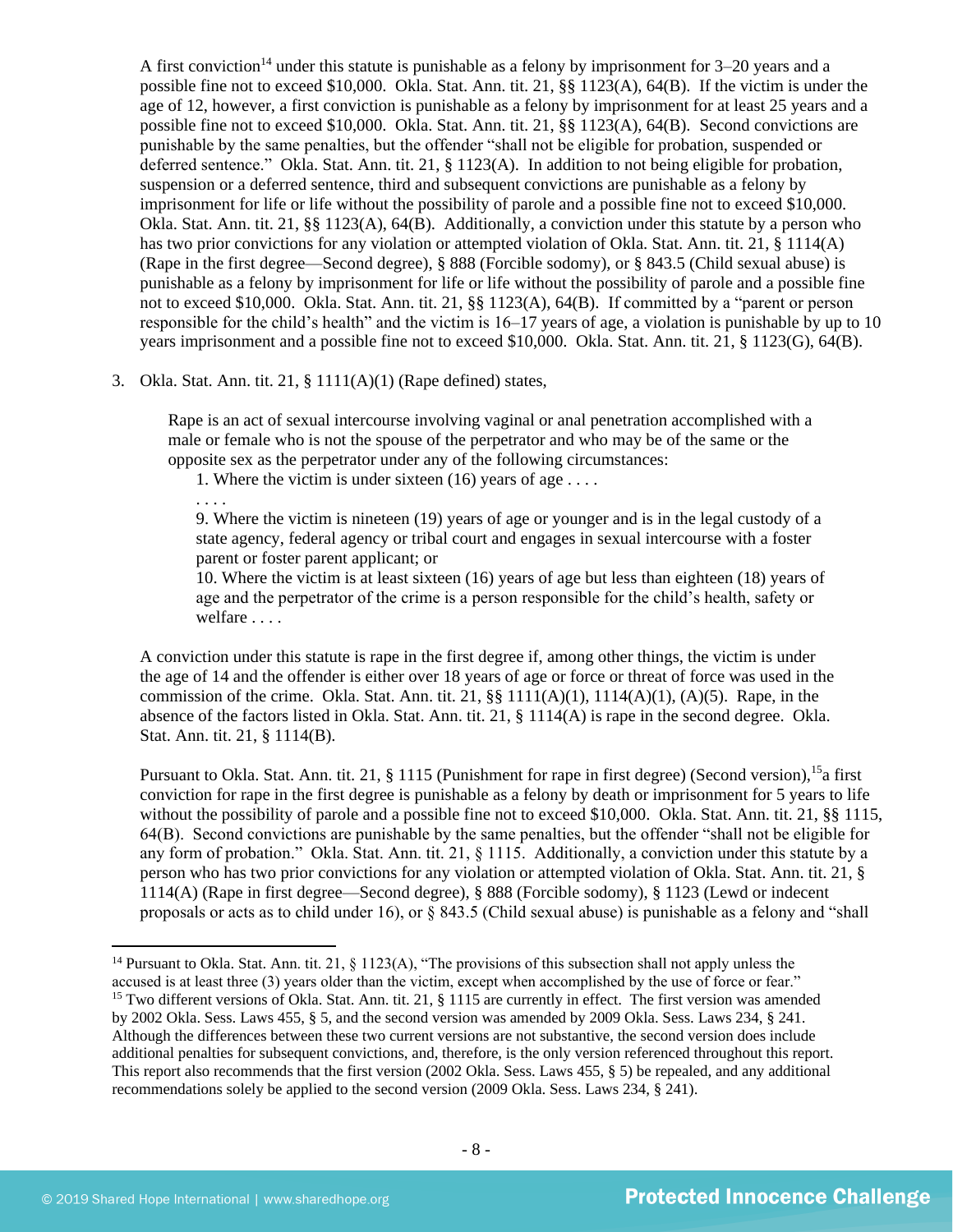be punished by imprisonment in the custody of the Department of Corrections for life or life without parole" and face a possible fine not to exceed \$10,000. Okla. Stat. Ann. tit. 21, §§ 1115, 64(B). In contrast, pursuant to Okla. Stat. Ann. tit. 21, § 1116 (Rape in second degree a felony) rape in the second degree is punishable as a felony by imprisonment for 1–15 years and a possible fine not to exceed \$10,000. Okla. Stat. Ann. tit. 21, §§ 1116, 64(B) Rape in the first and second degree are listed as violent crimes for which "community sentences" are not available without consent from the district attorney and for which Electric Monitoring Programs are unavailable. Okla. Stat. Ann. tit. 22, § 988.2(A)(8); Okla. Stat. Ann. Tit. 57, § 571(2)(aa), (bb); Okla. Stat. Ann. Tit. 57 § 510.9(A).<sup>16</sup>

4. Okla. Stat. Ann. tit. 21, § 1111.1 (Rape by instrumentation) provides,

A. Rape by instrumentation is an act within or without the bonds of matrimony in which any inanimate object or any part of the human body, not amounting to sexual intercourse is used in the carnal knowledge of another person without his or her consent and penetration of the anus or vagina occurs to that person.

B. Provided, further, that at least one of the circumstances specified in Section 1111 [Rape defined] of this title has been met . . . .

C. Provided, further, that at least one of the circumstances specified in Section 1111 of this title has been met; further, where the victim is nineteen (19) years of age or younger and in the legal custody of a state agency, federal agency or tribal court and engages in conduct prohibited by this section of law with a foster parent or foster parent applicant.

If the victim is under 14 years of age, a conviction under this statute is rape in the first degree. Okla. Stat. Ann. tit. 21, § 1114( $A$ )(1). If the victim is 14 years of age or older, however, a conviction is rape in the second degree. Okla. Stat. Ann. tit. 21, § 1114(B). Pursuant to Okla. Stat. Ann. tit. 21, § 1115 (Punishment for rape in first degree) (Second version), a first conviction for rape in the first degree is punishable as a felony by death or imprisonment for 5 years to life without the possibility of parole and a possible fine not to exceed \$10,000. Okla. Stat. Ann. tit. 21, §§ 1115, 64(B). Second convictions are punishable by the same penalties, but the offender "shall not be eligible for any form of probation." Okla. Stat. Ann. tit. 21, § 1115. Rape by instrumentation is listed as violent crime for which "community sentences" are not available without consent from the district attorney and for which Electric Monitoring Programs are unavailable. Okla. Stat. Ann. tit. 22, § 988.2(A)(8); Okla. Stat. Ann. Tit. 57, § 571(2)(cc); Okla. Stat. Ann. Tit. 57 § 510.9(A). Additionally, a conviction under this statute by a person who has two prior convictions for any violation or attempted violation of Okla. Stat. Ann. tit. 21, § 1114(A) (Rape in first degree—Second degree), § 888 (Forcible sodomy), § 1123 (Lewd or indecent proposals or acts as to child under 16), or § 843.5 (Child sexual abuse) is punishable as a felony and "shall be punished by imprisonment in the custody of the Department of Corrections for life or life without parole" and face a possible fine not to exceed \$10,000. Okla. Stat. Ann. tit. 21, §§ 1115, 64(B). In contrast, pursuant to Okla. Stat. Ann. tit. 21, § 1116 (Rape in second degree a felony), rape in the second degree is punishable as a felony by imprisonment for 1–15 years and a possible fine not to exceed \$10,000. Okla. Stat. Ann. tit. 21, §§ 1116, 64(B).

5. Okla. Stat. Ann. tit. 21, § 843.5(E)–(G) (Child abuse—Child neglect—Child sexual abuse—Child sexual exploitation—Enabling—Penalties) states,

E. Any parent or other person who shall willfully or maliciously engage in child sexual abuse shall, upon conviction, be punished by imprisonment in the custody of the Department of Corrections not exceeding life imprisonment, or by imprisonment in a county jail not exceeding one (1) year, or by a fine of not less than Five Hundred Dollars (\$500.00) nor more than Five Thousand Dollars (\$5,000.00), or both such fine and imprisonment, except as provided in Section 51.1a of [Title 21 of the Oklahoma Statutes] or as otherwise provided in subsection F of this section for a child victim under twelve (12)

<sup>16</sup> *See supra* note [4](#page-1-0) for definition of violent crime, in part.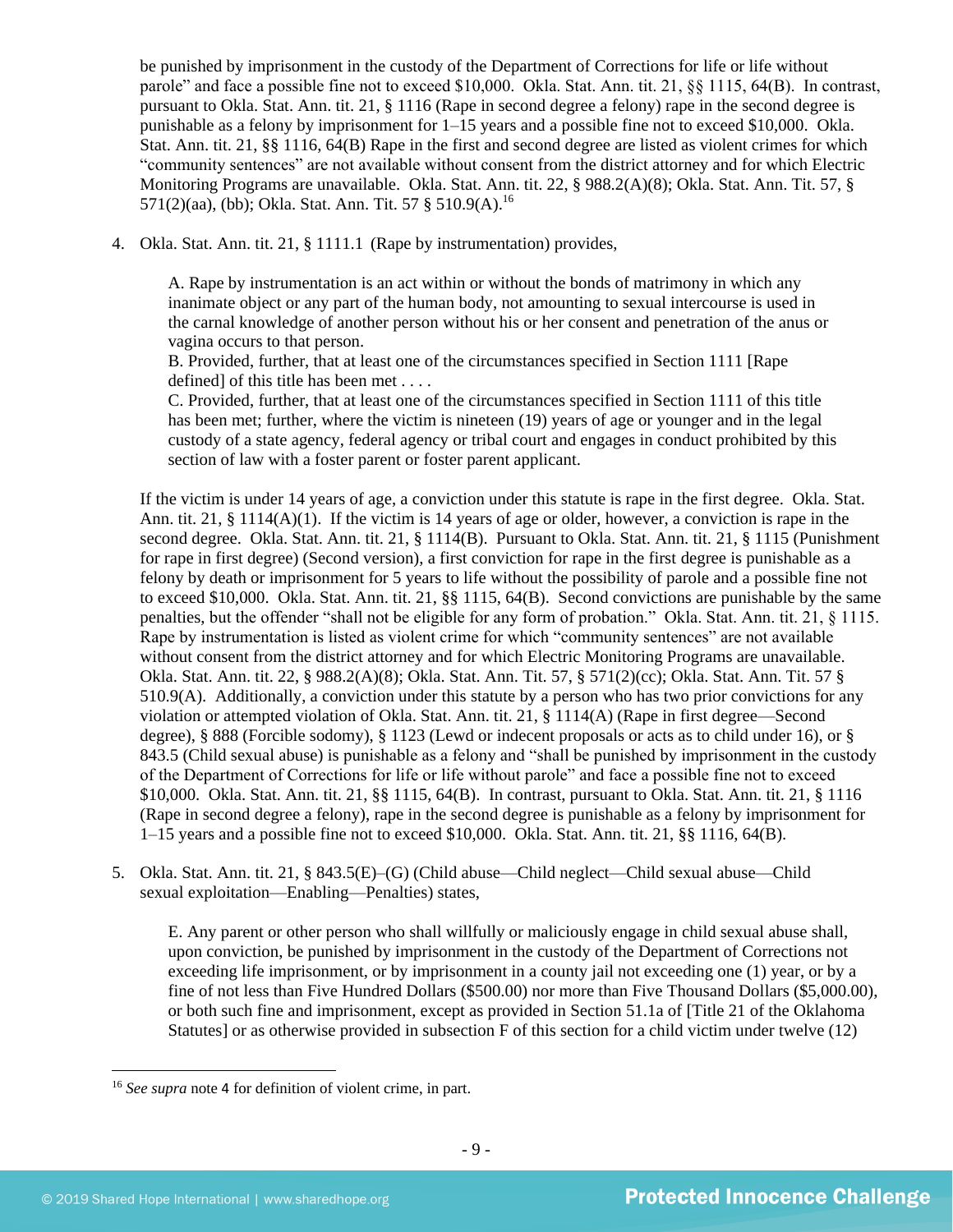years of age . . . . As used in this section, "child sexual abuse" means the willful or malicious sexual abuse,<sup>17</sup> which includes but is not limited to rape, incest, and lewd or indecent acts or proposals, of a child under eighteen (18) years of age by another.

F. Any parent or other person who shall willfully or maliciously engage in sexual abuse to a child under twelve (12) years of age shall, upon conviction, be punished by imprisonment in the custody of the Department of Corrections for not less than twenty-five (25) years nor more than life imprisonment, and by a fine of not less than Five Hundred Dollars (\$500.00) nor more than Five Thousand Dollars (\$5,000.00).

G. Any parent or other person who shall willfully or maliciously engage in enabling child sexual abuse shall, upon conviction, be punished by imprisonment in the custody of the Department of Corrections not exceeding life imprisonment, or by imprisonment in a county jail not exceeding one (1) year, or by a fine of not less than Five Hundred Dollars (\$500.00) nor more than Five Thousand Dollars  $($5,000.00)$ , or both such fine and imprisonment . . . .<sup>18</sup>

## *1.3 Prostitution statutes refer to the sex trafficking statute to acknowledge the intersection of prostitution with trafficking victimization.*

Okla. Stat. Ann. tit. 21, § 1029(C) (Engaging in prostitution, etc.), refers to Okla. Stat. Ann. tit. 21, § 748(B) (Human trafficking). The statute stipulates "In any prosecution of a person sixteen (16) or seventeen (17) years of age for an offense described in subsection A of this section, there shall be a presumption that the actor was coerced into committing such offense by another person in violation of the human trafficking provisions set forth in Section 748 of this title." Okla. Stat. Ann. tit. 21, § 1029(C).

In the event of prosecution, however, the law does offer all minors an affirmative defense. Okla. Stat. Ann. tit. 21, § 1029(C). Pursuant to Okla. Stat. Ann. tit. 21, § 748(D) (Human trafficking), "[i]t is an affirmative defense to prosecution for a criminal offense that, during the time of the alleged commission of the offense, the defendant was a victim of human trafficking."

*1.4 The state racketeering or gang crimes statute includes sex trafficking or commercial sexual exploitation of children (CSEC) offenses as predicate acts allowing the statute to be used to prosecute child sex trafficking crimes.* 

Oklahoma's laws related to racketeering are codified at Okla. Stat. Ann. tit. 22, § 1403(A)–(D) (Participation in pattern of racketeering activity or collection of unlawful debt prohibited) which states,

A. No person employed by or associated with any enterprise<sup>19</sup> shall conduct or participate in, directly or indirectly, the affairs of the enterprise through a pattern of racketeering activity<sup>20</sup> or the collection of an unlawful debt.

<sup>17</sup> Pursuant to Okla. Stat. Ann. tit.  $10A$ ,  $\frac{8}{9}$  1-1-105(2)(b) (Definitions),

"Sexual abuse" includes but is not limited to rape, incest, and lewd or indecent acts or proposals made to a child, as defined by law, by a person responsible for the health, safety, or welfare of the child.

 $18$  Okla. Stat. Ann. tit. 21, § 843.5(G) goes on to state,

As used in this subsection, "enabling child sexual abuse" means the causing, procuring or permitting of a willful or malicious act of child sexual abuse, which includes but is not limited to rape, incest, and lewd or indecent acts or proposals, of a child under the age of eighteen (18) by another. As used in this subsection, "permit" means to authorize or allow for the care of a child by an individual when the person authorizing or allowing such care knows or reasonably should know that the child will be placed at risk of sexual abuse as proscribed by this subsection.

<sup>19</sup> Okla. Stat. Ann. tit. 22,  $\S$  1402(2) (Definitions) defines "enterprise" to include,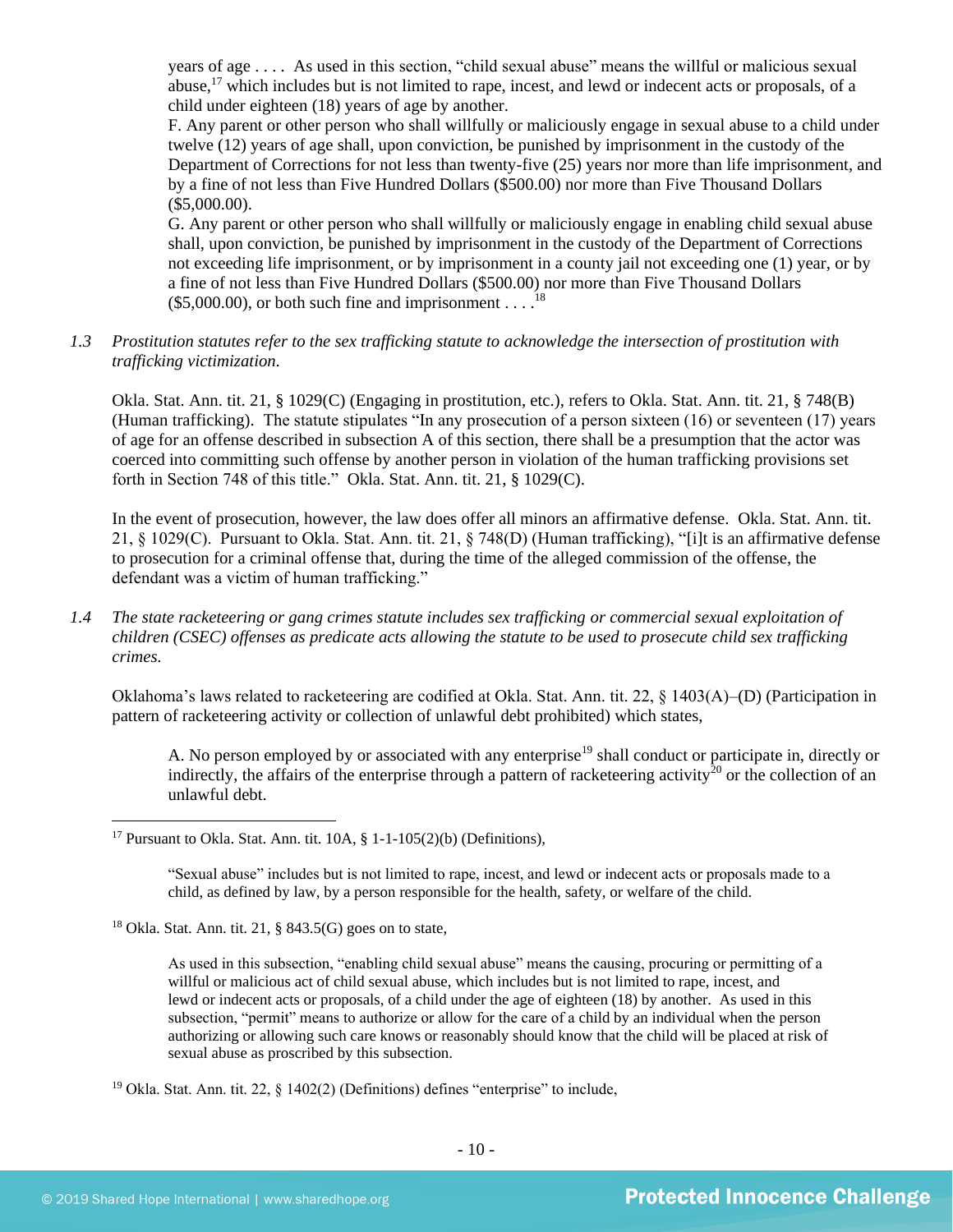B. No person, through a pattern of racketeering activity or through the collection of an unlawful debt, shall acquire or maintain, directly or indirectly, any interest in or control of any enterprise or real property.

C. No person who has received any proceeds derived, directly or indirectly, from a pattern of racketeering activity, or through the collection of any unlawful debt, in which the person participated as a principal, shall use or invest, directly or indirectly, any part of the proceeds or any proceeds derived from the investment or use of any of those proceeds in the acquisition of any right, title, or interest in real property or in the establishment or operation of any enterprise ....

D. No person shall attempt to violate or conspire with others to violate the provisions of subsection A, B or C of this section.

Okla. Stat. Ann. tit. 22, § 1402(10) (Definitions) defines "racketeering activity" as "engaging in, attempting to engage in, conspiring to engage in, or soliciting, coercing, or intimidating another person to engage in any conduct which is chargeable or indictable as constituting a felony violation of," among other offenses, Okla. Stat. Ann. tit. 21, § 748 (Human trafficking), § 866 (Elements of offense), § 867 (Trafficking in children a felony), § 1021 (Indecent exposure—Indecent exhibitions—Obscene material or child pornography— Solicitation of minors), § 1021.2 (Minors—Procuring for participation in pornography), § 1087 (Child under 18 years of age—Procuring for prostitution, lewdness or other indecent act—Punishment), § 1088 (Child under 18 years of age—Inducing, keeping, detaining or restraining for prostitution—Punishment), § 1123 (Lewd or indecent proposals or acts as to child under 16).

Pursuant to Okla. Stat. Ann. tit. 22, § 1404(A), (B) (Penalties for violating § 1403), a conviction under this statute is punishable by imprisonment for at least 10 years, which "shall not be eligible for a deferred sentence, probation, suspension, work furlough, or release from confinement on any other basis until the person has served one-half (1/2) of the sentence," and, if the offender "derived pecuniary value, or . . . caused personal injury, or property damage or other loss," a possible "fine that does not exceed three times the gross value gained or three times the gross loss caused, whichever is greater, plus court costs and the costs of investigation and prosecution reasonably incurred, less the value of any property ordered forfeited pursuant to the provisions of subsection A of Section 1405 of this title . . . ."

[A]ny individual, sole proprietorship, partnership, corporation, trust, governmental entity, or other legal entity, or any union, association, unincorporated association or group of persons, associated in fact although not a legal entity, involved in any lawful or unlawful project or undertaking or any foreign organization that the United States Secretary of State has designated a foreign terrorist organization pursuant to Title 8 U.S.C.A., Section 1189.

<sup>20</sup> Pursuant to Okla. Stat. Ann. tit. 22,  $§$  1402(5),

"Pattern of racketeering activity" means two or more occasions of conduct:

- a. that include each of the following:
	- (1) constitute racketeering activity,
	- (2) are related to the affairs of the enterprise,
	- (3) are not isolated, and

(4) are not so closely related to each other and connected in point of time and place that they constitute a single event, and

b. where each of the following is present:

(1) at least one of the occasions of conduct occurred after November 1, 1988,

(2) the last of the occasions of conduct occurred within three (3) years, excluding any period of imprisonment served by any person engaging in the conduct, of a prior occasion of conduct, and (3) for the purposes of Section 1403 of this title each of the occasions of conduct constituted a felony pursuant to the laws of this state.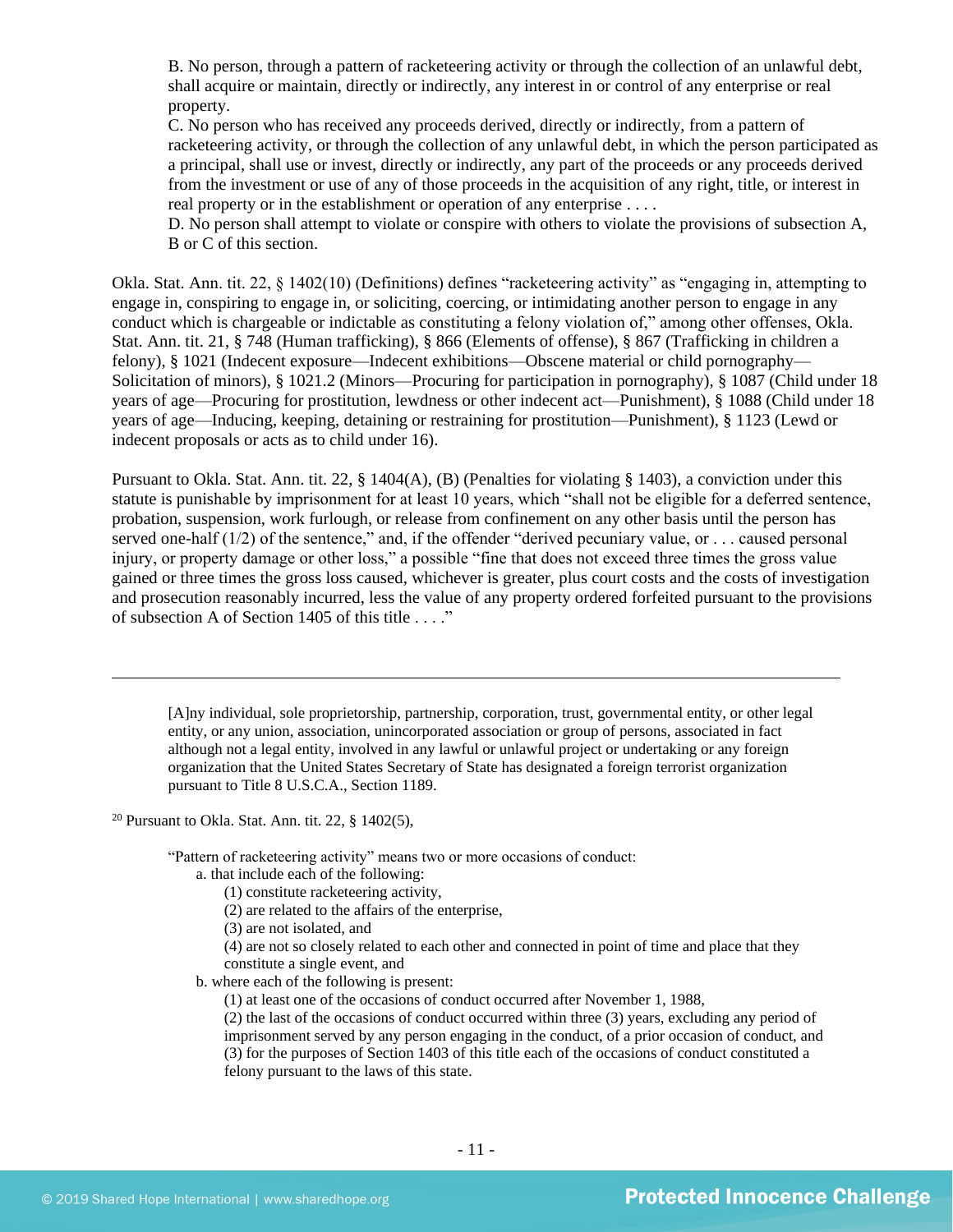Lastly, offenders convicted of violating the racketeering statute are subject to asset forfeiture. Okla. Stat. Ann. tit. 22, § 1405(A) (Criminal forfeiture procedures) states that a person convicted of racketeering under Okla. Stat. Ann. tit. 22, § 1403 must "forfeit to the state . . . any real or personal property used in the course of, intended for use in the course of, derived from, or realized through" the course of the illegal conduct. Also, traffickers who violate Okla. Stat. Ann. tit. 22, § 1403 may be ordered to pay a civil penalty not to exceed \$100,000. Okla. Stat. Ann. tit. 22, § 1409(A), (B).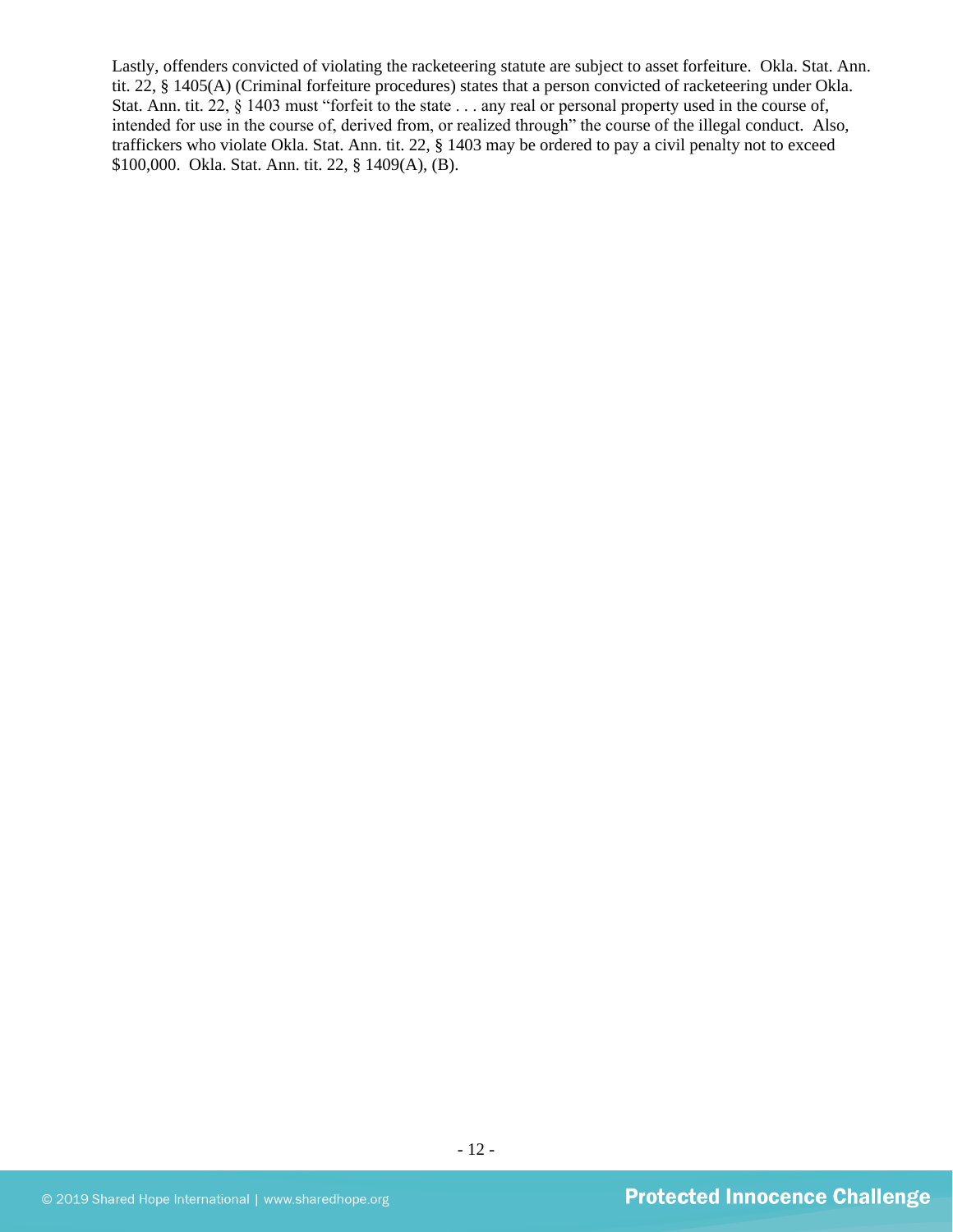#### **FRAMEWORK ISSUE 2: CRIMINAL PROVISIONS FOR DEMAND**

## *Legal Components:*

- *2.1 The state sex trafficking law can be applied to buyers of commercial sex acts with a minor.*
- *2.2 Buyers of commercial sex acts with a minor can be prosecuted under commercial sexual exploitation of children (CSEC) laws.*
- *2.3 Solicitation laws differentiate between soliciting sex acts with an adult and soliciting sex acts with a minor under 18.*
- *2.4 Penalties for buyers of commercial sex acts with minors are as high as federal penalties.*
- *2.5 Using the Internet or electronic communications to lure, entice, or purchase, or attempt to lure, entice, or purchase commercial sex acts with a minor is a separate crime or results in an enhanced penalty for buyers.*
- *2.6 No age mistake defense is permitted for a buyer of commercial sex acts with any minor under 18.*
- *2.7 Base penalties for buying sex acts with a minor under 18 are sufficiently high and not reduced for older minors.*
- *2.8 Financial penalties for buyers of commercial sex acts with minors are sufficiently high to make it difficult for buyers to hide the crime.*

\_\_\_\_\_\_\_\_\_\_\_\_\_\_\_\_\_\_\_\_\_\_\_\_\_\_\_\_\_\_\_\_\_\_\_\_\_\_\_\_\_\_\_\_\_\_\_\_\_\_\_\_\_\_\_\_\_\_\_\_\_\_\_\_\_\_\_\_\_\_\_\_\_\_\_\_\_\_\_\_\_\_\_\_\_\_\_\_\_\_\_\_\_\_

- *2.9 Buying and possessing child sexual abuse material (CSAM) carries penalties as high as similar federal offenses.*
- *2.10 Convicted buyers of commercial sex acts with minors are required to register as sex offenders.*

## *Legal Analysis:*

*2.1 The state sex trafficking law can be applied to buyers of commercial sex acts with a minor.*

Okla. Stat. Ann. tit. 21, § 748(B) (Human trafficking) applies to buyers of commercial sex with minors. Okla. Stat. Ann. tit. 21, § 748(B) states, "It shall be unlawful to knowingly engage in human trafficking." Okla. Stat. Ann. tit. 21, § 748(A)(6)(b) defines "human trafficking for commercial sex," in part, as "purchasing . . . by any means, a minor for purposes of engaging the minor in a commercial sex act." This language should extend to a buyer who purchases a victim of domestic minor sex trafficking in order to engage in commercial sex with the victim. Okla. Stat. Ann. tit. 21, § 748(A)(2) defines "commercial sex" as "any form of commercial sexual activity such as sexually explicit performances, prostitution, participation in the production of pornography, performance in a strip club, or exotic dancing or display."

Pursuant to Okla. Stat. Ann. tit. 22, § 988.2(A)(8) (Definitions), a person convicted of a violent offense, which includes the offense "human trafficking as provided in [Okla. Stat. Ann. tit. 21, § 748]" is not eligible for Electric Monitoring Programs or "for a community sentence or community punishment unless the district attorney or an assistant district attorney for the district in which the offender's conviction was obtained consents thereto." Okla. Stat. Ann. tit. 22, § 988.2(A)(8); Okla. Stat. Ann. tit. 57, § 571(2)(xx); Okla. Stat. Ann. Tit. 57 § 510.9(A).

*2.2 Buyers of commercial sex acts with a minor can be prosecuted under commercial sexual exploitation of children (CSEC) laws.*

Oklahoma's CSEC law expressly prohibits buying sex with minors under the age of 18. Okla. Stat. Ann. tit. 21, § 1029(A)(2) (Engaging in prostitution, etc.) makes it illegal for a person "[t]o solicit, induce, entice, or procure another to commit an act of . . . prostitution . . . ." If the victim is under 18 years of age, a violation of Okla. Stat. Ann. tit. 21, § 1029(A)(2) is deemed "child prostitution"<sup>21</sup> and punishable in accordance with Okla. Stat. Ann. tit. 21, § 1031 (Punishment for violations). Okla. Stat. Ann. tit. 21, § 1029(B). Pursuant to Okla. Stat. Ann. tit. 21, § 1031(C), a conviction under Okla. Stat. Ann. tit. 21, § 1029(B) is punishable as a felony by

<sup>21</sup> *See supra* note [7](#page-2-0).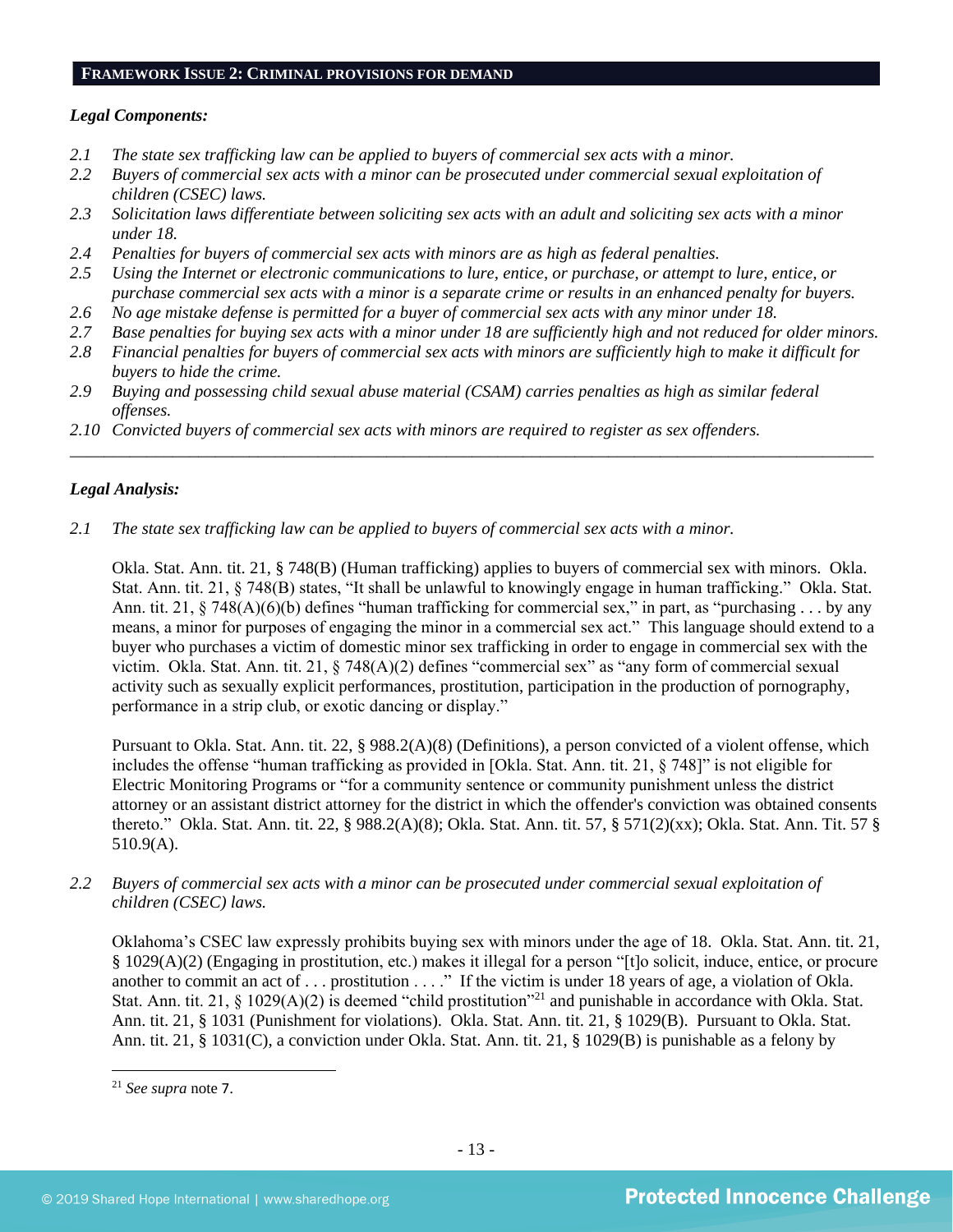imprisonment up to 10 years and a fine not to exceed \$5,000 for a first conviction, \$10,000 for a second conviction, or \$15,000 for third and subsequent convictions

*2.3 Solicitation laws differentiate between soliciting sex acts with an adult and soliciting sex acts with a minor under 18.*

Oklahoma's solicitation law differentiates between soliciting sex with an adult and soliciting sex with a minor under the age of 18. Specifically, Okla. Stat. Ann. tit. 21, § 1029(A)(2) (Engaging in prostitution, etc.) makes it illegal for a person to "solicit . . . another to commit an act of . . . prostitution . . . ." If the victim is a minor under 18 years of age, a violation of Okla. Stat. Ann. tit. 21,  $\S$  1029(A)(2) is deemed "child prostitution"<sup>22</sup> and is punishable in accordance with Okla. Stat. Ann. tit. 21, § 1031 (Punishment for violations). Okla. Stat. Ann. tit. 21, § 1029(B).

#### *2.4 Penalties for buyers of commercial sex acts with minors are as high as federal penalties.*

If the victim is under the age of 18, a buyer convicted under Okla. Stat. Ann. tit. 21, § 748(B) (Human trafficking) is guilty of a felony punishable by imprisonment for at least 15 years or for life, a fine not to exceed \$250,000, or both. Okla. Stat. Ann. tit. 21, § 748(C). A buyer convicted under Okla. Stat. Ann. tit. 21, § 1029(B) (Engaging in prostitution, etc.) for purchasing sex with a minor under 18 years of age is guilty of a felony punishable by imprisonment up to 10 years and a fine not to exceed \$5,000 for a first conviction, \$10,000 for a second conviction, or \$15,000 for third and subsequent convictions. Okla. Stat. Ann. tit. 21, §  $1031(C)$ .

<span id="page-13-0"></span>In comparison, if the victim is under the age of 14, a conviction under the TVPA for child sex trafficking is punishable by 15 years to life imprisonment and a fine not to exceed \$250,000. 18 U.S.C. §§ 1591(b)(1),  $3559(a)(1)$ ,  $3571(b)(3)$ . If the victim is between the ages of  $14-17$ , a conviction is punishable by 10 years to life imprisonment and a fine not to exceed \$250,000. 18 U.S.C. §§ 1591(b)(2), 3559(a)(1), 3571(b)(3). A conviction is punishable by mandatory life imprisonment, however, if the buyer has a prior conviction for a federal sex offense<sup>23</sup> against a minor. 18 U.S.C. § 3559(e)(1). To the extent buyers can be prosecuted under other federal CSEC laws,  $^{24}$  a conviction is punishable by penalties ranging from a fine not to exceed \$250,000 to life imprisonment and a fine not to exceed \$250,000.<sup>25</sup>

<sup>22</sup> *See supra* note [7](#page-2-0).

<sup>&</sup>lt;sup>23</sup> Pursuant to 18 U.S.C. § 3559(e)(2), "federal sex offense" is defined as

an offense under section 1591 [18 USCS § 1591] (relating to sex trafficking of children), 2241 [18 USCS § 2241] (relating to aggravated sexual abuse), 2242 [18 USCS  $\S$  2242] (relating to sexual abuse), 2244(a)(1) [18 USCS  $\S 2244(a)(1)$ ] (relating to abusive sexual contact), 2245 [18 USCS  $\S 2245$ ] (relating to sexual abuse resulting in death), 2251 [18 USCS § 2251] (relating to sexual exploitation of children), 2251A [18 USCS § 2251A] (relating to selling or buying of children), 2422(b) [18 USCS § 2422(b)] (relating to coercion and enticement of a minor into prostitution), or  $2423(a)$  [18 USCS §  $2423(a)$ ] (relating to transportation of minors).

<sup>24</sup> 18 U.S.C. §§ 2251A(b) (Selling or buying of children), 2251(a) (Sexual exploitation of children), 2423(a) (Transportation of a minor with intent for minor to engage in criminal sexual activity), 2422(a) (Coercion and enticement), 2252(a)(2), (a)(4) (Certain activities relating to material involving the sexual exploitation of minors). <sup>25</sup> 18 U.S.C. §§ 2251A(b) (conviction punishable by imprisonment for 30 years to life and a fine), 2251(e) (conviction punishable by imprisonment for 15–30 years and a fine), 2423(a) (conviction punishable by imprisonment for 10 years to life and a fine), 2422(a) (conviction punishable by a fine, imprisonment up to 20 years, or both),  $2252(b)$  (stating that a conviction under subsection (a)(2) is punishable by imprisonment for  $5-20$  years and a fine, while a conviction under subsection (a)(4) is punishable by imprisonment up to 10 years, a fine, or both); *see also* 18 U.S.C. §§ 3559(a)(1) (classifying all of the above listed offenses as felonies), 3571(b)(3) (providing a fine up to \$250,000 for any felony conviction).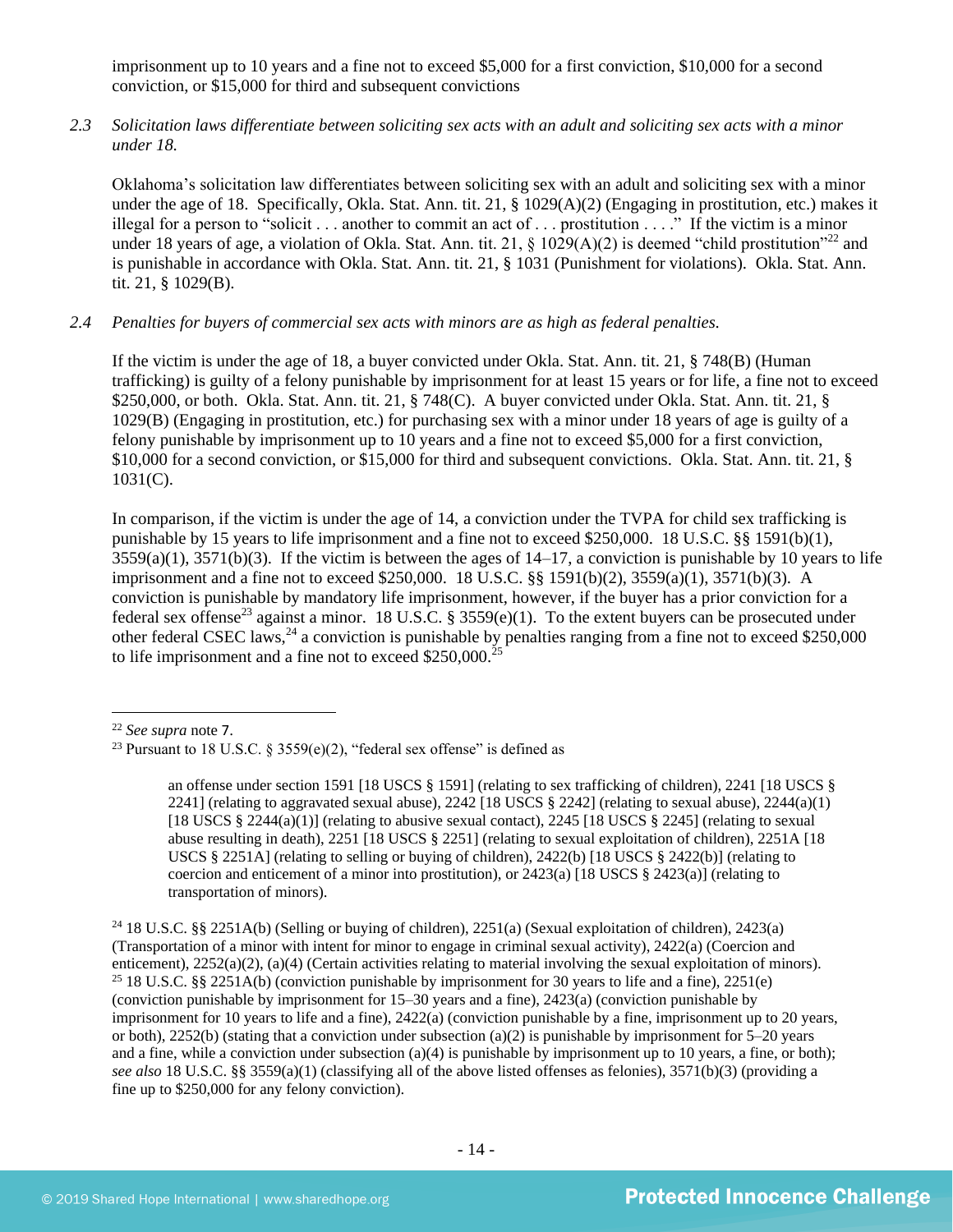*2.5 Using the Internet or electronic communications to lure, entice, or purchase, or attempt to lure, entice, or purchase commercial sex acts with a minor is a separate crime or results in an enhanced penalty for buyers.*

While not expressly commercial, Okla. Stat. Ann. tit. 21, § 1040.13a(A), (B) (Facilitating, encouraging, offering or soliciting sexual conduct or engaging in sexual communication with a minor or person believed to be a minor) makes it illegal for a person to use the Internet or electronic communications to "facilitate, encourage, offer or solicit sexual conduct with a minor." Specifically, Okla. Stat. Ann. tit. 21, § 1040.13a states,

A. It is unlawful for any person to facilitate, encourage, offer or solicit sexual conduct with a minor, or other individual the person believes to be a minor, by use of any technology,  $26$  or to engage in any communication for sexual or prurient interest with any minor, or other individual the person believes to be a minor, by use of any technology . . . .

B. A person is guilty of violating the provisions of this section if the person knowingly transmits any prohibited communication by use of any technology defined herein, or knowingly prints, publishes or reproduces by use of any technology described herein any prohibited communication, or knowingly buys, sells, receives, exchanges, or disseminates any prohibited communication or any information, notice, statement, website, or advertisement for communication with a minor or access to any name, telephone number, cell phone number, e-mail address, Internet address, text message address, place of residence, physical characteristics or other descriptive or identifying information of a minor, or other individual the person believes to be a minor.

A conviction under this statute is punishable as a felony by imprisonment up to 10 years, a fine not to exceed \$10,000, or both. Okla. Stat. Ann. tit. 21, § 1040.13a(D).

Additionally, Okla. Stat. Ann. tit. 21, § 1123(A)(1) (Lewd or indecent proposals or acts as to child under 16) prohibits a person from making "any oral, written or electronically or computer-generated lewd or indecent proposal to any child under sixteen (16) years of age . . . for the child to have unlawful sexual relations or sexual intercourse with any person." A first conviction<sup>27</sup> under this statute is punishable as a felony by imprisonment for 3–20 years and a possible fine not to exceed \$10,000. Okla. Stat. Ann. tit. 21, §§ 1123(A), 64(B). If the victim is under the age of 12, however, a first conviction is punishable as a felony by imprisonment for at least 25 years and a possible fine not to exceed \$10,000. Okla. Stat. Ann. tit. 21, §§ 1123(A), 64(B). Second convictions are punishable by the same penalties, but the offender "shall not be eligible for probation, suspended or deferred sentence." Okla. Stat. Ann. tit. 21, § 1123(A). In addition to not being eligible for probation, suspension or a deferred sentence, third and subsequent convictions are punishable as a felony by imprisonment for life or life without the possibility of parole and a possible fine not to exceed \$10,000. Okla. Stat. Ann. tit. 21, §§ 1123(A), 64(B). Additionally, a conviction under this statute by a person who has two prior convictions for any violation or attempted violation of Okla. Stat. Ann. tit. 21, § 1114(A) (Rape in the first degree—Second degree), § 888 (Forcible sodomy), or § 843.5 (Child sexual abuse) is punishable as a felony by imprisonment for life or life without the possibility of parole and a possible fine not to exceed \$10,000. Okla. Stat. Ann. tit. 21, §§ 1123(A), 64(B). If committed by a "parent or person responsible for the child's health" and the victim is 16–17 years of age, a violation is punishable by up to 10 years imprisonment and a possible fine not to exceed \$10,000. Okla. Stat. Ann. tit. 21, § 1123(G), 64(B).

*2.6 No age mistake defense is permitted for a buyer of commercial sex acts with any minor under 18.*

Okla. Stat. Ann. tit. 21, § 748(F) (Human trafficking) expressly prohibits an offender from asserting a mistake of age defense. It states, "[l]ack of knowledge of the age of the victim shall not constitute a defense to the activity prohibited by this section with respect to human trafficking of a minor." However, none of Oklahoma's buyer-applicable CSEC offenses contain a similar prohibition.

<sup>&</sup>lt;sup>26</sup> See supra note [13](#page-5-0) for the definition of "by any use of any technology."

<sup>27</sup> *See supra* note [14.](#page-7-0)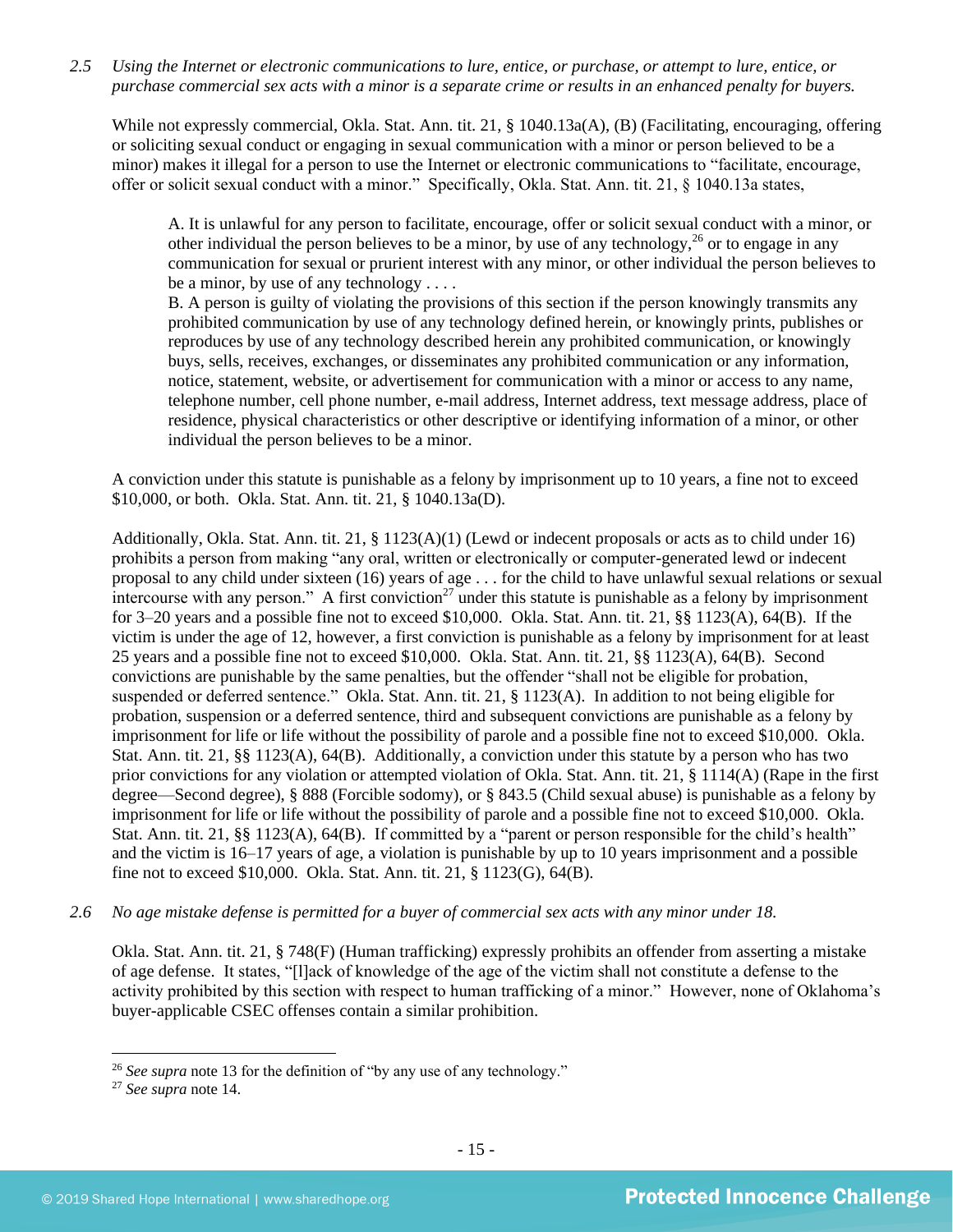2.6.1 Recommendation: Amend Oklahoma's CSEC laws to prohibit a defendant from asserting a defense based on age mistake.

## *2.7 Base penalties for buying sex acts with a minor under 18 are sufficiently high and not reduced for older minors.*

Oklahoma's buyer-applicable trafficking and CSEC laws do not stagger penalties based on a minor's age; both provide sufficiently high penalties. A conviction under Okla. Stat. Ann. tit. 21, § 748(B) (Human trafficking) is punishable by imprisonment for a minimum of 15 years or for life. Okla. Stat. Ann. tit. 21, § 748(C). A conviction under Okla. Stat. Ann. tit. 21, § 1029(B) (Engaging in prostitution, etc.—soliciting or procuring residing or being in place for prohibited purpose—aiding, abetting or participating—child prostitution) is punishable as a felony by imprisonment for up to 10 years. Okla. Stat. Ann. tit. 21, § 1031(C) (Punishment for violations).

*2.8 Financial penalties for buyers of commercial sex acts with minors are sufficiently high to make it difficult for buyers to hide the crime.* 

Buyers convicted under Okla. Stat. Ann. tit. 21, § 748(B) (Human trafficking) or Oklahoma's CSEC laws are subject to fines ranging from \$2,500–\$250,000. Pursuant to Okla. Stat. Ann. tit. 21, § 748(C), if the victim is a minor under the age of 18, a conviction under Okla. Stat. Ann. tit. 21, § 748(B) is punishable by a possible fine not to exceed \$250,000. Pursuant to Okla. Stat. Ann. tit. 21, § 1031(C) (Punishment for violations), a conviction under Okla. Stat. Ann. tit. 21, § 1029(B) (Engaging in prostitution, etc.) is punishable by a fine not to exceed \$5,000 for a first conviction, \$10,000 for a second conviction, or \$15,000 for third and subsequent convictions.

Additionally, buyers are subject to mandatory restitution orders. Specifically, Okla. Stat. Ann. tit. 21, § 748(C) (Human trafficking) provides, "The court shall also order the defendant to pay restitution<sup>28</sup> to the victim<sup>29</sup> as provided in Section 991f [Restitution] of Title 22 [Criminal procedure] of the Oklahoma Statutes." Buyers convicted of other crimes that cause injury to the victim are also required to make restitution under Okla. Stat. Ann. tit. 22, § 991f(C)(1) (Restitution), which provides,

<span id="page-15-1"></span><span id="page-15-0"></span>Upon conviction for any crime wherein property has been stolen, converted or otherwise unlawfully obtained, or its value substantially decreased as a direct result of the crime, or wherein the crime victim suffered injury, loss of income, or out-of-pocket loss, the individuals criminally responsible shall be sentenced to make restitution. Restitution may be ordered in addition to the punishments prescribed by law.

Okla. Stat. Ann. tit. 21, § 68 (Conviction does not work forfeiture) prohibits asset forfeiture unless it "is expressly imposed by law." Okla. Stat. Ann. tit. 21, § 1738(A)(1) (Seizure and forfeiture proceedings— Vehicles, airplanes, vessels, etc. used in attempt or commission of certain crimes) expressly authorizes equipment and vehicle forfeiture for violations of Okla. Stat. Ann. tit. 21, § 748 (Human trafficking), tit. 21, §

[A]ctual financial detriment suffered by the victim consisting of medical expenses actually incurred, damage to or loss of real and personal property and any other out-of-pocket expenses, including loss of earnings, reasonably incurred as the direct result of the criminal act of the defendant. No other elements of damage shall be included as an economic loss for purposes of this section.

<sup>&</sup>lt;sup>28</sup> Okla. Stat. Ann. tit. 22, § 991f(A)(1) (Restitution) defines "restitution" as "the sum to be paid by the defendant to the victim of the criminal act to compensate that victim for up to three times the amount of the economic loss suffered as a direct result of the criminal act of the defendant." Okla. Stat. Ann. tit. 22, § 991f(A)(3) defines "economic loss" as,

<sup>&</sup>lt;sup>29</sup> Okla. Stat. Ann. tit. 22, § 991f(A)(2) defines a "victim" as "any person, partnership, corporation or legal entity that suffers an economic loss as a direct result of the criminal act of another person."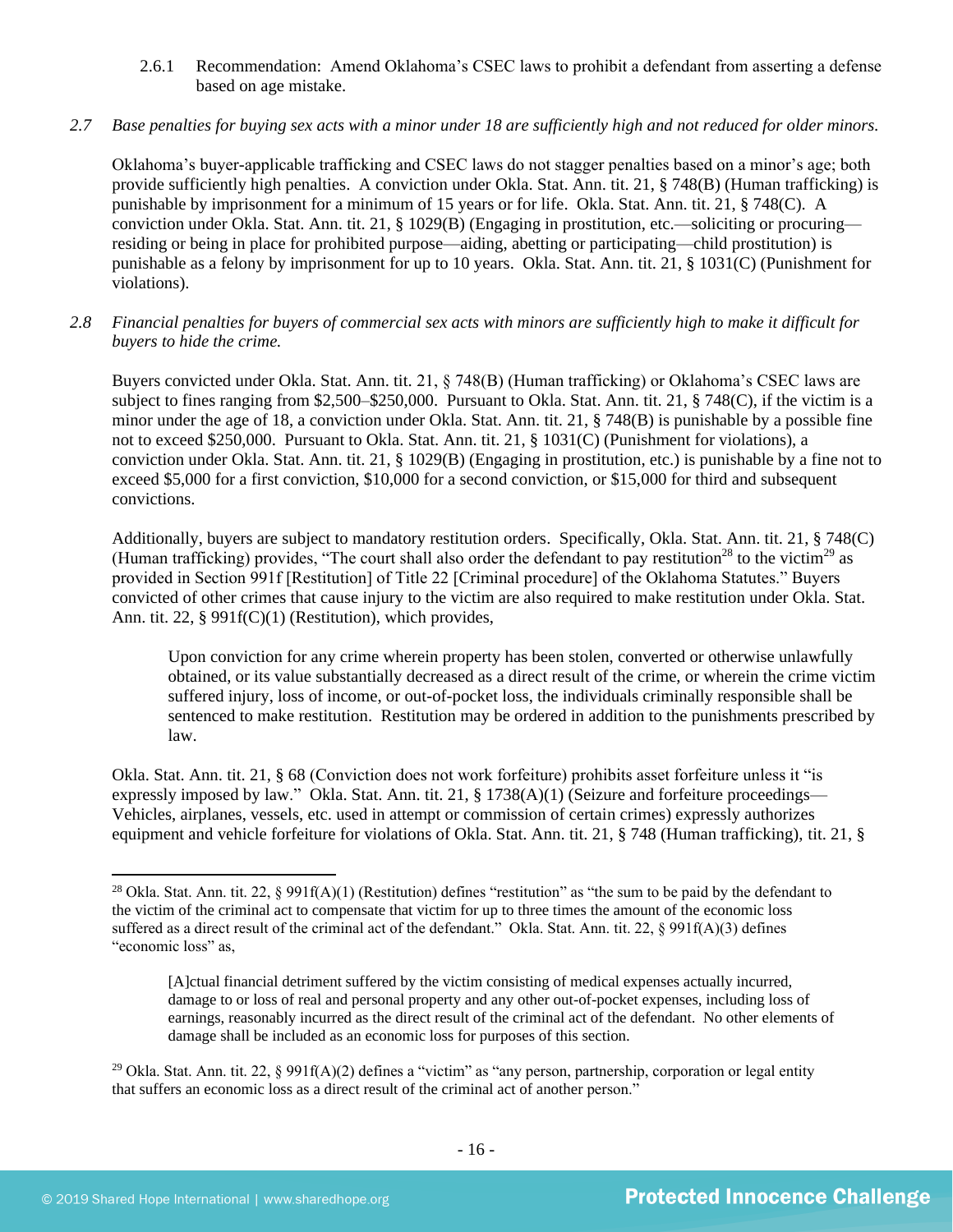1029 (Engaging in prostitution, etc.), or tit. 21, § 1030 (Definitions), but limiting language in Okla. Stat. Ann. tit. 21, § 1738(A)(1) makes the forfeiture provisions for the CSEC offenses inapplicable to buyers. Okla. Stat. Ann. tit. 21, § 1738(A)(1) specifically provides,

Any commissioned peace officer of this state is authorized to seize any equipment, vehicle, airplane, vessel or any other conveyance that is used in the commission of . . . any human trafficking offense in violation of Section 748 [Human trafficking] of this title, or used by any defendant when such vehicle or other conveyance is used in any manner by a prostitute, pimp or panderer to facilitate or participate in the commission of any prostitution offense in violation of Sections . . . 1029 [Engaging in prostitution, etc.] or 1030 [Definitions] of this title; provided, however, that the vehicle or conveyance of a customer or anyone merely procuring the services of a prostitute shall not be included.

Buyers may, however, face asset forfeiture under Okla. Stat. Ann. tit. 21, § 1738(B), (9)–(12) which states,

In addition to the property described in subsection A of this section, the following property is also subject to forfeiture pursuant to this section:

. . . . 9. All property used in the commission of, or in any manner to facilitate, a violation of Section 1040.12a [Aggravated possession of child pornography] of this title;

10. All conveyances, including aircraft, vehicles or vessels, monies, coins and currency, or other instrumentality used or intended to be used, in any manner or part, to commit a violation of paragraph 1 of subsection A of Section 1021 [Indecent exposure—Indecent exhibitions—Obscene material or child pornography—Solicitation of minors] of this title, where the victim of the crime is a minor child, subsection B of Section 1021 of this title, Section 1021.2 [Minors—Procuring for participation in pornography] of this title, paragraph 1 of subsection A of Section 1111 [Rape defined] of this title, or paragraphs 2 and 3 of subsection A of Section 1123 [Lewd or indecent proposals or acts as to child under 16] of this title;

11. All conveyances, including aircraft, vehicles or vessels, monies, coins and currency, or other instrumentality used in any manner or part, to commit any violation of the provisions set forth in Section 748 [Human trafficking] of this title;

12. Any and all property used in any manner or part to facilitate, participate or further the commission of a human trafficking offense in violation of Section 748 of this title, and all property, including monies, real estate, or any other tangible assets or property of or derived from or used by a prostitute, pimp or panderer in any manner or part to facilitate, participate or further the commission of any prostitution offense in violation of Sections 1028 [Setting up or operating place of prostitution], 1029 [Engaging in prostitution, etc.] or 1030 [Definitions] of this title; provided, however, any monies, real estate or any other tangible asset or property of a customer or anyone merely procuring the services of a prostitute shall not be included.

Forfeiture actions under this section are discretionary and civil in nature. "Forfeiture actions under this section may be brought by the district attorney in the proper county of venue as petitioner." Okla. Stat. Ann. tit. 21, § 1738(C). Procedure governing forfeiture proceedings and the disposition of property forfeited are detailed in Okla. Stat. Ann. tit. 21, § 1738.

Additional contraband may be seized, incident to a criminal arrest, pursuant to Okla. Stat. Ann. tit. 21, § 1024.3 (Seizure of evidentiary copy of obscene material or all copies of explicit child pornography), which authorizes the seizure of "all copies of explicit child pornography found in the possession or under the control of" a person arrested for a violation of Okla. Stat. Ann. tit. 21, § 1024.2 (Purchase, procurement or possession of child pornography).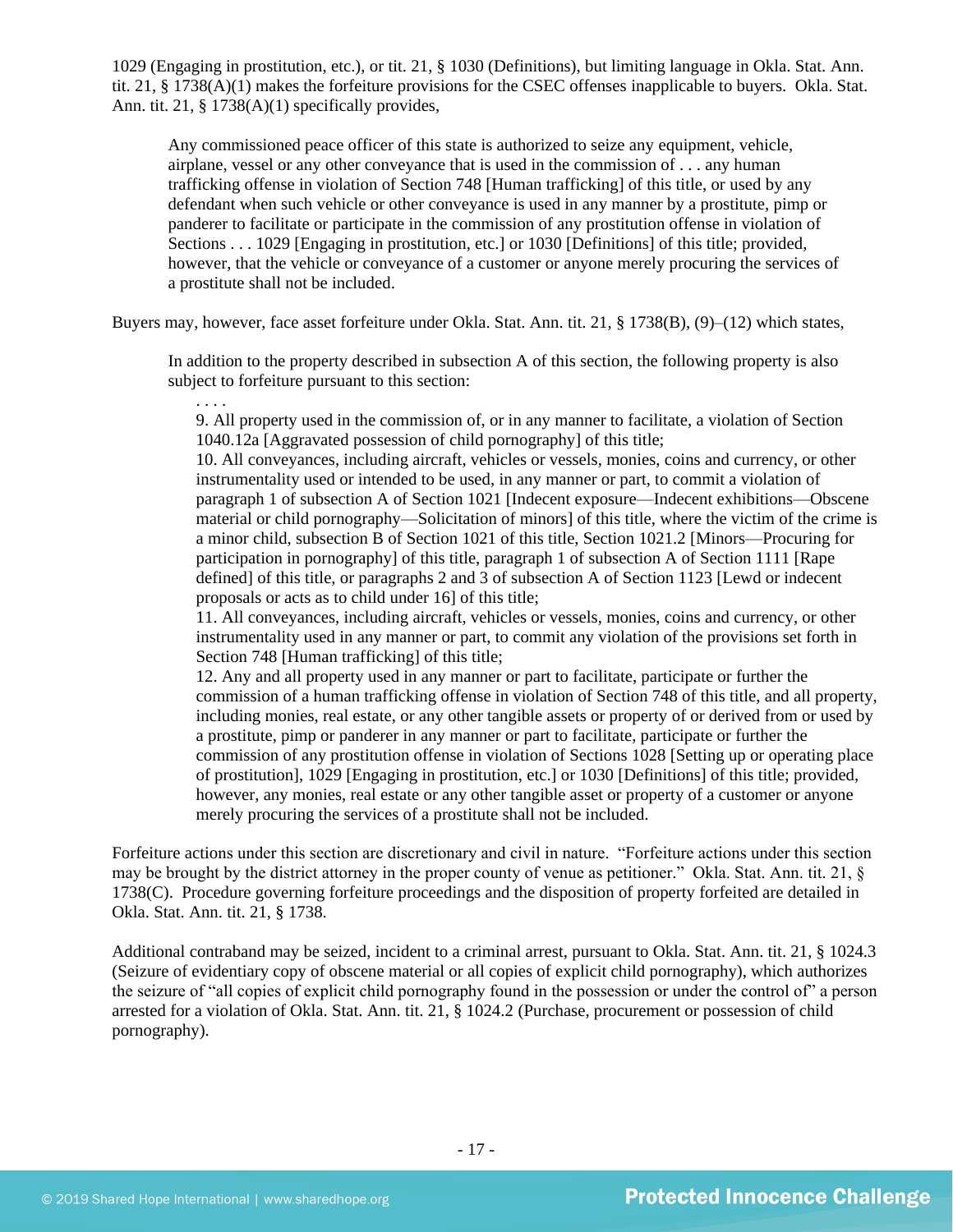## *2.9 Buying and possessing child sexual abuse material (CSAM) carries penalties as high as similar federal offenses.*

Okla. Stat. Ann. tit. 21, § 1024.2 (Purchase, procurement or possession of child pornography) makes it illegal for a person to buy or possess child sexual abuse material (CSAM). Okla. Stat. Ann. tit. 21, § 1024.2 states, "It shall be unlawful for any person to buy, procure, or possess child pornography<sup>30</sup> in violation of Sections 1024.1 [Definitions] through 1024.4 [Destruction of obscene material or child pornography upon conviction] . . . ." A conviction under this statute is punishable as a felony by imprisonment up to 20 years, a fine not to exceed \$25,000, or both. Okla. Stat. Ann. tit. 21, § 1024.2. Additionally, Okla. Stat. Ann. tit. 21, § 1021.2 (Minors— Procuring for participation in pornography) makes it a crime if a person "knowingly" possesses CSAM. A conviction under this statute is punishable as a felony by imprisonment up to 20 years without the possibility of a deferred sentence, a fine not to exceed \$25,000, or both. Okla. Stat. Ann. tit. 21, § 1021.2(A). Lastly, "[a]ny person who, with knowledge of its contents, possesses one hundred (100) or more separate materials depicting child pornography shall be, upon conviction, guilty of aggravated possession of child pornography." A conviction under this statute is punishable by imprisonment up to life and a fine not to exceed \$10,000. Okla. Stat. Ann. tit. 21, § 1040.12a(A).

In comparison, a federal conviction for possession of  $CSAM<sup>31</sup>$  is generally punishable by imprisonment for  $5-20$ years and a fine not to exceed \$250,000.<sup>32</sup> Subsequent convictions, however, are punishable by imprisonment up to  $40$  years and a fine not to exceed \$250,000.<sup>33</sup>

## *2.10 Convicted buyers of commercial sex acts with minors are required to register as sex offenders.*

<span id="page-17-0"></span>Pursuant to Oklahoma's Sex Offenders Registration Act,<sup>34</sup> Okla. Stat. Ann. tit. 57, § 582(A)<sup>35</sup> (Persons and crimes to which act applies) states that a person "residing, working or attending school within the State of Oklahoma" with any of the following convictions after November 1, 1989 must register as a sex offender: Okla. Stat. Ann. tit. 21, § 748 (Human trafficking) "if the offense involved human trafficking for commercial sex," § 856 (Causing, aiding, abetting or encouraging minor to be delinquent or runaway, to commit felony or to become involved with criminal street gang) "if the offense involved child prostitution or human trafficking for commercial sex," § 1021.2 (Minors—Procuring for participation in pornography), § 1024.2 (Purchase, procurement or possession of child pornography), § 1029 (Engaging in prostitution, etc.) "if the offense

<sup>34</sup> Okla. Stat. Ann. tit. 57, §§ 581–590.2.

<sup>30</sup> *See supra* note [10](#page-3-0) for the definition of "child pornography."

 $31$  18 U.S.C. §§ 2252(a)(2), (a)(4) (Certain activities relating to material involving the sexual exploitation of minors),  $2252A(a)(2)$ –(3) (Certain activities relating to material constituting or containing child pornography), 1466A(a), (b) (Obscene visual representations of the sexual abuse of children).

 $32\,18$  U.S.C. §§ 2252(b) (stating that a conviction under subsection (a)(2) is punishable by imprisonment for 5–20 years and a fine, while a conviction under subsection (a)(4) is punishable by imprisonment up to 10 years, a fine, or both),  $2252A(b)(1)$  (a conviction is punishable by imprisonment for 5–20 years and a fine),  $1466A(a)$ , (b) (stating that a conviction under subsection (a) is "subject to the penalties provided in section 2252A(b)(1)," imprisonment for 5–20 years and a fine, while a conviction under subsection (b) is "subject to the penalties provided in section 2252A(b)(2)," imprisonment up to 10 years, a fine, or both); *see also* 18 U.S.C. §§ 3559(a)(1) (classifying all of the above listed offenses as felonies), 3571(b)(3) (providing a fine up to \$250,000 for any felony conviction).

<sup>33</sup> 18 U.S.C. §§ 2252(b) (stating if a person has a prior conviction under subsection (a)(2), or a list of other statutes, a conviction is punishable by a fine and imprisonment for 15–40 years, but if a person has a prior conviction under subsection (a)(4), or a list of other statutes, a conviction is punishable by a fine and imprisonment for  $10-20$  years),  $2252A(b)(1)$  (stating if a person has a prior conviction under subsection (a)(2), (a)(3), or a list of other statutes, a conviction is punishable by a fine and imprisonment for  $15-40$  years),  $1466A(a)$ , (b) (stating that the penalty scheme for section 2252A(b) applies); *see also* 18 U.S.C. §§ 3559(a)(1) (classifying all of the above listed offenses as felonies), 3571(b)(3) (providing a fine up to \$250,000 for any felony conviction).

 $35$  The text of Okla. Stat. Ann. tit. 57, § 582 cited here and elsewhere in this report includes amendments made by the enactment of Senate Bill 771 during the 1st Regular Session of Oklahoma's 57th Legislature (effective November 1, 2019).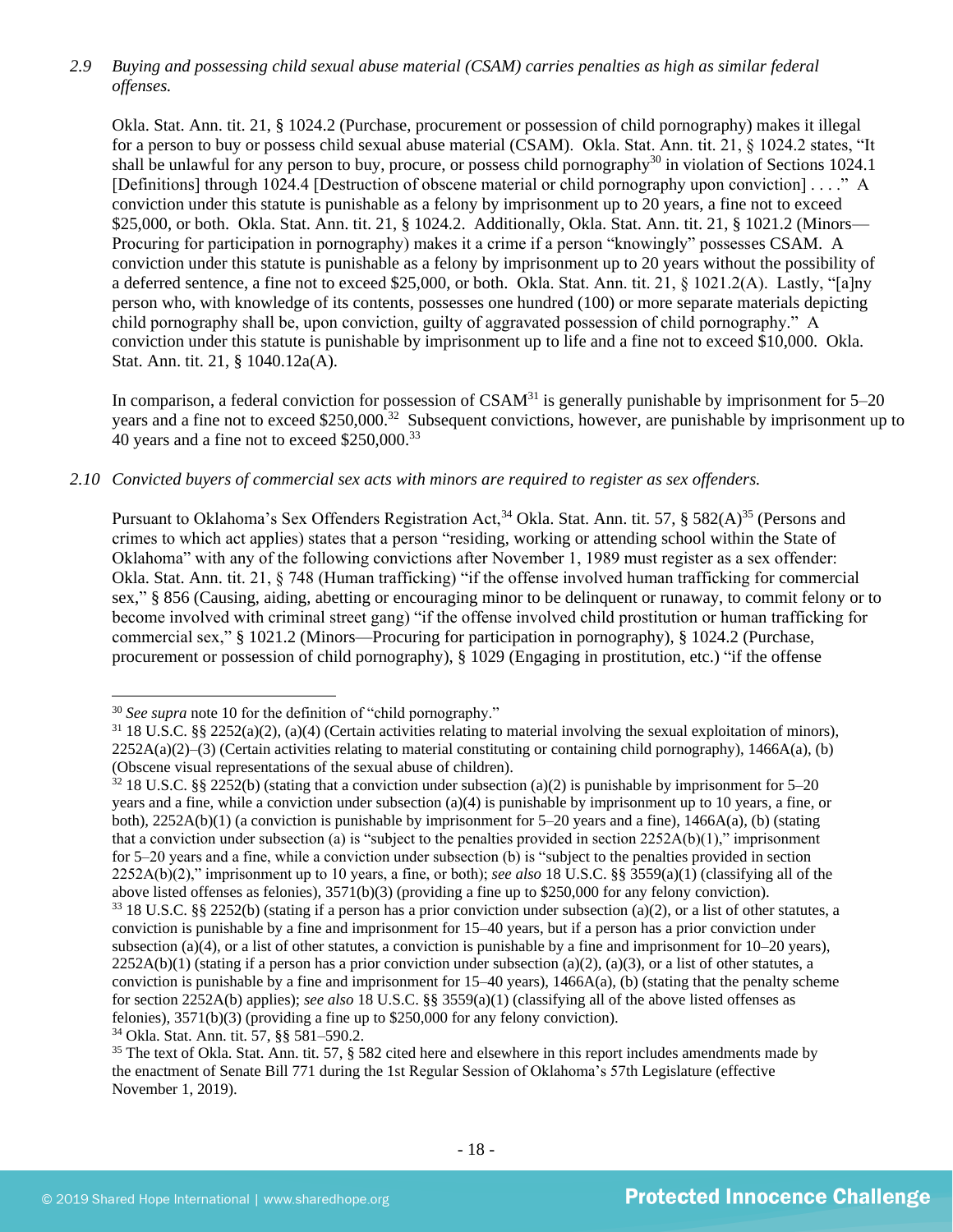involved child prostitution," § 1040.8 (Publication, distribution or participation in preparation of obscene material or child pornography—Unsolicited mailings) "if the offense involved child pornography," § 1040.12a (Aggravated possession of child pornography—Penalties—Definitions), § 1040.13a (Facilitating, encouraging, offering or soliciting sexual conduct or engaging in sexual communication with a minor or person believed to be a minor), § 1111.1 (Rape by instrumentation), § 1114 (Rape in the first degree—Second degree), or § 1123 (Lewd or indecent proposals or acts as to child under 16).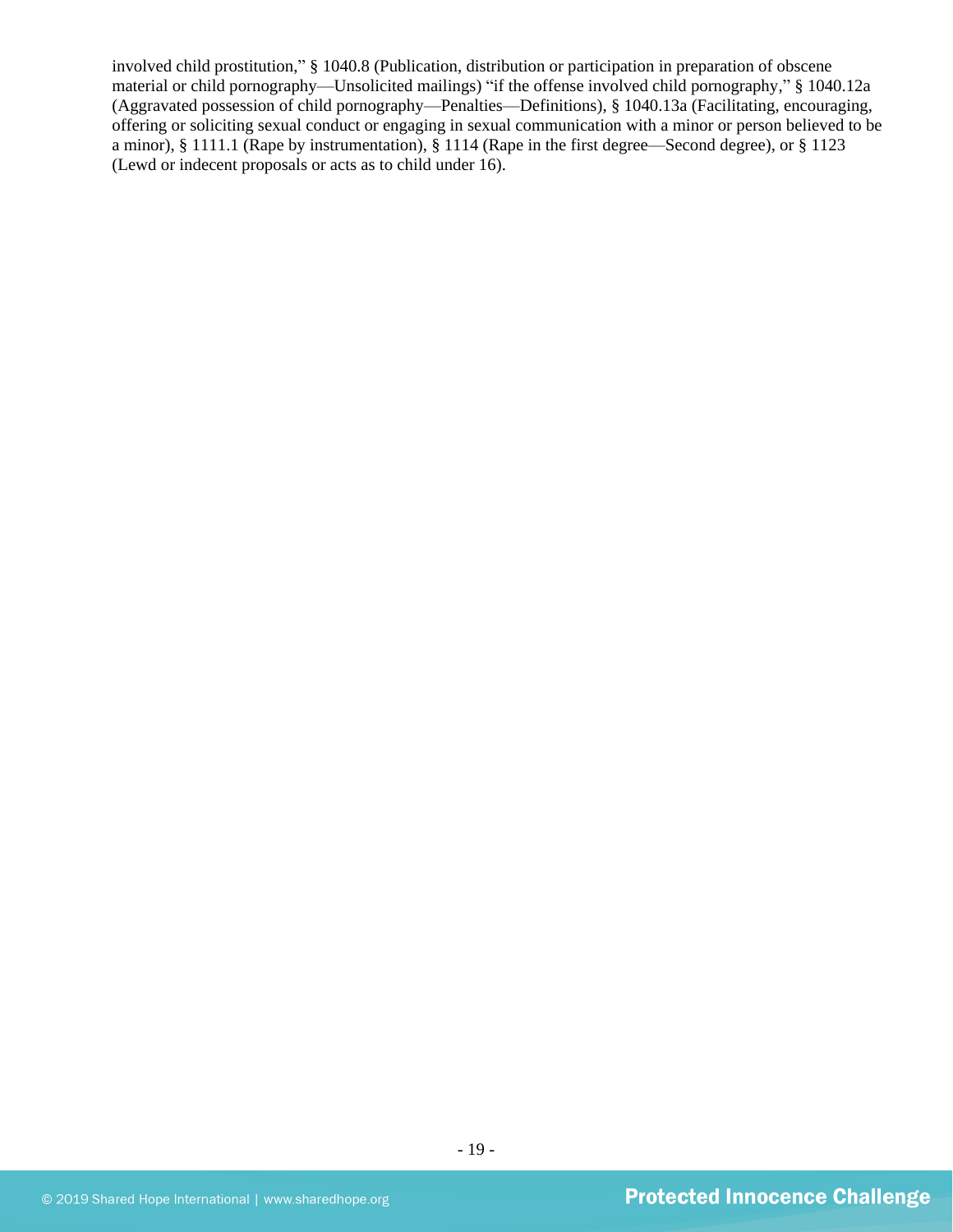#### **FRAMEWORK ISSUE 3: CRIMINAL PROVISIONS FOR TRAFFICKERS**

#### *Legal Components:*

- *3.1 Penalties for trafficking a child for sexual exploitation are as high as federal penalties.*
- *3.2 Creating and distributing child sexual abuse material (CSAM) carries penalties as high as similar federal offenses.*
- *3.3 Using the Internet or electronic communications to lure, entice, recruit or sell commercial sex acts with a minor is a separate crime or results in an enhanced penalty for traffickers.*
- *3.4 Financial penalties for traffickers, including asset forfeiture, are sufficiently high.*
- *3.5 Convicted traffickers are required to register as sex offenders.*
- *3.6 Laws relating to parental custody and termination of parental rights include sex trafficking or commercial sexual exploitation of children (CSEC) offenses as grounds for sole custody or termination in order to prevent traffickers from exploiting their parental rights as a form of control.*

*\_\_\_\_\_\_\_\_\_\_\_\_\_\_\_\_\_\_\_\_\_\_\_\_\_\_\_\_\_\_\_\_\_\_\_\_\_\_\_\_\_\_\_\_\_\_\_\_\_\_\_\_\_\_\_\_\_\_\_\_\_\_\_\_\_\_\_\_\_\_\_\_\_\_\_\_\_\_\_\_\_\_\_\_\_\_\_\_\_\_\_\_\_\_*

## *Legal Analysis:*

*3.1 Penalties for trafficking a child for sexual exploitation are as high as federal penalties.* 

If the victim is under the age of 18, a trafficker's conviction under Okla. Stat. Ann. tit. 21, § 748(B) (Human trafficking)<sup>36</sup> is punishable by imprisonment for at least 15 years or for life, a fine not to exceed \$250,000, or both. Okla. Stat. Ann. tit. 21, § 748(C). Traffickers may be convicted under Okla. Stat. Ann. tit. 21, § 1029(B) (Engaging in prostitution, etc.)<sup>37</sup> for aiding or abetting a person to "solicit, induce, entice, or procure" a minor under the age of 18 to commit an act of prostitution. Okla. Stat. Ann. tit. 21, § 1029(A)(2), (4), (B). Pursuant to Okla. Stat. Ann. tit. 21, § 1031(C) (Punishment for violations), a conviction under Okla. Stat. Ann. tit. 21, § 1029(B) is punishable as a felony by imprisonment up to 10 years and a fine not to exceed \$5,000 for a first conviction, \$10,000 for a second conviction, or \$15,000 for third and subsequent convictions.

A trafficker convicted under Okla. Stat. Ann. tit. 21, § 1087(A)(1), (A)(2) (Child under 18 years of age— Procuring for prostitution, lewdness or other indecent act—Punishment),<sup>38</sup> a felony, may be punished by imprisonment for 1–10 years and a possible fine not to exceed \$10,000. Okla. Stat. Ann. tit. 21, §§ 1087(B)(1), 64(B). While a trafficker convicted under Okla. Stat. Ann. tit. 21, § 1088(A)(2), (A)(3) (Child under 18 years of age—Inducing, keeping, detaining or restraining for prostitution—Punishment), also a felony,<sup>39</sup> may be punished by imprisonment for 1–25 years and a fine of \$5,000–\$25,000. Okla. Stat. Ann. tit. 21, § 1088(B)(1). Additionally, a trafficker may be convicted of Okla. Stat. Ann. tit. 21, § 1040.13a(B) (Facilitating, encouraging, offering or soliciting sexual conduct or engaging in sexual communication with a minor or person believed to be a minor), which is punishable as a felony by imprisonment up to 10 years, a fine not to exceed \$10,000, or both. Okla. Stat. Ann. tit. 21, § 1040.13a(D).

Although not specifically oriented towards sexual exploitation, a trafficker may be prosecuted under Okla. Stat. Ann. tit. 21, § 866(A)(1)(a) (Elements of offense) for the "acceptance, solicitation, offer, payment or transfer of any compensation, in money, property or other thing of value, at any time, by any person in connection with the acquisition or transfer of the legal or physical custody or adoption of a minor child  $\dots$ ."<sup>40</sup> A first conviction under this statute is punishable as a felony by imprisonment for  $1-3$  years and a possible fine not to exceed

<sup>36</sup> *See supra* Component 1.1 for the specific provisions of Okla. Stat. Ann. tit. 21, § 748(B).

<sup>37</sup> *See supra* Component 1.2 for the specific provisions of Okla. Stat. Ann. tit. 21, § 1029.

<sup>46</sup> *See supra* Component 1.2 for the substantive provisions of Okla. Stat. Ann. tit. 21, § 1087.

<sup>39</sup> *See supra* Component 1.2 for the substantive provisions of Okla. Stat. Ann. tit. 21, § 1088.

 $40$  Pursuant to Okla. Stat. Ann. tit. 21, § 865(2), "Child' means an unmarried or unemancipated person under the age of eighteen (18) years."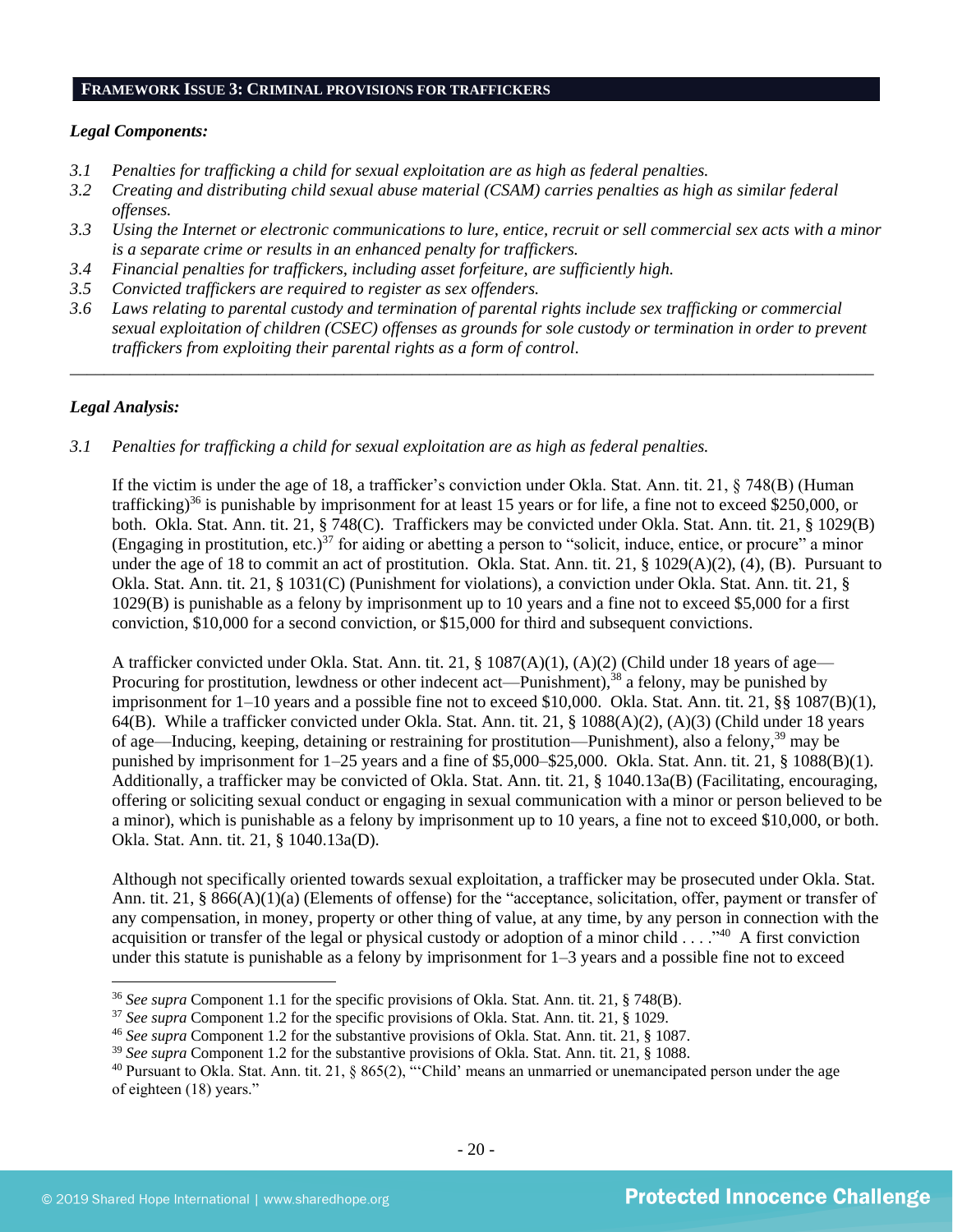\$10,000. Okla. Stat. Ann. tit. 21,  $\S$ § 867(A), 64(B). A subsequent conviction, however, is punishable as a felony by imprisonment for at least 3 years, with no suspension of judgment or sentence permitted, and a possible fine not to exceed \$10,000. Okla. Stat. Ann. tit. 21, §§ 867(B), 64(B).

Additionally, "[a]ny parent or other person who shall willfully or maliciously engage in sexual exploitation of a child under twelve (12) years of age shall, upon conviction, be punished by imprisonment" for at least 25 years and by a fine of \$500–\$5,000. Okla. Stat. Ann. tit. 21, § 843.5(I) (Child sexual abuse). Furthermore, "[a]ny parent or other person who shall willfully of maliciously engage in enabling child sexual exploitation shall, upon conviction, be punished by imprisonment . . ." for life in the Department of corrections or up to one year in a county jail, a possible fine of \$500–\$5,000, or both. Okla. Stat. Ann. tit. 21, § 843.5(J).<sup>41</sup>

Pursuant to Okla. Stat. Ann. tit. 22, § 988.2(A)(8) (Definitions), a person convicted of a violent crime, which includes the offenses of "child prostitution as defined in [Okla. Stat. Ann. tit. 21, § 1030] and "human trafficking as provided in [Okla. Stat. Ann. tit. 21, § 748]" is not eligible for Electric Monitoring Programs or "for a community sentence or community punishment unless the district attorney or an assistant district attorney for the district in which the offender's conviction was obtained consents thereto." Okla. Stat. Ann. tit. 22, § 988.2(A)(8); Okla. Stat. Ann. tit. 57, § 571(2)(tt), (xx); Okla. Stat. Ann. Tit. 57 § 510.9(A).

In comparison, if the victim is under the age of 14, a conviction under the Trafficking Victims Protection Act  $(TVPA)^{42}$  for child sex trafficking is punishable by 15 years to life imprisonment and a fine not to exceed \$250,000.18 U.S.C. §§ 1591(b)(1), 3559(a)(1), 3571(b)(3). If the victim is between the ages of 14–17, a conviction is punishable by 10 years to life imprisonment and a fine not to exceed \$250,000. 18 U.S.C. §§ 1591(b)(2), 3559(a)(1), 3571(b)(3). A conviction is punishable by mandatory life imprisonment, however, if the trafficker has a prior conviction for a federal sex offense<sup>43</sup> against a minor. 18 U.S.C. § 3559(e)(1).

## *3.2 Creating and distributing child sexual abuse material (CSAM) carries penalties as high as similar federal offenses.*

Oklahoma prohibits the creation and distribution of child sexual abuse material (CSAM). Okla. Stat. Ann. tit. 21, § 1021(A)(4) (Indecent exposure—Indecent exhibitions—Obscene material or child pornography— Solicitation of minors) makes it a crime if a person "[m]akes, prepares, [or] . . . distributes . . . child pornography."<sup>44</sup> A conviction under Okla. Stat. Ann. tit. 21, § 1021(A) is punishable as a felony by imprisonment for 30 days to 10 years, a fine of \$500–\$20,000, or both. Okla. Stat. Ann. tit. 21, § 1021(A). Additionally, Okla. Stat. Ann. tit. 21, § 1021.2(A) (Minors—Procuring for participation in pornography)<sup>45</sup>makes it a crime if a person "procure[s] or cause[s] the participation of any minor under the age of eighteen (18) years in any child pornography or . . . knowingly . . . manufactures, or causes to be sold or distributed any child pornography . . . ." A conviction under this statute is punishable as a felony by imprisonment up to 20 years without the possibility of a deferred sentence, a fine not to exceed \$25,000, or both. Okla. Stat. Ann. tit. 21, § 1021.2(A).

Similarly, Okla. Stat. Ann. tit. 21, § 1040.8(A) (Publication, distribution or participation in preparation of obscene material or child pornography—Unsolicited mailings) provides,

No person shall knowingly photograph, act in, pose for, model for, print, sell, offer for sale, give away, exhibit, publish, offer to publish, or otherwise distribute, display, or exhibit any book, magazine, story, pamphlet, paper, writing, card, advertisement, circular, print, picture, photograph, motion picture film,

<sup>41</sup> *See supra* Component 1.2 for the substantive provision of Okla. Stat. Ann. tit. 21, § 843.5.

<sup>42</sup> Trafficking Victims Protection Act (TVPA) of 2000, Pub. L. No. 106-386, 114 Stat. 1464, 1466 (codified in scattered sections of 18 and 22 U.S.C.).

<sup>43</sup> *See supra* note [23.](#page-13-0)

<sup>44</sup> *See supra* note [10.](#page-3-0) 

<sup>45</sup> *See supra* Component 1.2 for the substantive provisions of Okla. Stat. Ann. tit. 21, § 1021.2(A).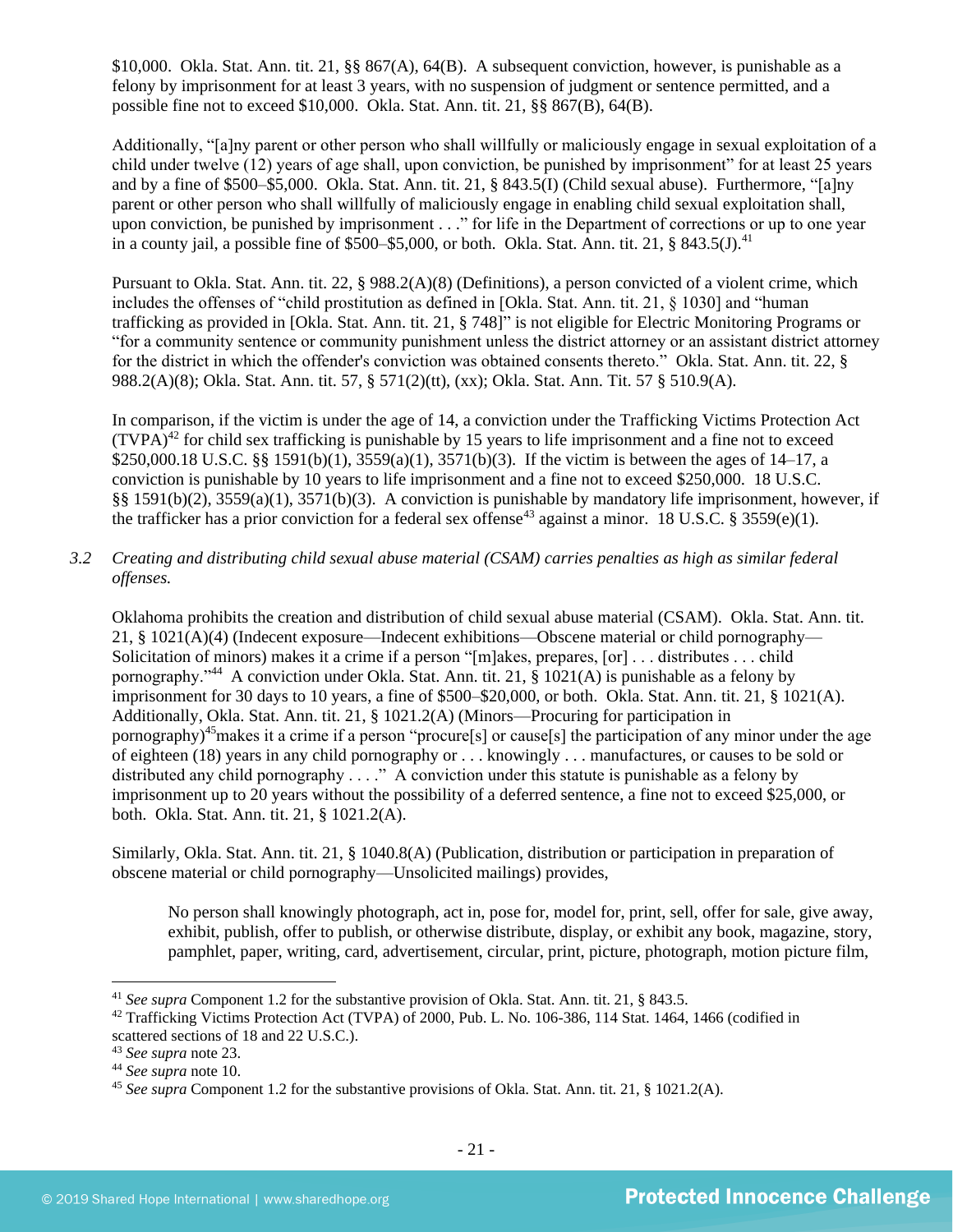electronic video game or recording, image, cast, slide, figure, instrument, statue, drawing, presentation, or other article which is obscene material or child pornography, as defined in Section 1024.1 of this title . . . .

A conviction under this offense for distributing CSAM<sup>46</sup> is punishable as a felony by imprisonment up to 20 years, a fine of not less than \$10,000, or both. Okla. Stat. Ann. tit. 21, § 1040.8(C).

A person who is a parent, guardian, or has custody of a child under the age of 18, may also be prosecuted under Okla. Stat. Ann. tit. 21, § 1021.3(A) (Guardians—Parents—Custodians—Consent to participation of minors in child pornography) if the person "knowingly permits or consents to the participation of a minor in any child pornography . . . ." A conviction under this statute is punishable as a felony by imprisonment up to 20 years, a fine not to exceed \$25,000, or both, and is not eligible for a deferred sentence. Okla. Stat. Ann. tit. 21,  $$1021.3(A).$ 

Pursuant to Okla. Stat. Ann. tit. 22, § 988.2(A)(8) (Definitions), a person convicted of a violent crime, which includes the offenses of "child pornography or aggravated child pornography as defined in [Okla. Stat. Ann. tit. 21, §§ 1021.2, 1021.3, 1024.1 or 1040.12a]" is not eligible for Electric Monitoring Programs or "for a community sentence or community punishment unless the district attorney or an assistant district attorney for the district in which the offender's conviction was obtained consents thereto." Okla. Stat. Ann. tit. 22, § 988.2(A)(8); Okla. Stat. Ann. tit. 57, § 571(2)(ss); Okla. Stat. Ann. Tit. 57 § 510.9(A).

In comparison, if the victim is under the age of 14, a conviction under the TVPA for child sex trafficking is punishable by 15 years to life imprisonment and a fine not to exceed \$250,000. 18 U.S.C. §§ 1591(b)(1),  $3559(a)(1)$ ,  $3571(b)(3)$ . If the victim is between the ages of  $14-17$ , a conviction is punishable by 10 years to life imprisonment and a fine not to exceed \$250,000. 18 U.S.C. §§ 1591(b)(2), 3559(a)(1), 3571(b)(3). A conviction is punishable by mandatory life imprisonment, however, if the trafficker has a prior conviction for a federal sex offense<sup>47</sup> against a minor. 18 U.S.C. § 3559(e)(1). Additionally, a federal conviction for distribution of  $CSAM^{48}$  is generally punishable by imprisonment for 5–20 years and a fine not to exceed \$250,000.<sup>49</sup> Subsequent convictions, however, are punishable by imprisonment up to 40 years and a fine not to exceed \$250,000.<sup>50</sup>

<sup>46</sup> *See supra* note [10.](#page-3-0)

<sup>47</sup> *See supra* note [23.](#page-13-0)

 $48\,18\,$  U.S.C. §§ 2252(a)(1), (a)(2), (a)(3) (Certain activities relating to material involving the sexual exploitation of minors),  $2252A(a)(2)$ , (a)(3) (Certain activities relating to material constituting or containing child pornography), 1466A(a) (Obscene visual representations of the sexual abuse of children).

<sup>&</sup>lt;sup>49</sup> 18 U.S.C. §§ 2252(b) (stating that a conviction under subsection (a)(1), (a)(2), or (a)(3) is punishable by imprisonment for 5–20 years and a fine), 2252A(b)(1) (a conviction is punishable by imprisonment for 5–20 years and a fine), 1466A(a), (b) (stating that a conviction under subsection (a) is "subject to the penalties provided in section 2252A(b)(1)," imprisonment for 5–20 years and a fine, while a conviction under subsection (b) is "subject to the penalties provided in section 2252A(b)(2)," imprisonment up to 10 years, a fine, or both); *see also* 18 U.S.C. §§  $3559(a)(1)$  (classifying all of the above listed offenses as felonies),  $3571(b)(3)$  (providing a fine up to \$250,000 for any felony conviction).

<sup>&</sup>lt;sup>50</sup> 18 U.S.C. §§ 2252(b) (stating if a person has a prior conviction under subsection (a)(1), (a)(2), or (a)(3) or a list of other statutes, a conviction is punishable by a fine and imprisonment for 15–40 years), 2252A(b)(1) (stating if a person has a prior conviction under subsection (a)(2), (a)(3), or a list of other statutes, a conviction is punishable by a fine and imprisonment for 15–40 years), 1466A(a), (b) (stating that the penalty scheme for section 2252A(b) applies); *see also* 18 U.S.C. §§ 3559(a)(1) (classifying all of the above listed offenses as felonies), 3571(b)(3) (providing a fine up to \$250,000 for any felony conviction).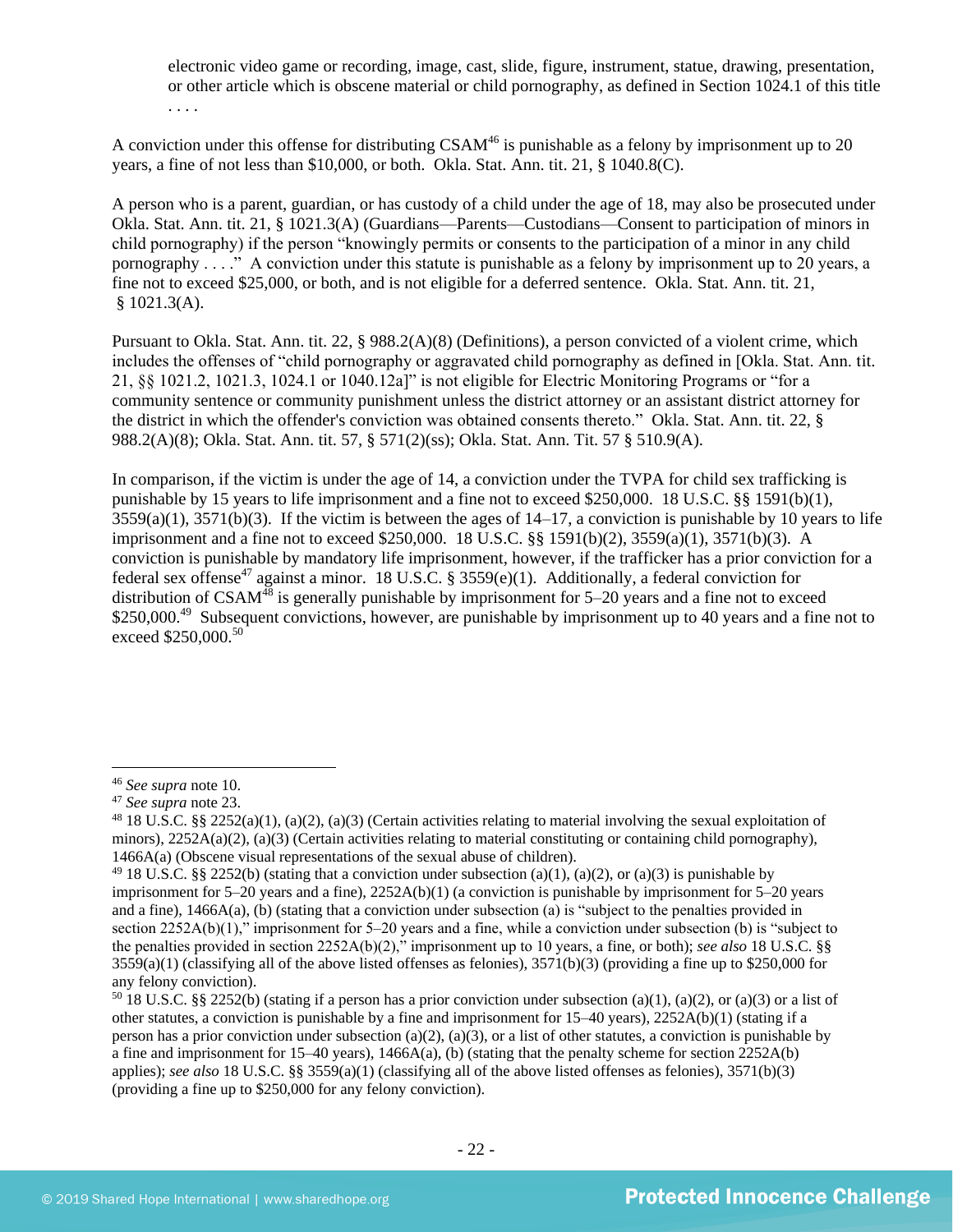*3.3 Using the Internet or electronic communications to lure, entice, recruit or sell commercial sex acts with a minor is a separate crime or results in an enhanced penalty for traffickers.*

Although not expressly commercial, Okla. Stat. Ann. tit. 21, § 1040.13a(A), (B) (Facilitating, encouraging, offering or soliciting sexual conduct or engaging in sexual communication with a minor or person believed to be a minor) makes it illegal for a person to use the Internet or electronic communications to "facilitate, encourage, offer or solicit sexual conduct with a minor." Specifically, Okla. Stat. Ann. tit. 21, § 1040.13a(A), (B) states,

A. It is unlawful for any person to facilitate, encourage, offer or solicit sexual conduct with a minor, or other individual the person believes to be a minor, by use of any technology, or to engage in any communication for sexual or prurient interest with any minor, or other individual the person believes to be a minor, by use of any technology<sup>51</sup>...

B. A person is guilty of violating the provisions of this section if the person knowingly transmits any prohibited communication by use of any technology defined herein, or knowingly prints, publishes or reproduces by use of any technology described herein any prohibited communication, or knowingly buys, sells, receives, exchanges, or disseminates any prohibited communication or any information, notice, statement, website, or advertisement for communication with a minor or access to any name, telephone number, cell phone number, e-mail address, Internet address, text message address, place of residence, physical characteristics or other descriptive or identifying information of a minor, or other individual the person believes to be a minor.

A conviction under this statute is punishable as a felony by imprisonment up to 10 years, a fine not to exceed \$10,000, or both. Okla. Stat. Ann. tit. 21, § 1040.13a(D).

Additionally, Okla. Stat. Ann. tit. 21, § 1123(A)(1) (Lewd or indecent proposals or acts as to child under 16) prohibits a person from making "any oral, written or electronically or computer-generated lewd or indecent proposal to any child under sixteen (16) years of age." A first conviction<sup>52</sup> under this statute is punishable as a felony by imprisonment for 3–20 years and a possible fine not to exceed \$10,000. Okla. Stat. Ann. tit. 21, §§ 1123(A), 64(B). If the victim is under the age of 12, however, a first conviction is punishable as a felony by imprisonment for at least 25 years and a possible fine not to exceed \$10,000. Okla. Stat. Ann. tit. 21, §§ 1123(A), 64(B). Second convictions are punishable by the same penalties, but the offender "shall not be eligible for probation, suspended or deferred sentence." Okla. Stat. Ann. tit. 21, § 1123(A). In addition to not being eligible for probation, suspension or a deferred sentence, third and subsequent convictions are punishable as a felony by imprisonment for life or life without the possibility of parole and a possible fine not to exceed \$10,000. Okla. Stat. Ann. tit. 21, §§ 1123(A), 64(B). Additionally, a conviction under this statute by a person who has two prior convictions for any violation or attempted violation of Okla. Stat. Ann. tit. 21, § 1114(A) (Rape in the first degree—Second degree), § 888 (Forcible sodomy), or § 843.5 (Child sexual abuse) is punishable as a felony by imprisonment for life or life without the possibility of parole and a possible fine not to exceed \$10,000. Okla. Stat. Ann. tit. 21, §§ 1123(A), 64(B). If committed by a "parent or person responsible for the child's health" and the victim is 16–17 years of age, a violation is punishable by up to 10 years imprisonment and a possible fine not to exceed \$10,000. Okla. Stat. Ann. tit. 21, § 1123(G), 64(B).

## *3.4 Financial penalties for traffickers, including asset forfeiture, are sufficiently high.*

Traffickers convicted under Okla. Stat. Ann. tit. 21, § 748(B) (Human trafficking) or Oklahoma's CSEC laws are subject to fines ranging from \$2,500–\$250,000. A trafficker convicted under Okla. Stat. Ann. tit. 21, § 748(B) (Human trafficking), if the victim is under the age of 18, is subject to a possible fine not to exceed \$250,000. Okla. Stat. Ann. tit. 21, § 748(C). Pursuant to Okla. Stat. Ann. tit. 21, § 1031(C) (Punishment for violations), a conviction under Okla. Stat. Ann. tit. 21, § 1029(B) (Engaging in prostitution, etc.) is punishable

<sup>51</sup> *See supra* note [13.](#page-5-0) 

<sup>52</sup> *See supra* note [14.](#page-7-0)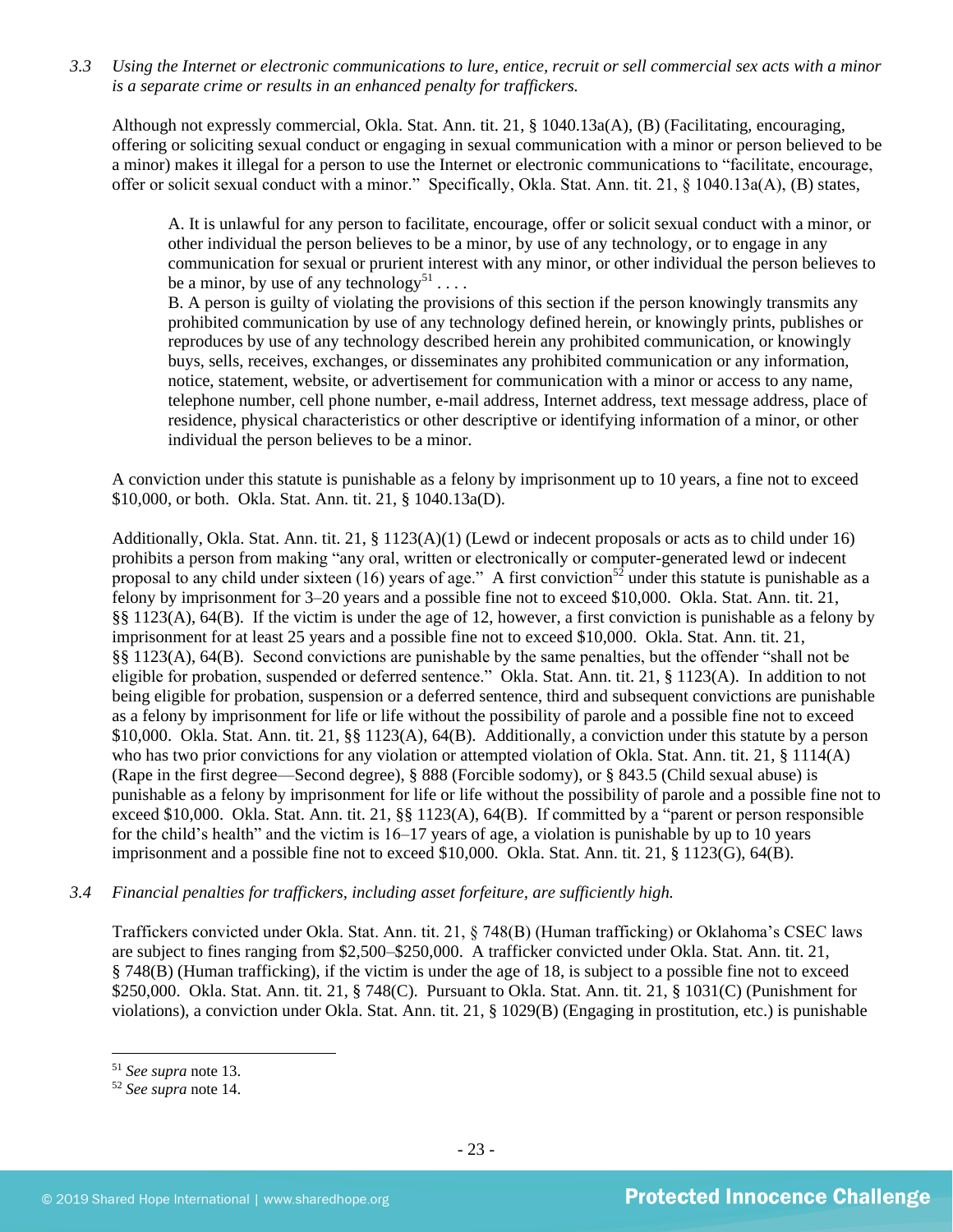by a fine not to exceed \$5,000 for a first conviction, \$10,000 for a second conviction, or \$15,000 for third and subsequent convictions.

Although traffickers convicted under Okla. Stat. Ann. tit. 21, § 1087(A) (Child under 18 years of age— Procuring for prostitution, lewdness or other indecent act—Punishment) are not expressly required to pay a fine, they are subject to a possible fine not to exceed \$10,000 pursuant to Okla. Stat. Ann. tit. 21, § 64(B). Additionally, traffickers convicted under Okla. Stat. Ann. tit. 21, § 1088(A) (Child under 18 years of age—Inducing, keeping, detaining or restraining for prostitution—Punishment) are subject to a fine of \$5,000– \$25,000. Okla. Stat. Ann. tit. 21, § 1088(B)(1).

Additionally, the court shall require a convicted trafficker to make restitution. Specifically, Okla. Stat. Ann. tit. 21, § 748(C) (Human trafficking) provides, "The court shall also order the defendant to pay restitution<sup>53</sup> to the victim<sup>54</sup> as provided in Section 991f [Restitution] of Title 22 [Criminal procedure] of the Oklahoma Statutes." Additionally, traffickers who are convicted of other crimes that cause injury to the victim are also required to make restitution under Okla. Stat. Ann. tit. 22, § 991f(C)(1) (Restitution).

Although Okla. Stat. Ann. tit. 21, § 68 (Conviction does not work forfeiture) prohibits asset forfeiture unless it "is expressly imposed by law," Okla. Stat. Ann. tit. 21,  $\S$  1738(A)(1) (Seizure and forfeiture proceedings— Vehicles, airplanes, vessels, etc. used in attempt or commission of certain crimes) authorizes equipment and vehicle forfeiture for violations of Okla. Stat. Ann. tit. 21, § 748 (Human trafficking) or § 1029 (Engaging in prostitution, etc.). Additionally, Okla. Stat. Ann. tit. 21, § 1738(B)(10)–(12) states,

In addition to the property described in subsection A of this section, the following property is also subject to forfeiture pursuant to this section:

10. All conveyances, including aircraft, vehicles or vessels, monies, coins and currency, or other instrumentality used or intended to be used, in any manner or part, to commit a violation of paragraph 1 of subsection A of Section 1021 [Indecent exposure—Indecent exhibitions—Obscene material or child pornography—Solicitation of minors] of this title, where the victim of the crime is a minor child, . . . Section 1021.2 [Minors—Procuring for participation in pornography] of this title . . . ;

11. All conveyances, including aircraft, vehicles or vessels, monies, coins and currency, or other instrumentality used in any manner or part, to commit any violation of the provisions set forth in Section 748 [Human trafficking] of this title; and

12. Any and all property used in any manner or part to facilitate, participate or further the commission of a human trafficking offense in violation of Section 748 of this title, and all property, including monies, real estate, or any other tangible assets or property of or derived from or used by a prostitute, pimp or panderer in any manner or part to facilitate, participate or further the commission of any prostitution offense in violation of Sections 1028 [Setting up or operating place of prostitution], 1029 [Engaging in prostitution, etc.] or 1030 [Definitions] of this title; provided, however, any monies, real estate or any other tangible asset or property of a customer or anyone merely procuring the services of a prostitute shall not be included.

Forfeiture actions under this section are discretionary and civil in nature. "Forfeiture actions under this section may be brought by the district attorney in the proper county of venue as petitioner." Okla. Stat. Ann. tit. 21, § 1738(C). Procedure governing forfeiture proceedings and the disposition of property forfeited are detailed in Okla. Stat. Ann. tit. 21, § 1738.

Lastly, Okla. Stat. Ann. tit. 21, § 1040.54(A) (Seizure and forfeiture of equipment used in certain offenses relating to obscene material or child pornography) authorizes asset forfeiture for "any equipment which is used,

<sup>53</sup> *See supra* note [28.](#page-15-0) 

<sup>54</sup> *See supra* note [29.](#page-15-1)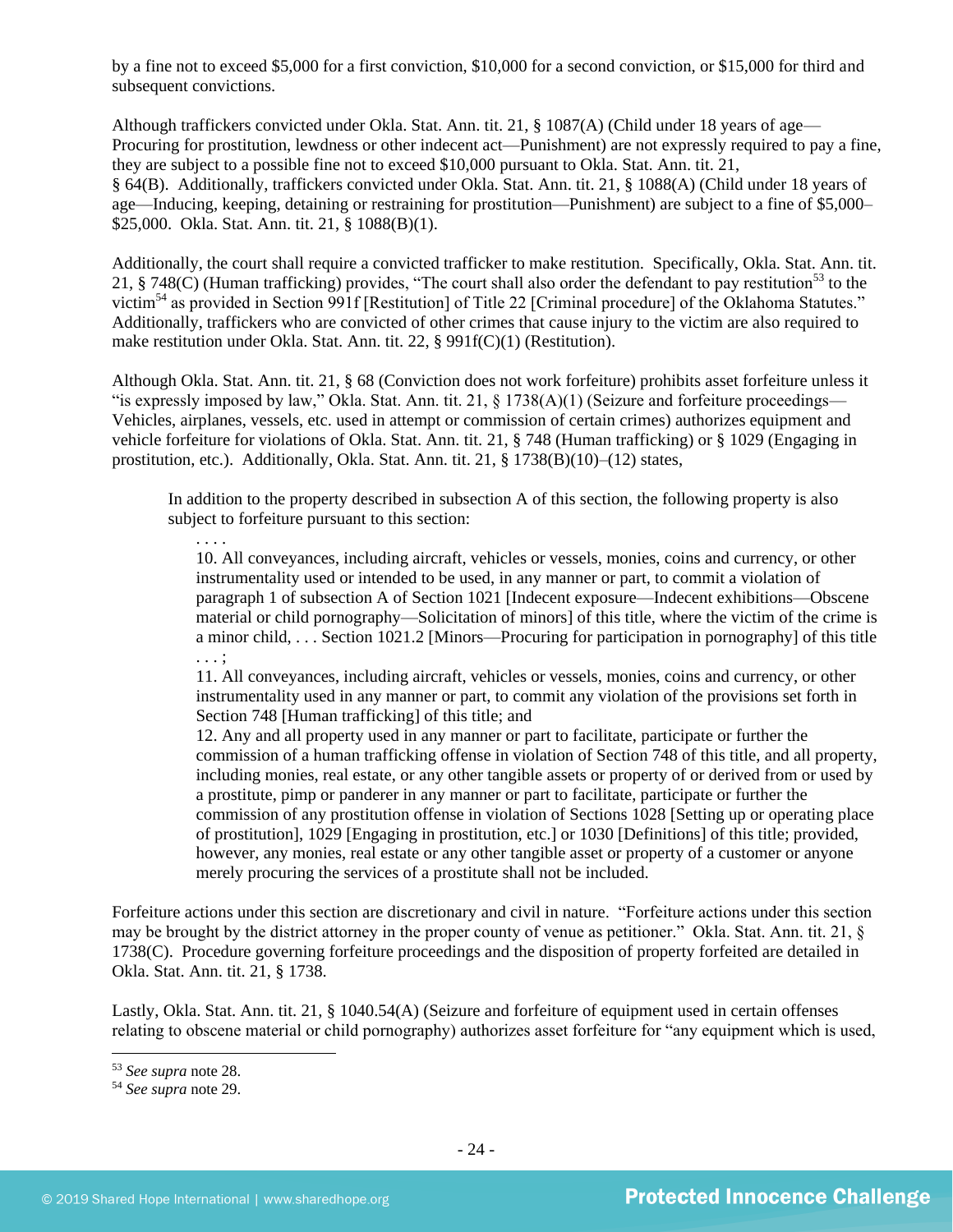or intended for use in the preparing, photographing, printing, selling, exhibiting, publishing, distributing, displaying, advertising, filming, copying, recording, or mailing of . . . child pornography, as defined in subsection A of Section 1024.1 [Definitions] of this title."

#### *3.5 Convicted traffickers are required to register as sex offenders.*

Pursuant to Oklahoma's Sex Offenders Registration Act,<sup>55</sup> Okla. Stat. Ann. tit. 57, § 582(A)<sup>56</sup> (Persons and crimes to which act applies) states that a person "residing, working or attending school within the State of Oklahoma" with any of the following convictions or a conviction of an attempt to commit the following crimes must register as a sex offender: Okla. Stat. Ann. tit. 21, § 748 (Human trafficking) "if the offense involved human trafficking for commercial sex," § 856 (Causing, aiding, abetting or encouraging minor to be delinquent or runaway, to commit felony or to become involved with criminal street gang) "if the offense involved child prostitution or human trafficking for commercial sex," § 1021.2(A) (Minors—Procuring for participation in pornography), § 1021.3(A) (Guardians—Parents—Custodians—Consent to participation of minors in child pornography), § 1024.2 (Purchase, procurement or possession of child pornography), § 1029 (Engaging in prostitution, etc.) "if the offense involved child prostitution," § 1040.8 (Publication, distribution or participation in preparation of obscene material or child pornography—Unsolicited mailings) "if the offense involved child pornography," § 1040.12a(A) (Aggravated possession of child pornography—Penalties—Definitions), § 1040.13a (Facilitating, encouraging, offering or soliciting sexual conduct or engaging in sexual communication with a minor or person believed to be a minor),  $\S 1087$  (Child under 18 years of age—Procuring for prostitution, lewdness or other indecent act—Punishment), or § 1088 (Child under 18 years of age—Inducing, keeping, detaining or restraining for prostitution—Punishment). Additionally, traffickers "currently serving a sentence or any form of probation or parole for a crime or an attempt to commit a crime provided for in Section 843.5 [Child sexual abuse] of Title 21 of the Oklahoma Statutes if the offense involved sexual abuse or sexual exploitation as those terms are defined in Section 1-1-105 of Title 10A of the Oklahoma Statutes" are required to register as sex offenders. Okla. Stat. Ann. tit. 57, § 582(A).

Okla. Stat. Ann. tit. 57, § 582(A) does not require traffickers convicted under Okla. Stat. Ann. tit. 21, § 1028 (Setting up or operating place of prostitution) to register as sex offenders.

*3.6 Laws relating to parental custody and termination of parental rights include sex trafficking or commercial sexual exploitation of children (CSEC) offenses as grounds for sole custody or termination in order to prevent traffickers from exploiting their parental rights as a form of control.* 

A conviction under Okla. Stat. Ann. tit. 21, § 748 (Human trafficking) is not included as a ground for terminating parental rights under Okla. Stat. Ann. tit. 10A, § 1-4-904(B)(8) (Termination of parental rights in certain situations). Instead, Okla. Stat. Ann. tit. 10A, § 1-4-904(B) provides,

The court may terminate the rights of a parent to a child based upon the following legal grounds:

. . . .

8. A finding that the parent has been convicted in a court of competent jurisdiction in any state of any of the following acts:

- a. permitting a child to participate in pornography,
- b. rape, or rape by instrumentation,
- c. lewd molestation of a child under sixteen (16) years of age,
- d. child abuse<sup>57</sup> or neglect,
- e. enabling child abuse or neglect,

<sup>55</sup> Okla. Stat. Ann. tit. 57, §§ 581–590.2.

<sup>56</sup> *See supra* note [35.](#page-17-0)

<sup>57</sup> *See infra* Component 5.5 for the definition of "abuse."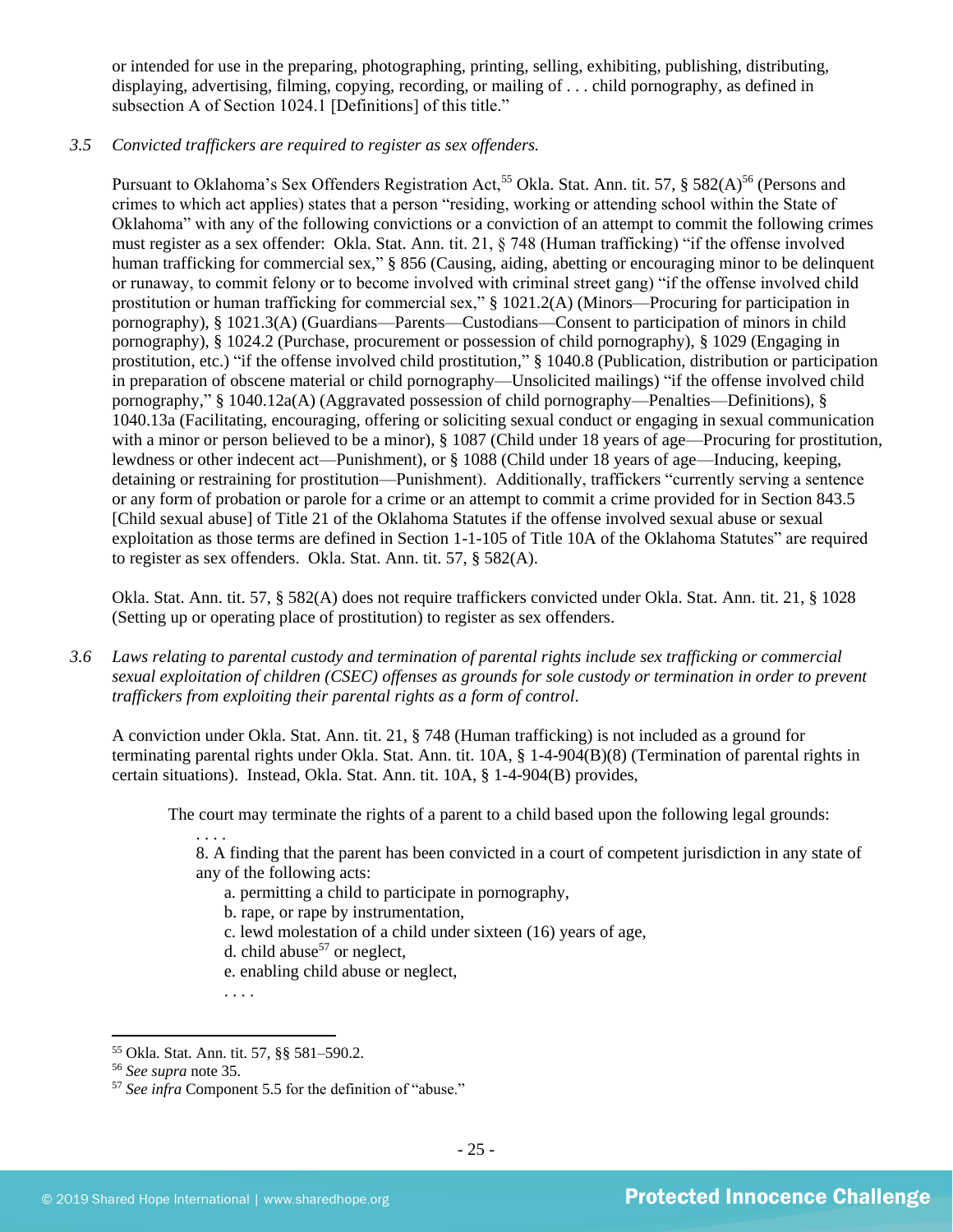9. A finding that the parent has abused or neglected the child or a sibling of the child or failed to protect the child or a sibling of the child from abuse or neglect that is heinous or shocking; 10. A finding that the parent has previously abused or neglected the child or a sibling of the child or

failed to protect the child or a sibling of the child from abuse or neglect and the child or a sibling of the child has been subjected to subsequent abuse;

11. A finding that the child was conceived as a result of rape perpetrated by the parent whose rights are sought to be terminated;

12. A finding that the parent whose rights are sought to be terminated is incarcerated, and the continuation of parental rights would result in harm to the child based on consideration of . . . [several listed] factors . . . .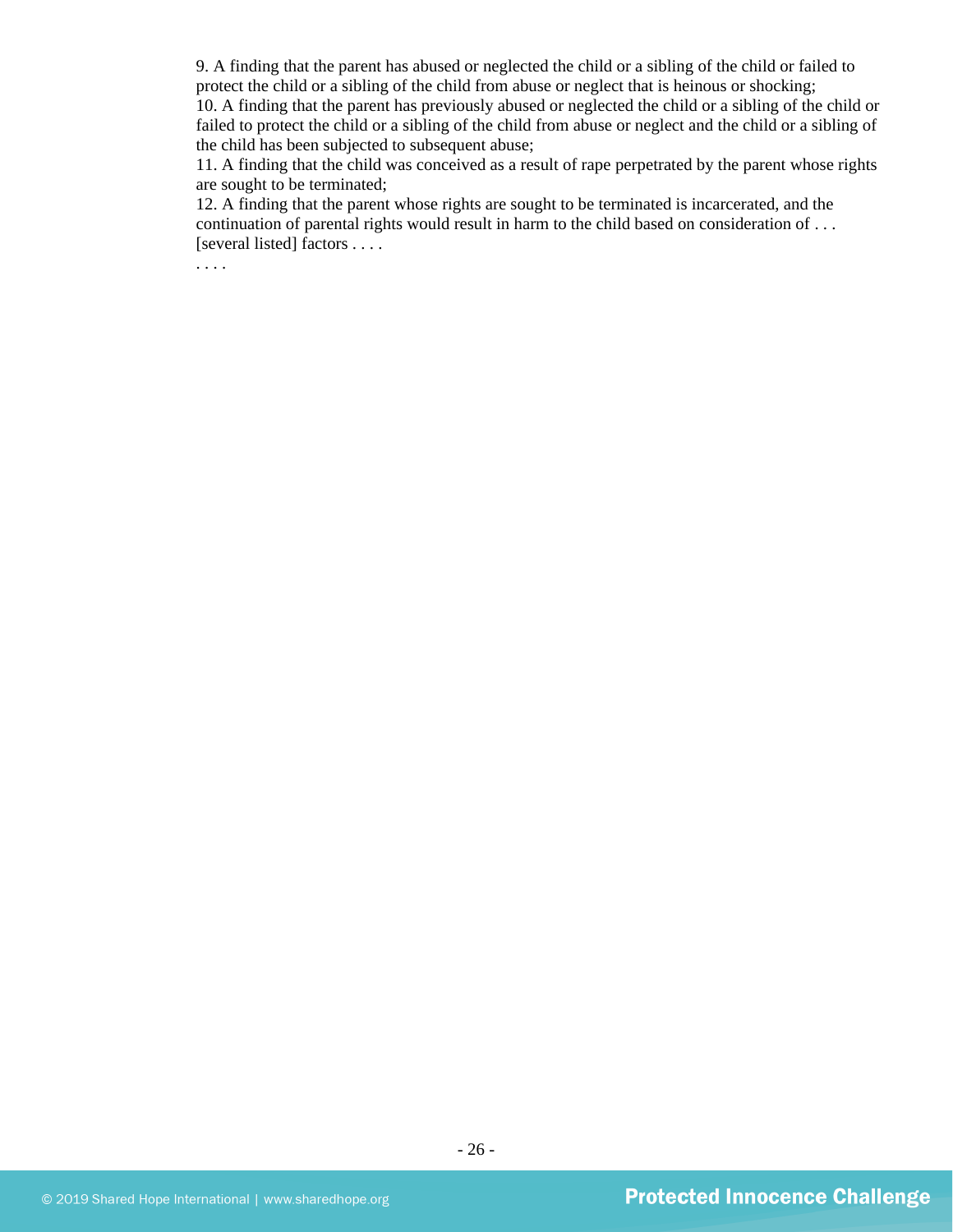#### **FRAMEWORK ISSUE 4: CRIMINAL PROVISIONS FOR FACILITATORS**

#### *Legal Components:*

- *4.1 The acts of assisting, enabling, or financially benefitting from child sex trafficking are included as criminal offenses in the state sex trafficking statute.*
- *4.2 Financial penalties, including asset forfeiture laws, are in place for those who benefit financially from or aid and assist in committing domestic minor sex trafficking.*
- *4.3 Promoting and selling child sex tourism is illegal.*
- *4.4 Promoting and selling child sexual abuse material (CSAM) carries penalties as high as similar federal offenses. \_\_\_\_\_\_\_\_\_\_\_\_\_\_\_\_\_\_\_\_\_\_\_\_\_\_\_\_\_\_\_\_\_\_\_\_\_\_\_\_\_\_\_\_\_\_\_\_\_\_\_\_\_\_\_\_\_\_\_\_\_\_\_\_\_\_\_\_\_\_\_\_\_\_\_\_\_\_\_\_\_\_\_\_\_\_\_\_\_\_\_\_\_\_*

## *Legal Analysis:*

*4.1 The acts of assisting, enabling, or financially benefitting from child sex trafficking are included as criminal offenses in the state sex trafficking statute.*

Oklahoma's human trafficking law applies to facilitators who benefit financially from sex trafficking, as well as to facilitators who assist or enable trafficking by harboring or transporting a victim of human trafficking. Okla. Stat. Ann. tit. 21, § 748(A)(6)(c) (Human trafficking)<sup>58</sup> states that "human trafficking for commercial sex" means "benefiting, financially or by receiving anything of value, from participating in a venture that has engaged in an act of trafficking for commercial sex." Additionally, "human trafficking for commercial sex" applies to a facilitator who harbors or transports "by any means, a minor for purposes of engaging the minor in a commercial sex act." Okla. Stat. Ann. tit. 21, § 748(A)(6)(b). If the victim is a minor under the age of 18, a conviction for "human trafficking for commercial sex" is punishable as a felony by imprisonment for at least 15 years or for life, a fine not to exceed \$250,000, or both. Okla. Stat. Ann. tit. 21, § 748(C).

Several of Oklahoma's CSEC laws may also be used to prosecute facilitators. Facilitators may be convicted under Okla. Stat. Ann. tit. 21, § 1029(A)(4) (Engaging in prostitution, etc.)<sup>59</sup> for aiding or abetting the acts set out in tit. 21, § 1029(A)(1)–(3). If the victim is under the age of 18, a conviction is punishable as a felony by imprisonment up to 10 years and a fine not to exceed \$5,000 for a first conviction, \$10,000 for a second conviction, or \$15,000 for third and subsequent convictions. Okla. Stat. Ann. tit. 21, §§ 1029(B), 1031(C).

Pursuant to Okla. Stat. Ann. tit. 22, § 988.2(A)(8) (Definitions), a person convicted of a violent crime, which includes the offenses of "child prostitution as defined in [Okla. Stat. Ann. tit. 21, § 1030] and "human trafficking as provided in [Okla. Stat. Ann. tit. 21, § 748]" is not eligible for Electric Monitoring Programs or "for a community sentence or community punishment unless the district attorney or an assistant district attorney for the district in which the offender's conviction was obtained consents thereto." Okla. Stat. Ann. tit. 22, § 988.2(A)(8); Okla. Stat. Ann. tit. 57, § 571(2)(tt), (xx); Okla. Stat. Ann. Tit. 57 § 510.9(A).

Facilitators may also be prosecuted under either Okla. Stat. Ann. tit. 21, § 1087(B)(2) (Child under 18 years of age—Procuring for prostitution, lewdness or other indecent act—Punishment) or tit. 21, § 1088(B)(2) (Child under 18 years of age—Inducing, keeping, detaining or restraining for prostitution— Punishment).<sup>60</sup> An offender's first conviction under either of these statutes is punishable as a misdemeanor by 6 months to 1 year imprisonment and a fine not to exceed  $$5,000$ ,<sup>61</sup> while subsequent convictions are punishable as felonies by imprisonment for 1–10 years, a fine of \$5,000–\$25,000. Okla. Stat. Ann. tit. 21, §§ 1087(B)(2), 1088(B)(2).

<sup>58</sup> *See supra* Component 1.1 for the substantive provisions of Okla. Stat. Ann. tit. 21, § 748(A)(6)(c).

<sup>59</sup> *See supra* Component 1.2 for the substantive provisions of Okla. Stat. Ann. tit. 21, § 1029.

<sup>60</sup> *See supra* Component 1.2 for the substantive provisions of Okla. Stat. Ann. tit. 21, §§ 1087(B)(2), 1088(B)(2).

 $61$  Okla. Stat. Ann. tit. 21, § 1087(B)(2) also has a mandatory minimum fine of \$500.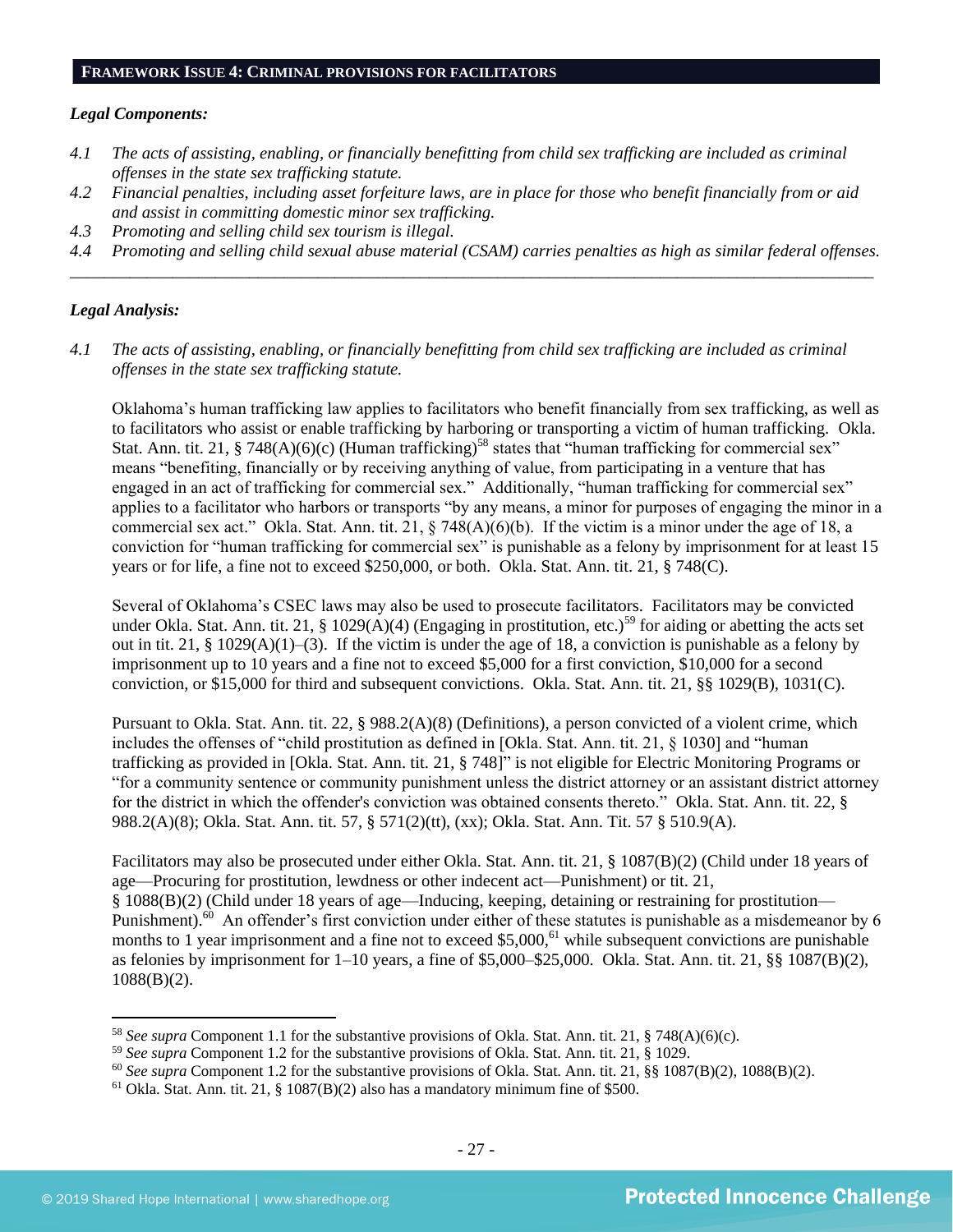#### *4.2 Financial penalties, including asset forfeiture laws, are in place for those who benefit financially from or aid and assist in committing domestic minor sex trafficking.*

Facilitators convicted under Oklahoma's laws relating to human trafficking and the commercial sexual exploitation of children are subject to fines up to \$250,000. A facilitator convicted under Okla. Stat. Ann. tit. 21, § 748(B) (Human trafficking), if the victim is under the age of 18, is subject to a possible fine not to exceed \$250,000. Okla. Stat. Ann. tit. 21, § 748(C). Pursuant to Okla. Stat. Ann. tit. 21, § 1031(C) (Punishment for violations), a conviction under Okla. Stat. Ann. tit. 21, § 1029(A)(4), (B) (Engaging in prostitution, etc.) is punishable by a fine not to exceed \$5,000 for a first conviction, \$10,000 for a second conviction, or \$15,000 for third and subsequent convictions.

Facilitators convicted under either Okla. Stat. Ann. tit. 21, § 1087(B)(2) or § 1088(B)(2) are subject to a possible fine of \$500–\$5,000 for a first conviction, and a possible fine of \$5,000–\$25,000for a subsequent conviction.

Additionally, facilitators are subject to mandatory orders of restitution for human trafficking offenses. Okla. Stat. Ann. tit. 21, § 748(C) (Human trafficking) states, "The court shall also order the defendant to pay restitution<sup>62</sup> to the victim<sup>63</sup> as provided in Section 991f [Restitution] of Title 22 [Criminal procedure] of the Oklahoma Statutes." Facilitators convicted of other crimes that caused injury to the victim, shall be subject to make restitution under Okla. Stat. Ann. tit. 22, § 991f(C)(1) (Restitution).<sup>64</sup>

Although Okla. Stat. Ann. tit. 21, § 68 (Conviction does not work forfeiture) prohibits asset forfeiture unless it "is expressly imposed by law," Okla. Stat. Ann. tit. 21, § 1738(A)(1) (Seizure and forfeiture proceedings— Vehicles, airplanes, vessels, etc. used in attempt or commission of certain crimes) authorizes the forfeiture of assets "used in any manner to facilitate or participate in the commission of any human trafficking offense in violation of" Okla. Stat. Ann. tit. 21, § 748 (Human trafficking) or tit. 21, § 1029 (Engaging in prostitution, etc.). Additionally, Okla. Stat. Ann. tit. 21, § 1738(B)(10)–(12) states,

In addition to the property described in subsection A of this section, the following property is also subject to forfeiture pursuant to this section:

. . . . 10. All conveyances, including aircraft, vehicles or vessels, monies, coins and currency, or other instrumentality used or intended to be used, in any manner or part, to commit a violation of paragraph 1 of subsection A of Section 1021 [Indecent exposure—Indecent exhibitions—Obscene material or child pornography—Solicitation of minors] of this title, where the victim of the crime is a minor child, . . . Section 1021.2 [Minors—Procuring for participation in pornography] of this title . . . ;

11. All conveyances, including aircraft, vehicles or vessels, monies, coins and currency, or other instrumentality used in any manner or part, to commit any violation of the provisions set forth in Section 748 [Human trafficking] of this title; and

12. Any and all property used in any manner or part to facilitate, participate or further the commission of a human trafficking offense in violation of Section 748 of this title, and all property, including monies, real estate, or any other tangible assets or property of or derived from or used by a prostitute, pimp or panderer in any manner or part to facilitate, participate or further the commission of any prostitution offense in violation of Sections 1028 [Setting up or operating place of prostitution], 1029 [Engaging in prostitution, etc.] or 1030 [Definitions] of this title; provided, however, any monies, real estate or any other tangible asset or property of a customer or anyone merely procuring the services of a prostitute shall not be included.

<sup>62</sup> *See supra* note [28.](#page-15-0) 

<sup>63</sup> *See supra* note [29.](#page-15-1) 

<sup>64</sup> *See supra* Component 2.8 for the substantive provisions of Okla. Stat. Ann. tit. 22, § 991f(C)(1).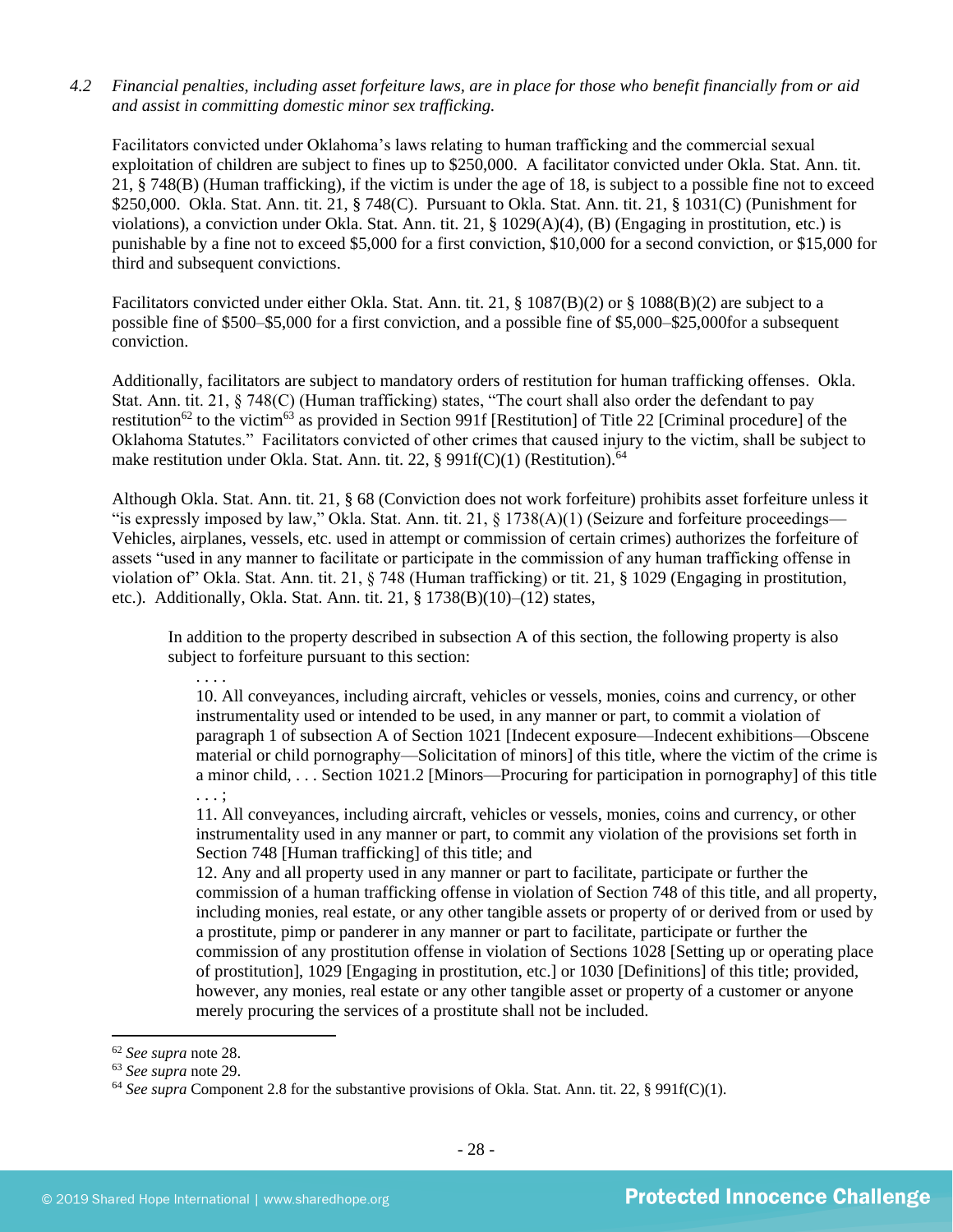Forfeiture actions under this section are discretionary and civil in nature. "Forfeiture actions under this section may be brought by the district attorney in the proper county of venue as petitioner." Okla. Stat. Ann. tit. 21, § 1738(C). Procedure governing forfeiture proceedings and the disposition of property forfeited are detailed in Okla. Stat. Ann. tit. 21, § 1738.

Additionally, Okla. Stat. Ann. tit. 21, § 1040.54(A) (Seizure and forfeiture of equipment used in certain offenses relating to obscene material or child pornography) authorizes asset forfeiture for "any equipment which is used, or intended for use in the preparing, photographing, printing, selling, exhibiting, publishing, distributing, displaying, advertising, filming, copying, recording, or mailing of . . . child pornography, as defined in subsection A of Section 1024.1 [Definitions] of this title."

## *4.3 Promoting and selling child sex tourism is illegal.*

Oklahoma has no law specifically addressing child sex tourism.

- 4.3.1 Recommendation: Enact a law that prohibits selling or offering to sell travel services that include or facilitate travel for the purpose of engaging in commercial sexual exploitation of a minor or prostitution of a minor, if sale or travel occurs in Oklahoma.
- *4.4 Promoting and selling child sexual abuse material (CSAM) carries penalties as high as similar federal offenses.*

Okla. Stat. Ann. tit. 21, § 1021.2(A) (Minors—Procuring for participation in pornography) prohibits a person from knowingly selling or distributing child sexual abuse material (CSAM).<sup>65</sup> A conviction under this statute is punishable by imprisonment up to 20 years, a fine not to exceed \$25,000, or both. Okla. Stat. Ann. tit. 21, § 1021.2(A). Additionally, "Persons convicted under this section shall not be eligible for a deferred sentence." Okla. Stat. Ann. tit. 21, § 1021.2(A).

Pursuant to Okla. Stat. Ann. tit. 22, § 988.2(A)(8) (Definitions), a person convicted of a violent crime, which includes the offenses of "child pornography or aggravated child pornography as defined in [Okla. Stat. Ann. tit. 21, §§ 1021.2, 1021.3, 1024.1 or 1040.12a]" is not eligible for Electric Monitoring Programs or "for a community sentence or community punishment unless the district attorney or an assistant district attorney for the district in which the offender's conviction was obtained consents thereto." Okla. Stat. Ann. tit. 22, § 988.2(A)(8); Okla. Stat. Ann. tit. 57, § 571(2)(ss); Okla. Stat. Ann. Tit. 57 § 510.9(A).

Additionally, a facilitator who advertises CSAM may be convicted under Okla. Stat. Ann. tit. 21, § 1040.8(A) (Publication, distribution or participation in preparation of obscene material or child pornography—Unsolicited mailings), which states in part,

No person shall knowingly photograph, act in, pose for, model for, print, sell, offer for sale, give away, exhibit, publish, offer to publish, or otherwise distribute, display, or exhibit any book, magazine, story, pamphlet, paper, writing, card, advertisement, circular, print, picture, photograph, motion picture film, electronic video game or recording, image, cast, slide, figure, instrument, statue, drawing, presentation, or other article which is obscene material or child pornography . . . .

A conviction under this statute for advertising or promoting CSAM is punishable as a felony by imprisonment up to 20 years, a fine not less than \$10,000, or both. Okla. Stat. Ann. tit. 21, § 1040.8(C). In addition, a person that "possesses one hundred (100) or more separate materials depicting child pornography shall be, upon conviction, guilty of aggravated possession of child pornography," in violation of Okla. Stat. Ann. tit. 21, § 1040.12a(A) (Aggravated possession of child pornography—Penalties—Definitions). A conviction under Okla.

<sup>65</sup> *See supra* note [10.](#page-3-0)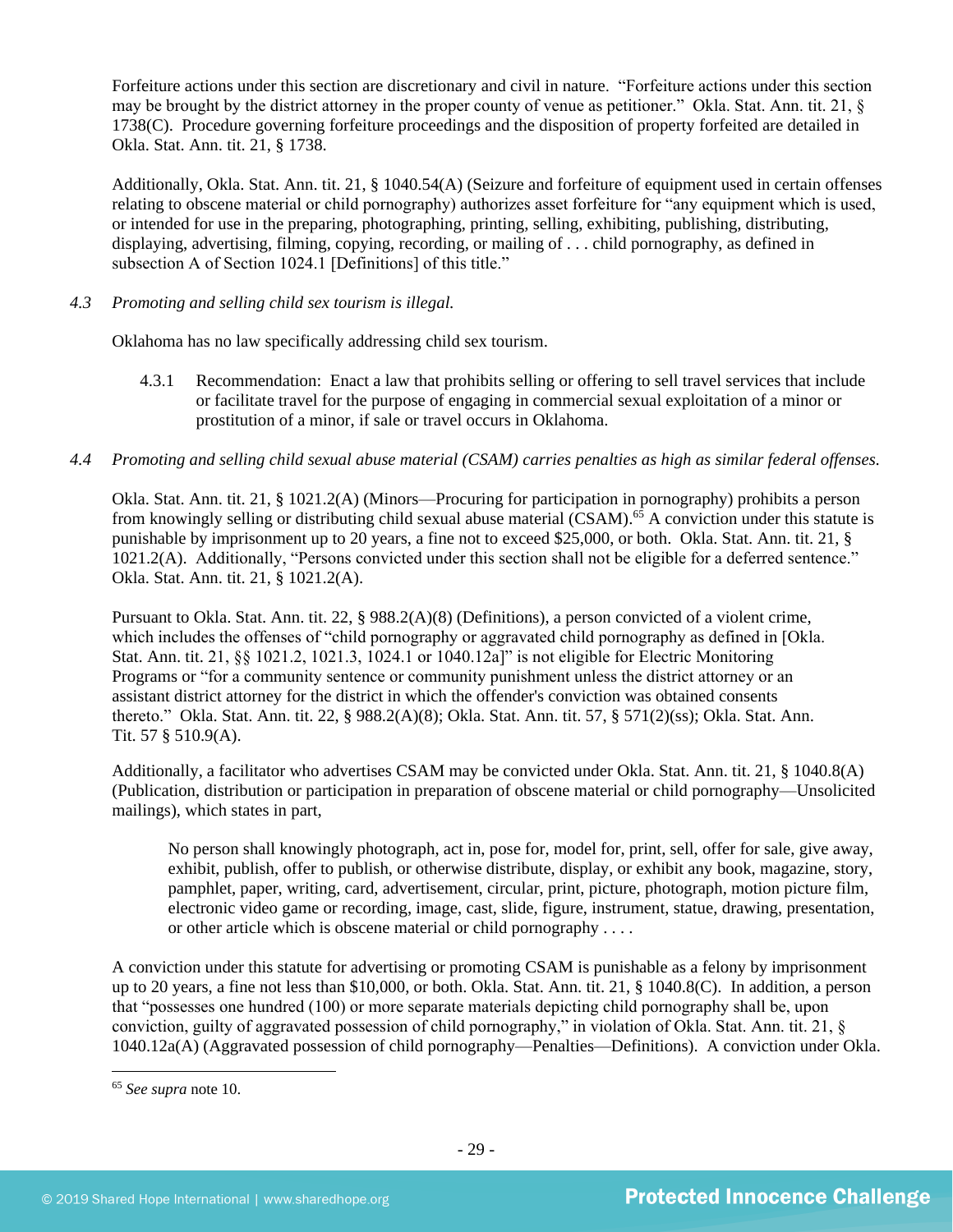Stat. Ann. tit. 21, § 1040.12a(A) is punishable as a felony by imprisonment up to life and a fine not to exceed \$10,000. Okla. Stat. Ann. tit. 21, § 1040.12a(A).

Lastly, Okla. Stat. Ann. tit. 21, § 1040.13 (Acts prohibited—Felony) specifically prohibits the commercial distribution of CSAM. Okla. Stat. Ann. tit. 21, § 1040.13 states,

Every person who, with knowledge of its contents, sends, brings, or causes to be sent or brought into this state for sale or commercial distribution, or in this state prepares, sells, exhibits, commercially distributes, gives away, offers to give away, or has in his possession with intent to sell, to commercially distribute, to exhibit, to give away, or to offer to give away any obscene material or child pornography or gives information stating when, where, how, or from whom, or by what means obscene material or child pornography can be purchased or obtained, upon conviction, is guilty of a felony ....

A conviction under this statute is punishable by imprisonment up to 10 years, a fine not to exceed \$10,000, or both. Okla. Stat. Ann. tit. 21, § 1040.13.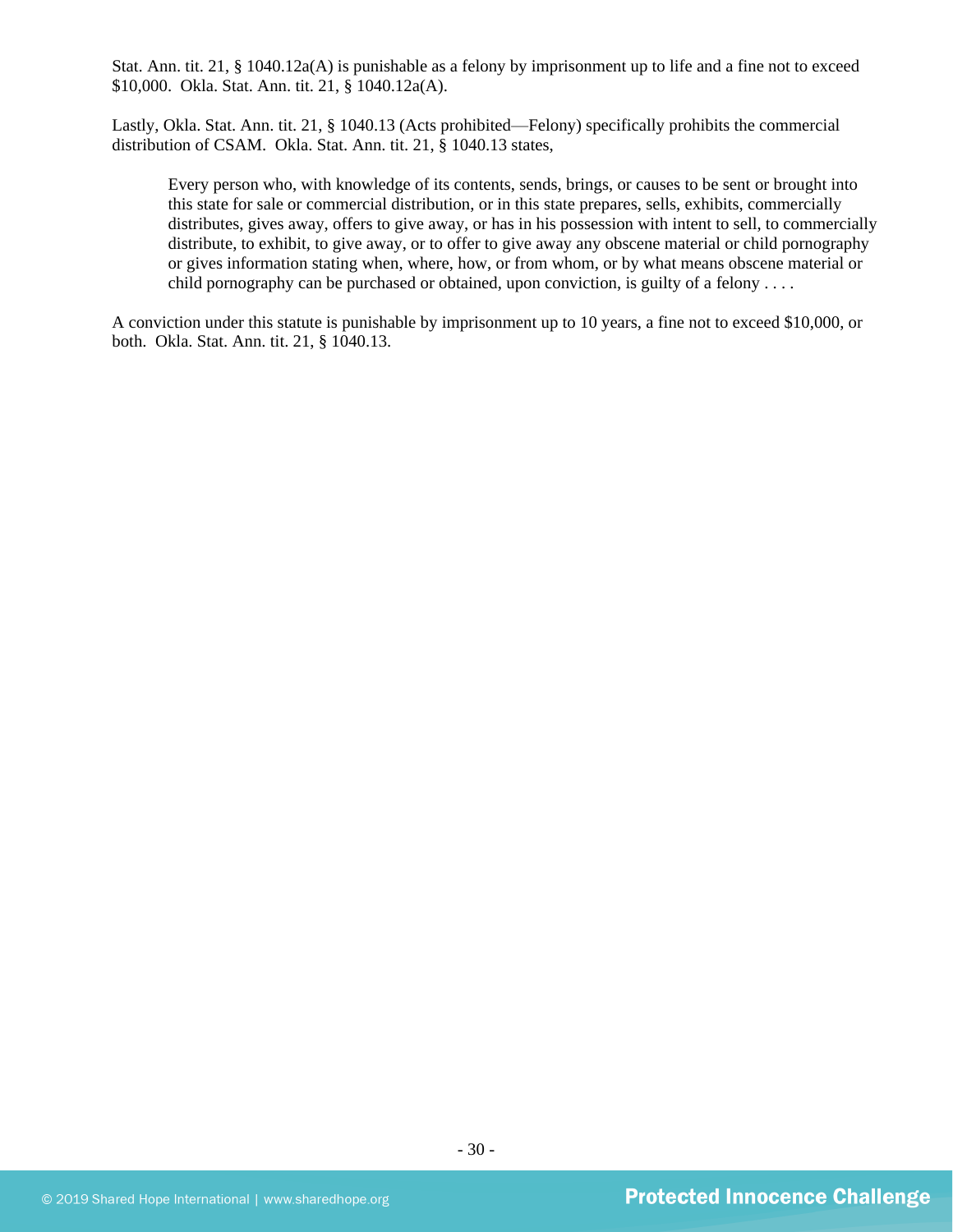## **FRAMEWORK ISSUE 5: PROTECTIVE PROVISIONS FOR THE CHILD VICTIMS**

#### *Legal Components:*

- *5.1 Victims under the core child sex trafficking offense include all commercially sexually exploited children.*
- *5.2 The state sex trafficking statute expressly prohibits a defendant from asserting a defense based on the willingness of a minor under 18 to engage in the commercial sex act.*
- *5.3 State law prohibits the criminalization of minors under 18 for prostitution offenses.*
- *5.4 State law provides a non-punitive avenue to specialized services through one or more points of entry.*
- *5.5 Child sex trafficking is identified as a type of abuse and neglect within child protection statutes.*
- *5.6 The definition of "caregiver" or another related term in the child welfare statutes is not a barrier to a sex trafficked child accessing the protection of child welfare.*
- *5.7 Crime victims' compensation is specifically available to a child victim of sex trafficking or commercial sexual exploitation of children (CSEC).*
- *5.8 Victim-friendly procedures and protections are provided in the trial process for minors under 18.*
- *5.9 Child sex trafficking victims may vacate delinquency adjudications and expunge related records for prostitution and other offenses arising from trafficking victimization, without a waiting period.*
- *5.10 Victim restitution and civil remedies for victims of domestic minor sex trafficking or commercial sexual exploitation of children (CSEC) are authorized by law.*
- *5.11 Statutes of limitations for civil and criminal actions for child sex trafficking or commercial sexual exploitation of children (CSEC) offenses are eliminated or lengthened to allow prosecutors and victims a realistic opportunity to pursue criminal action and legal remedies.*

*\_\_\_\_\_\_\_\_\_\_\_\_\_\_\_\_\_\_\_\_\_\_\_\_\_\_\_\_\_\_\_\_\_\_\_\_\_\_\_\_\_\_\_\_\_\_\_\_\_\_\_\_\_\_\_\_\_\_\_\_\_\_\_\_\_\_\_\_\_\_\_\_\_\_\_\_\_\_\_\_\_\_\_\_\_\_\_\_\_\_\_\_\_*

## *Legal Analysis:*

*5.1 Victims under the core child sex trafficking offense include all commercially sexually exploited children.<sup>66</sup>*

Okla. Stat. Ann. tit. 21, § 748 (Human trafficking) includes all commercial sexual exploitation of minors. Under Okla. Stat. Ann. tit. 21, § 748(A)(6)(b), when the victim is a minor, means of force, fraud, or coercion are not required.<sup>67</sup> In addition, the human trafficking law applies to buyers; thus, buying commercial sex with a person who is under the age of eighteen constitutes human trafficking.<sup>68</sup> Okla. Stat. Ann. tit. 21, § 748(A)(6)(b), (B). Finally, the offense of human trafficking under Okla. Stat. Ann. tit. 21, § 748(A)(6)(b), (B) does not require that a trafficker or controlling third party be identified. Consequently, Oklahoma's human trafficking offense includes any child who is bought for sex, regardless of whether force, fraud, or coercion is used, regardless of whether a buyer exploited the youth without a trafficker's involvement, and regardless of whether the victim identifies a trafficker. Okla. Stat. Ann. tit. 21, § 748(A)(6)(b), (B).

*5.2 The state sex trafficking statute expressly prohibits a defendant from asserting a defense based on the willingness of a minor under 18 to engage in the commercial sex act.*

Okla. Stat. Ann. tit. 21, § 748 (Human trafficking) prohibits a defendant from asserting a defense based on the willingness of the minor to engage in the commercial sex act. Okla. Stat. Ann. tit. 21, § 748(E) states, "The consent of the victim to the activity prohibited by this section [human trafficking] shall not constitute a defense."

<sup>66</sup> *See generally* **SHARED HOPE INTERNATIONAL**, "Eliminating the Third Party Control Barrier to Identifying Juvenile Sex Trafficking Victims," JuST Response Policy Paper (2015), [http://sharedhope.org/wp](http://sharedhope.org/wp-content/uploads/2015/08/Policy-Paper_Eliminating-Third-Party-Control_Final1.pdf)[content/uploads/2015/08/Policy-Paper\\_Eliminating-Third-Party-Control\\_Final1.pdf](http://sharedhope.org/wp-content/uploads/2015/08/Policy-Paper_Eliminating-Third-Party-Control_Final1.pdf) (discussing need to include all commercially sexually exploited children within sex trafficking definitions and corresponding need to include buyer conduct in core sex trafficking offenses regardless of whether victim is under control of a third party).

<sup>67</sup> *See supra* discussion in Component 1.1.

<sup>68</sup> *See supra* discussion of buyer applicability in Component 2.1.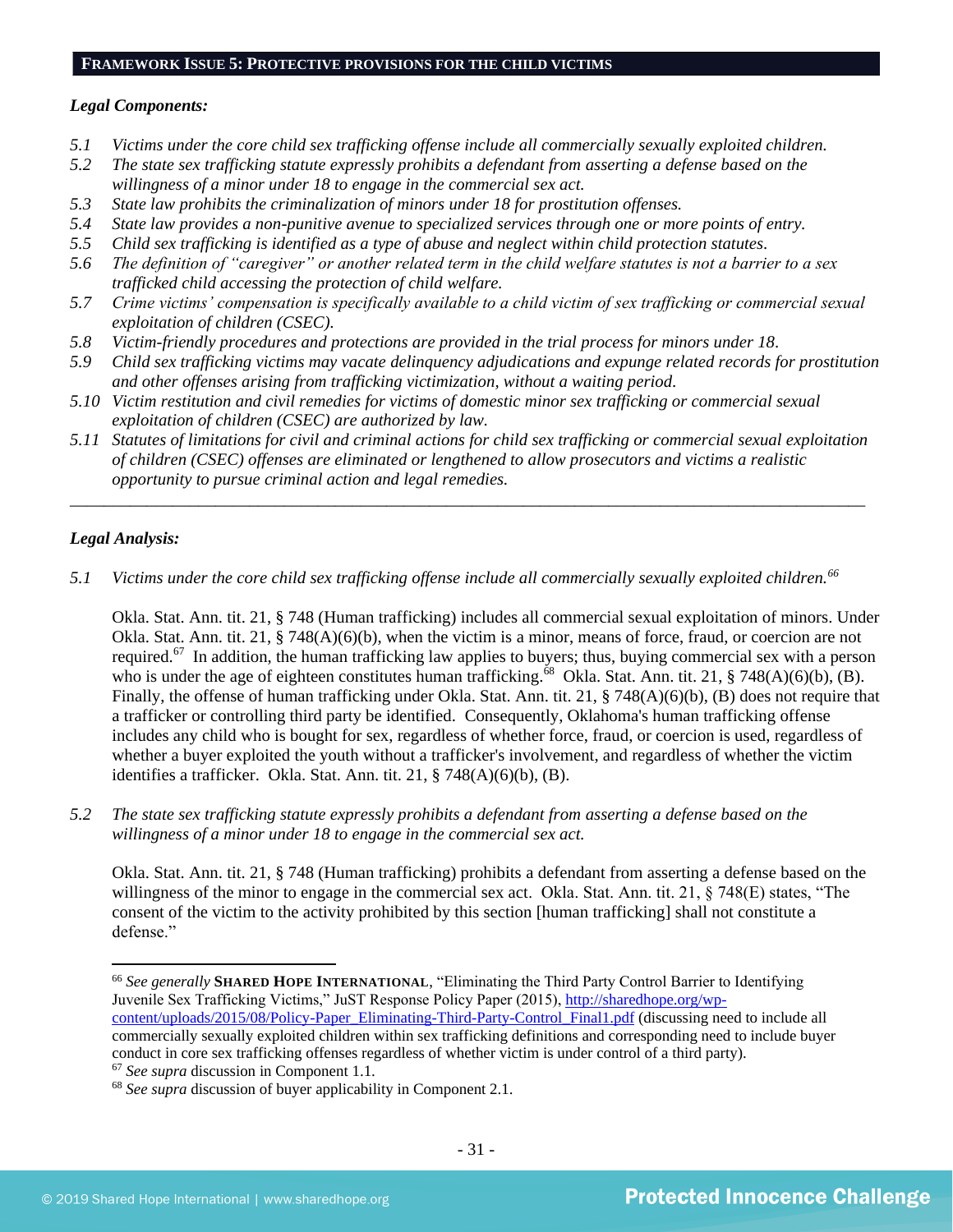## *5.3 State law prohibits the criminalization of minors under 18 for prostitution offenses.<sup>69</sup>*

Oklahoma law prohibits the criminalization of juvenile sex trafficking victims for prostitution and nonviolent misdemeanors. Although Okla. Stat. Ann. tit. 21, § 1029(A)(1) (Engaging in prostitution, etc.) is age-neutral, Okla. Stat. Ann. tit. 21, § 748.2(E) (Guidelines for treatment of human trafficking victims—Right to civil action) states that a "minor shall not be subject to delinquency proceedings for prostitution or other nonviolent misdemeanor offenses committed as a direct result of being a victim of human trafficking . . . ." Further, "[i]t shall be an affirmative defense to delinquency or criminal prosecution for any misdemeanor or felony offense that the offense was committed during the time of and as the direct result of the minor being the victim of human trafficking." Okla. Stat. Ann. tit. 21, § 748.2(E).

- 5.3.1 Recommendation: Clarify Okla. Stat. Ann. tit. 21, § 748.2(E) (Guidelines for treatment of human trafficking victims—Right to civil action) to specify that all minors shall be protected from criminal or delinquency charges for prostitution-related offenses.<sup>70</sup>
- *5.4 State law provides a non-punitive avenue to specialized services through one or more points of entry.*

#### **System response to child engaged in commercial sex act**

Oklahoma law provides a juvenile sex trafficking victim with a non-punitive avenue to services. Upon identifying a minor as a juvenile sex trafficking victim who is in need of immediate protection, a law enforcement officer must assume protective custody of the child, immediately notify the Department of Human Services (DHS), and transfer the child to DHS's emergency custody. Okla. Stat. Ann. tit. 21, § 748.2(E) (Guidelines for treatment of human trafficking victims—Right to civil action). Okla. Stat. Ann. tit. 21, § 748.2(E) provides,

Any peace officer or employee of a district court, juvenile bureau or Office of Juvenile Affairs who has reasonable suspicion that a minor may be a victim of human trafficking and is in need of immediate protection shall assume protective custody over the minor and immediately notify the Department of Human Services [DHS]. The minor shall be transferred to the emergency custody of [DHS] . . . . While in custody of [DHS], the minor shall be provided with any necessary emergency social services which include, but shall not be limited to, medical examination or treatment, or a mental health assessment.

Law enforcement and [DHS] shall conduct a joint investigation into the claim.

The minor shall remain in the custody of [DHS] until the investigation has been completed, but for no longer than two (2) judicial days, for the show-cause hearing. [DHS] may release the minor to the custody of a parent or legal guardian if it determines the minor will not be subject to further exploitation. If no such determination is made, the minor shall be subject to the deprived child provisions of the Oklahoma Children's Code and made eligible for appropriate child welfare services.

The minor shall not be subject to juvenile delinquency proceedings for prostitution or other nonviolent misdemeanor offenses committed as a result of being a victim of human trafficking. It shall be an affirmative defense to delinquency or criminal prosecution for any misdemeanor or felony offense that

 $69$  For more information regarding recent federal legislation impacting this component see: http://go.sharedhope.org/stateimpactmemo.

<sup>70</sup> *See generally* SHARED HOPE INTERNATIONAL, "Seeking Justice: Legal approaches to eliminate criminal liability for child sex trafficking victims" (2018), https://sharedhope.org/wp-content/uploads/2018/08/ANALYSIS-OF-STATUTORY-APPROACHES\_ver7.pdf (discussing need to eliminate a minor's criminal liability for prostitution and other offenses committed pursuant to trafficking victimization and to establish a statutory avenue to specialized services).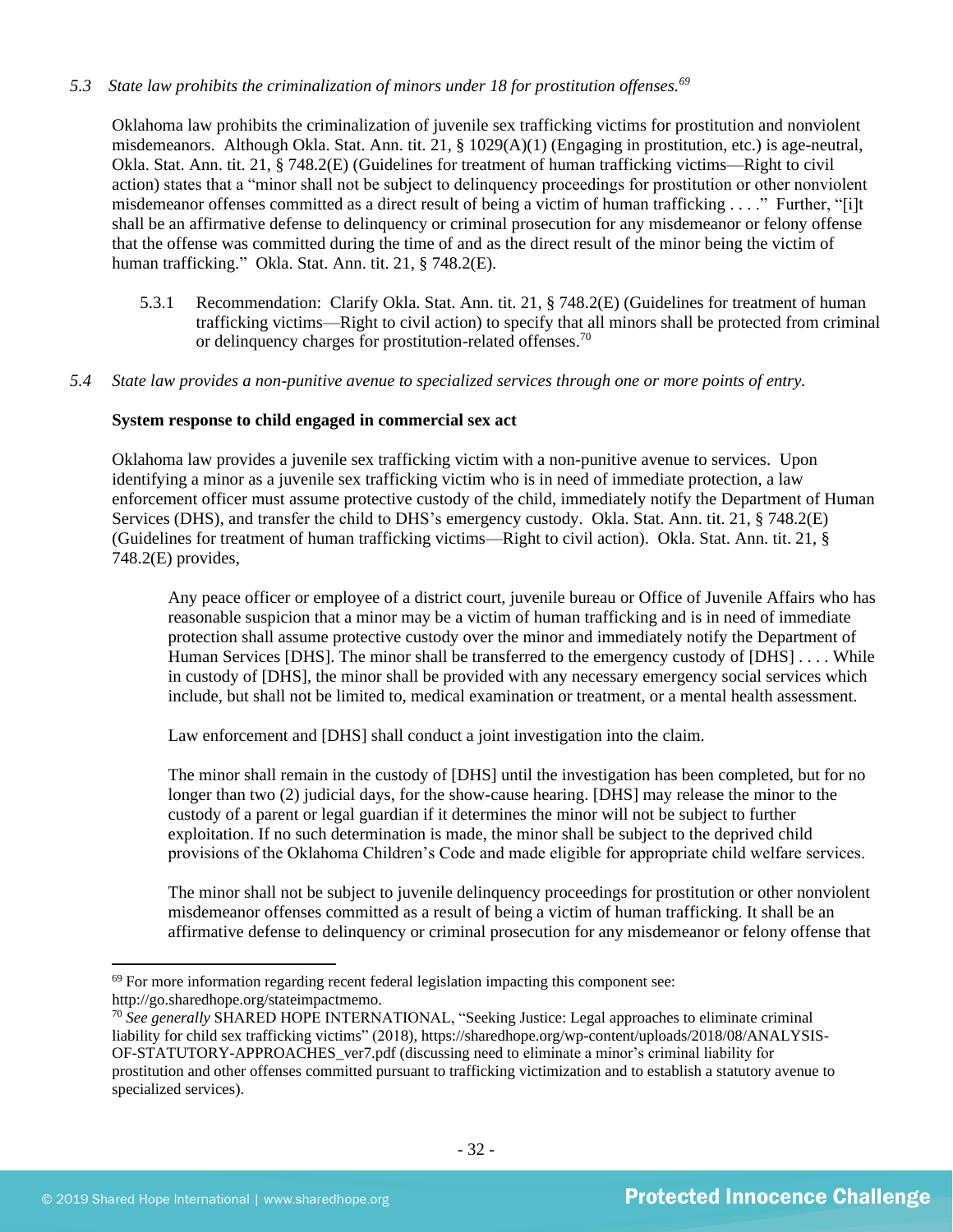the offense was committed during the time of and as the direct result of the minor being a victim of human trafficking.

Identified victims of juvenile sex trafficking are entitled to a range of services and protections in accordance with Okla. Stat. Ann. tit. 21, § 748.2(A), which states,

A human trafficking victim shall:

- 1. Be house in an appropriate shelter as soon as practicable;
- 2. Not be detained in facilities inappropriate to their status as crime victims;
- 3. Not be jailed, fined, or otherwise penalized due to having been trafficked;
- 4. Receive prompt medical care, mental health care, food, and other assistance, as necessary;

5. Have access to legal assistance, information about their rights, and translation services, as necessary; and

6. Be provided protection if the safety of the victim is at risk or if there is a danger of additional harm by recapture of the victim by a trafficker, including:

a. Taking measures to protect trafficked persons and their family members form intimidation and threats of reprisals, and

b. Ensuring that the names and identifying information of trafficked persons and their family members are not disclosed to the public.

However, these services are not required to be specialized to the needs of juvenile sex trafficking victims.

#### **Summary**

A juvenile sex trafficking victim is not subject to delinquency proceedings for prostitution; instead, Oklahoma law provides for a range of general services and protections.

- 5.4.1 Recommendation: Amend Oklahoma's protective response for juvenile sex trafficking victims to include specialized services.
- *5.5 Child sex trafficking is identified as a type of abuse and neglect within child protection statutes.<sup>71</sup>*

Child sex trafficking is not identified as a type of abuse and neglect within Oklahoma's child protection statutes; however, Oklahoma's definition of "abuse" expressly includes the sexual exploitation of a child. Okla. Stat. Ann. tit. 10A, § 1-1-105(2) (Definitions) states,

"Abuse" means harm or threatened harm to the health, safety, or welfare of a child by a person responsible for the child's health, safety, or welfare, including but not limited to non-accidental physical or mental injury, sexual abuse, or sexual exploitation . . . .

a. "Harm or threatened harm to the health or safety of a child" means any real or threatened physical, mental, or emotional injury or damage to the body or mind that is not accidental including but not limited to sexual abuse, sexual exploitation, neglect, or dependency.

b. "Sexual abuse" includes but is not limited to rape, incest, and lewd or indecent acts or proposals made to a child, as defined by law, by a person responsible for the health, safety, or welfare of the child.

c. "Sexual exploitation" includes but is not limited to allowing, permitting, encouraging, or forcing a child to engage in prostitution, as defined by law, by any person eighteen (18) years of age or older or by a person responsible for the health, safety, or welfare of a child, or allowing, permitting, encouraging, or engaging in the lewd, obscene, or pornographic, as defined by law, photographing,

 $71$  For more information regarding recent federal legislation impacting this component see: http://go.sharedhope.org/stateimpactmemo.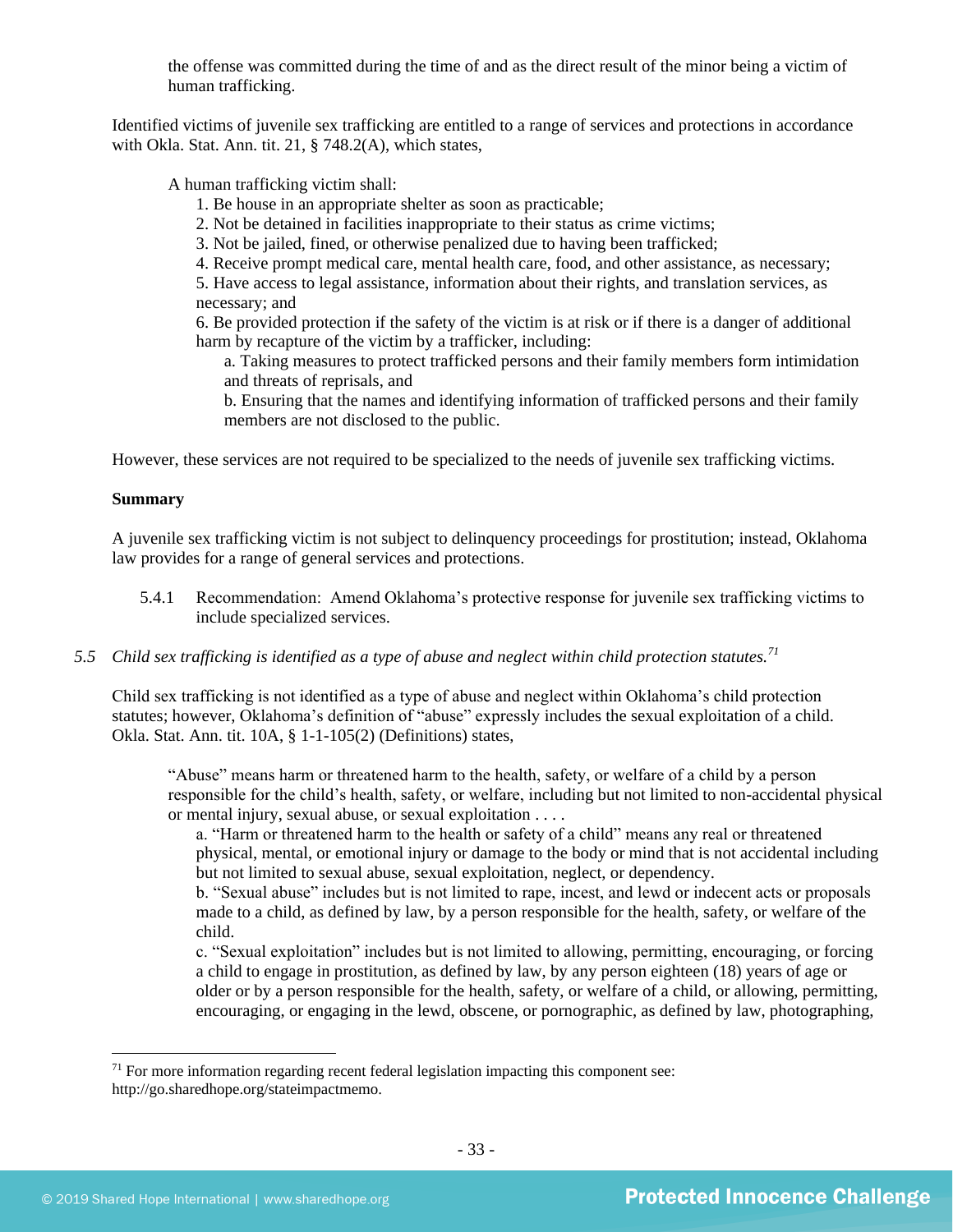filming, or depicting of a child in those acts by a person responsible for the health, safety, and welfare of the child.

Further, Okla. Stat. Ann. tit. 21, § 748.2(E) (Guidelines for treatment of human trafficking victims—Right to civil action) clarifies that child welfare can provide services in trafficking cases, stating,

Any peace officer or employee of a district court, juvenile bureau or Office of Juvenile Affairs who has reasonable suspicion that a minor may be a victim of human trafficking and is in need of immediate protection shall assume protective custody over the minor and immediately notify the Department of Human Services [DHS]. The minor shall be transferred to the emergency custody of [DHS] . . . . While in custody of [DHS], the minor shall be provided with any necessary emergency social services which include, but shall not be limited to, medical examination or treatment, or a mental health assessment . . . . The Department may release the minor to the custody of a parent or legal guardian if it determines the minor will not be subject to further exploitation. If no such determination is made, the minor shall be subject to the deprived child provisions of the Oklahoma Children's Code and made eligible for appropriate child welfare services . . . .

## *5.6 The definition of "caregiver" or another related term in the child welfare statutes is not a barrier to a sex trafficked child accessing the protection of child welfare.*

Pursuant to Okla. Stat. Ann. tit. 10A, § 1-1-105(2) (Definitions), the definition of "abuse" requires fault by a "person responsible for the child's health, safety, or welfare." Okla. Stat. Ann. tit.  $10A$ ,  $\frac{8}{9} 1 - 1 - 105(53)^{72}$  defines "[p]erson responsible for a child's health, safety, or welfare" to include "a parent; a legal guardian; custodian; a foster parent; a person eighteen (18) years of age or older with whom the child's parent cohabitates or any other adult residing in the home of the child . . . ." This definition is not broad enough to include all non-familial trafficking cases.

Additionally, Okla. Stat. Ann. tit. 21, § 748.2(E) (Guidelines for treatment of human trafficking victims—Right to civil action), which applies specifically to cases of juvenile sex trafficking, requires a child to be in an out of home placement in order to be eligible for appropriate child welfare services, stating,

Any peace officer or employee of a district court, juvenile bureau or Office of Juvenile Affairs who has reasonable suspicion that a minor may be a victim of human trafficking and is in need of immediate protection shall assume protective custody over the minor and immediately notify the Department of Human Services. The minor shall be transferred to the emergency custody of the Department . . . . While in custody of the Department, the minor shall be provided necessary emergency social services which include, but shall not be limited to, medical examination or treatment, or a mental health assessment . . . . The Department may release the minor to the custody of a parent or legal guardian if it determines the minor will not be subject to further exploitation. If no such determination is made, the minor shall be subject to the deprived child provisions of the Oklahoma Children's Code and made eligible for appropriate child welfare services  $\ldots$ <sup>73</sup>

21. "Deprived child" means a child:

 $72$  The text of Okla. Stat. Ann. tit. 10A, § 1-1-105 cited here and elsewhere in this report includes amendments made by the enactment of House Bill 1993 during the 1st Regular Session of Oklahoma's 57th Legislature (effective November 1, 2019).

<sup>&</sup>lt;sup>73</sup> Notably, the definition of "dependency" under Ok. Stat. Ann. tit.  $10A$ ,  $\S$  1-1-105(20) does not require that fault, abuse or neglect occur at the hands of a "caregiver" or person responsible for care or similar term.<sup>73</sup> Instead, Ok. Stat. Ann. tit. 10A, § 1-1-105(20), (21) provides,

<sup>20. &</sup>quot;Dependency" means a child who is homeless or without proper care or guardianship through no fault of his or her parent, legal guardian, or custodian;

a. who is for any reason destitute, homeless, or abandoned,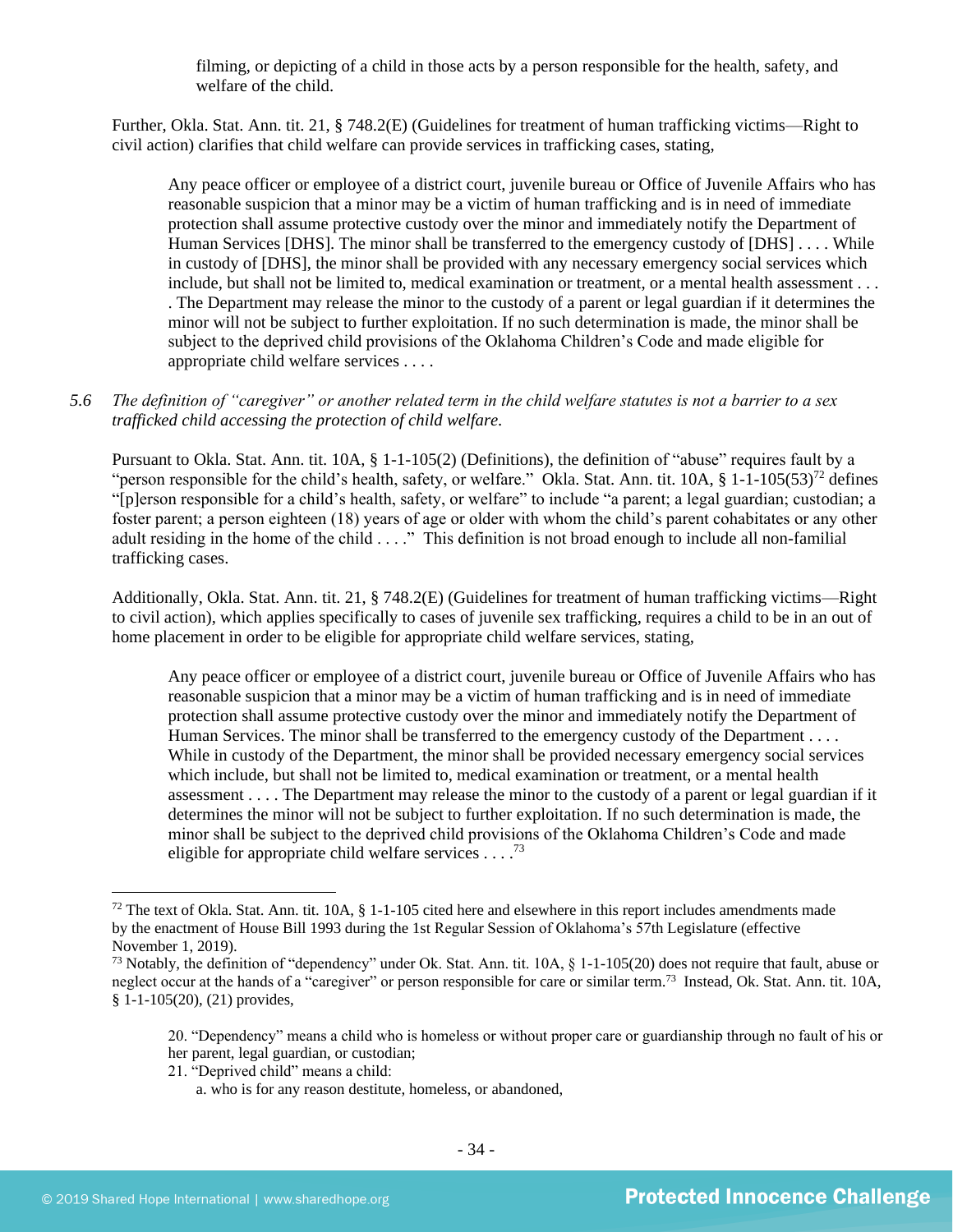5.6.1 Recommendation: Amend Okla. Stat. Ann. tit. 21, § 748.2(E) (Guidelines for treatment of human trafficking victims—Right to civil action) to allow for child welfare intervention in all juvenile sex trafficking cases regardless of the child's relationship to the perpetrator and regardless of whether the child can be safely returned home.

## *5.7 Crime victims' compensation is specifically available to a child victim of sex trafficking or commercial sexual exploitation of children (CSEC).*

Commercially sexually exploited children may be eligible to receive compensation under the Oklahoma Crime Victims Compensation Act,  $^{74}$  but certain ineligibility factors may prevent some victims from receiving compensation. Okla. Stat. Ann. tit. 21, § 142.5(A) (Powers of board relating to claims for compensation— Office and staff support) states, "The Crime Victims Compensation Board shall award compensation for economic loss<sup>75</sup> arising from criminally injurious conduct<sup>76</sup> if satisfied by a preponderance of the evidence that the requirements for compensation have been met."

Okla. Stat. Ann. tit. 21, § 142.10(A)(1) (Award of compensation—Criteria—Amount—Denial, withdrawal or reduction—Reconsideration) prohibits the Crime Victims Compensation Board ("Board") from awarding compensation unless a claim is filed within 1 year of the date of the injury occurred, unless "good cause" exists for the failure to file, in which case the Board may extend the deadline to 2 years from the date of the injury. The Board may only extend the deadline beyond 2 years in child assault cases. Okla. Stat. Ann. tit. 21, § 142.10(A)(1). Additionally, if "the victim . . . is a child under eighteen (18) years of age, the Board may use the date the criminal incident was disclosed to a responsible adult, when establishing whether or not the claim was timely filed." Okla. Stat. Ann. tit. 21, § 142.10(A)(1). Pursuant to Okla. Stat. Ann. tit. 21, § 142.10(A)(4), victim compensation is prohibited if the criminally injurious conduct was not reported to law enforcement within 72 hours of the crime's occurrence, unless "the Board finds there was good cause for the failure to report within that time."

Additionally, an award of compensation may be reduced based on the "degree of responsibility for the cause of the injury or death attributable to the victim as determined by the Board." Okla. Stat. Ann. tit. 21, § 142.10(B)(2). Lastly, if the Board determines that "the claimant or victim has not fully cooperated with appropriate law enforcement agencies, [it] may deny, withdraw or reduce an award of compensation." Okla. Stat. Ann. tit. 21, § 142.10(C).

<sup>76</sup> Okla. Stat. Ann. tit. 21, § 142.3(5)(a) defines "criminally injurious conduct" as,

[A] misdemeanor or felony which occurs or is attempted in this state, or against a resident of this state in a state that does not have an eligible crime victims' compensation program as such term is defined in the federal Victims of Crime Act of 1984, Public Law 98-473, that results in bodily injury, threat of bodily injury or death to a victim which:

(1) may be punishable by fine, imprisonment or death, or

(2) if the act is committed by a child, could result in such child being adjudicated a delinquent child.

b. who does not have the proper parental care or guardianship,

c. who has been abused, neglected, or is dependent,

<sup>. . . .</sup>

<sup>74</sup> *See supra* Component 5.1 for the definition of "victim."

<sup>75</sup> Okla. Stat. Ann. tit. 21, § 142.3(9) (Definitions) defines "economic loss" as "monetary detriment consisting only of allowable expense, work loss, replacement services loss and, if injury causes death, economic loss and replacement services loss of a dependent, but shall not include noneconomic loss." Okla. Stat. Ann. tit. 21, § 142.3(10) defines "noneconomic detriment" as "pain, suffering, inconvenience, physical impairment and nonpecuniary damage."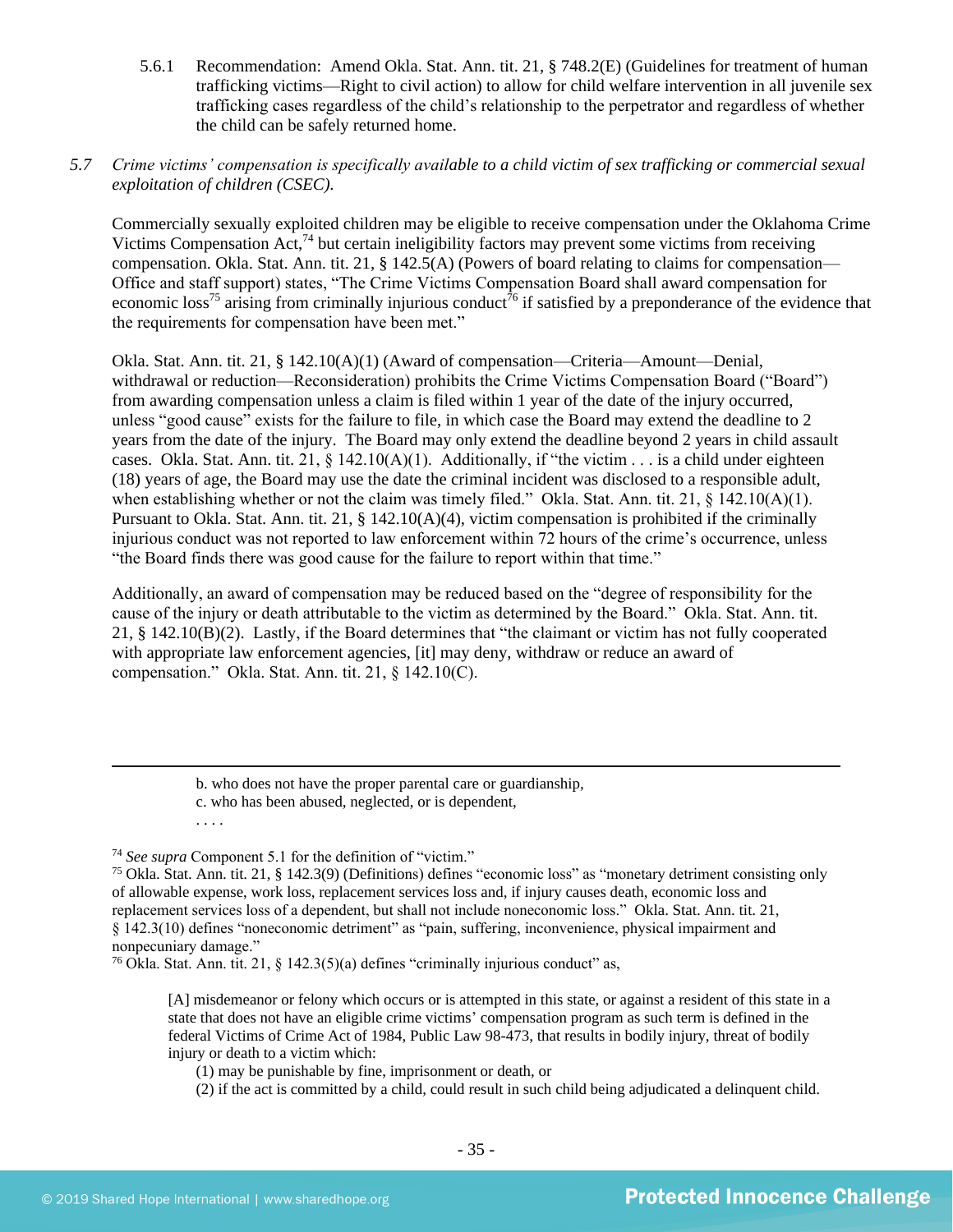- 5.7.1 Recommendation: Amend the Crime Victims Compensation Act to create exceptions from the listed criteria that do not contain a good cause exception for commercially sexually exploited children.
- *5.8 Victim-friendly procedures and protections are provided in the trial process for minors under 18.*

Human trafficking victims are expressly provided certain victim-friendly criminal justice procedures and protections under Okla. Stat. Ann. tit. 21, § 748.2(A) (Guidelines for treatment of human trafficking victims— Right to civil action). Okla. Stat. Ann. tit. 21, § 748.2(A) states,

Human trafficking victims shall:

- 1. Be housed in an appropriate shelter as soon as practicable;
- 2. Not be detained in facilities inappropriate to their status as crime victims;
- 3. Not be jailed, fined, or otherwise penalized due to having been trafficked;
- 4. Receive prompt medical care, mental health care, food, and other assistance, as necessary;

5. Have access to legal assistance, information about their rights, and translation services, as necessary; and

6. Be provided protection if the safety of the victim is at risk or if there is a danger of additional harm by recapture of the victim by a trafficker, including:

a. taking measures to protect trafficked persons and their family members from intimidation and threats of reprisals, and

b. ensuring that the names and identifying information of trafficked persons and their family members are not disclosed to the public.

Okla. Stat. Ann. tit. 21, § 748.2(C) authorizes the Attorney General "to establish an emergency hotline number for victims of human trafficking to call in order to request assistance or rescue."

Protections available to other crime victims may also be available to some domestic minor sex trafficking victims. For example, commercially sexually exploited children who are involved in a criminal case "filed pursuant to the Oklahoma Child Abuse Reporting and Prevention Act" or who are the "alleged subject of child abuse or neglect" may be appointed a guardian ad litem under Okla. Stat. Ann. tit. 21, § 843.7(A)(1), (B) (Appointment of representatives for child).

Additionally, pursuant to Okla. Stat. Ann. tit. 12, § 2412(A), (B) (Sexual offense against another person— Evidence of other sexual behavior inadmissible—Exceptions), domestic minor sex trafficking victims whose offenders are charged with a sexual offense receive protections in criminal prosecutions under Oklahoma's rape shield law. Okla. Stat. Ann. tit. 12, § 2412(A), (B) prohibits the admission of "[e]vidence of reputation or opinion regarding other sexual behavior of a victim or the sexual offense alleged" and "[e]vidence of specific instances of [the victim's] sexual behavior" unless it is being offered to prove something other than consent, including "the source of semen, pregnancy, disease or injury," "[f]alse allegations of sexual offenses," or "[s]imilar sexual acts in the presence of the accused with persons other than the accused which occurs at the time of the event giving rise to the sexual offense alleged."

Additionally, all crime victims<sup>77</sup> receive certain protections under the Oklahoma Victim's Rights Act. Specifically, Okla. Stat. Ann. tit. 21, § 142A-2(A) (Victims and witnesses rights) provides.

The district attorney's office shall inform the victims and witnesses of crimes of the following rights:

<sup>77</sup> *See supra* Component 5.1 for the definition of "victim."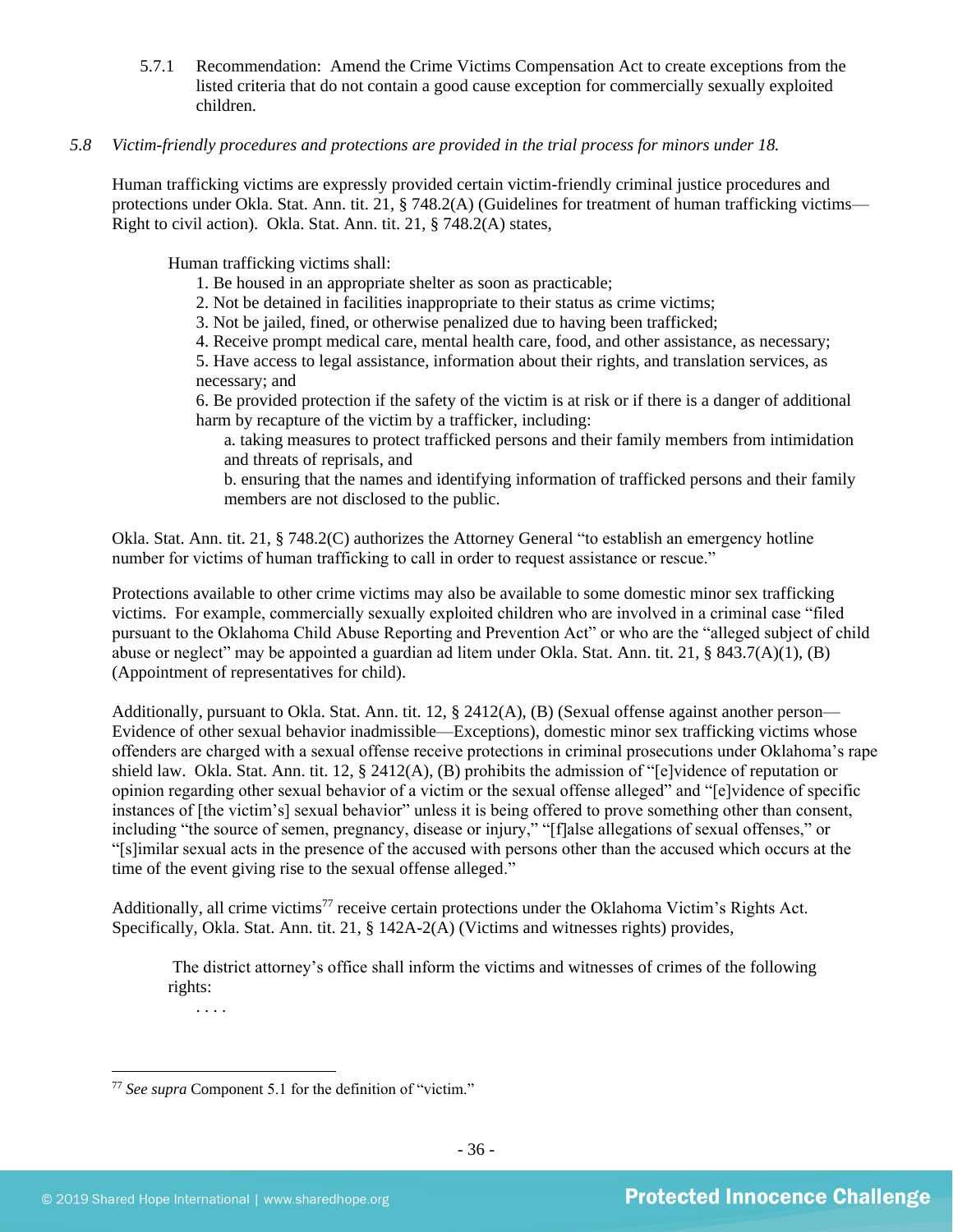2. To receive protection from harm and threats of harm arising out of the cooperation of the person with law enforcement and prosecution efforts, and to be provided with information as to the level of protection available and how to access protection;

3. To be informed of financial assistance and other social services available as a result of being a witness or a victim, including information on how to apply for the assistance and services;

5. To be informed of the procedure to be followed in order to apply for and receive any restitution to which the victim is entitled;

6. To be provided, whenever possible, a secure waiting area during court proceedings that does not require close proximity to defendants and families and friends of defendants;

. . . .

. . . .

Additionally, Okla. Stat. Ann. tit. 21, § 142A-2(D) provides that in a felony case involving "a violent crime or a sex offense, the district attorney's office shall inform the victim, as soon as practicable, . . . of the progress of pretrial proceedings which could substantially delay the prosecution of the case." Under Okla. Stat. Ann. tit. 21, § 142A-3(C) (Informing victim of rights), a rape victim "has the right to be informed by the officer who interviews the victim . . . of the twenty-four-hour statewide telephone communication service established by the Office of the Attorney General for victims of sexual assault . . . ."

Crime victims also have the right to receive some assistance in seeking restitution. Pursuant to Okla. Stat. Ann. tit. 21, § 142A-5 (Restitution form),

The district attorney's office shall provide all victims, regardless of whether the crime victim makes a specific request, with an official request for restitution form to be completed and signed by the crime victim, and to include all invoices, bills, receipts, and other evidence of injury, loss of earnings and outof-pocket loss . . . .

Okla. Stat. Ann. tit. 21, § 142A-9 (Disclosure of personal information of victim or witness may be prohibited) also allows the court, upon request by the victim or district attorney, to keep the "address, telephone number, place of employment, or other personal information of the victim" confidential.

Okla. Stat. Ann. tit. 21, § 1024.4 (Destruction of obscene material or child pornography upon conviction) may serve to further protect victims depicted in child sexual abuse material (CSAM) as it authorizes the destruction of this material upon the final conviction of the offender.

Okla. Stat. Ann. tit. 22, § 40.2(A) (Victim protection order - Victims not to be discouraged from pressing charges - Rape or forcible sodomy) also provides a victim protection order "for any victim of rape, forcible sodomy, a sex offense<sup>78</sup>, kidnapping or assault and battery with a deadly weapon shall be substantially similar to a protective order in domestic abuse cases pursuant to the Protection from Domestic Abuse Act . . . ." Okla. Stat. Ann. tit. 22, § 991h<sup>79</sup> provides for mandatory no-contact orders at sentencing for trafficking and CSEC offenses, stating in part, "the court shall issue an order that the defendant shall have no contact directly or indirectly with the victim or the family of the victim during the full term of the confinement of the defendant, the term of probation, period of deferment or term of confinement and probation of the defendant."

<sup>78</sup> Under Okla. Stat. Ann. tit. 22, § 40(6) (Definitions), "Sex offense" as used in Okla. Stat. Ann. tit. 22, §§ 40- 40.3, which proscribes the availability and process for obtaining a protection order, includes crimes pf sexual assault, human trafficking, sexual abuse or sexual exploitation by a caretaker, child sexual abuse or child sexual exploitation, . . . procuring, producing, distributing or possessing child pornography, . . . distributing obscene material or child pornography, offering or soliciting sexual conduct with a child, procuring a child for prostitution or other lewd acts,

inducing a child to engage in prostitution, lewd or indecent proposals or acts to a child . . . .

 $79$  The text of Okla. Stat. Ann. tit. 22, § 991h cited here and elsewhere in this report includes amendments made by the enactment of House Bill 1881 during the 1st Regular Session of Oklahoma's 57th Legislature (effective November 1, 2019).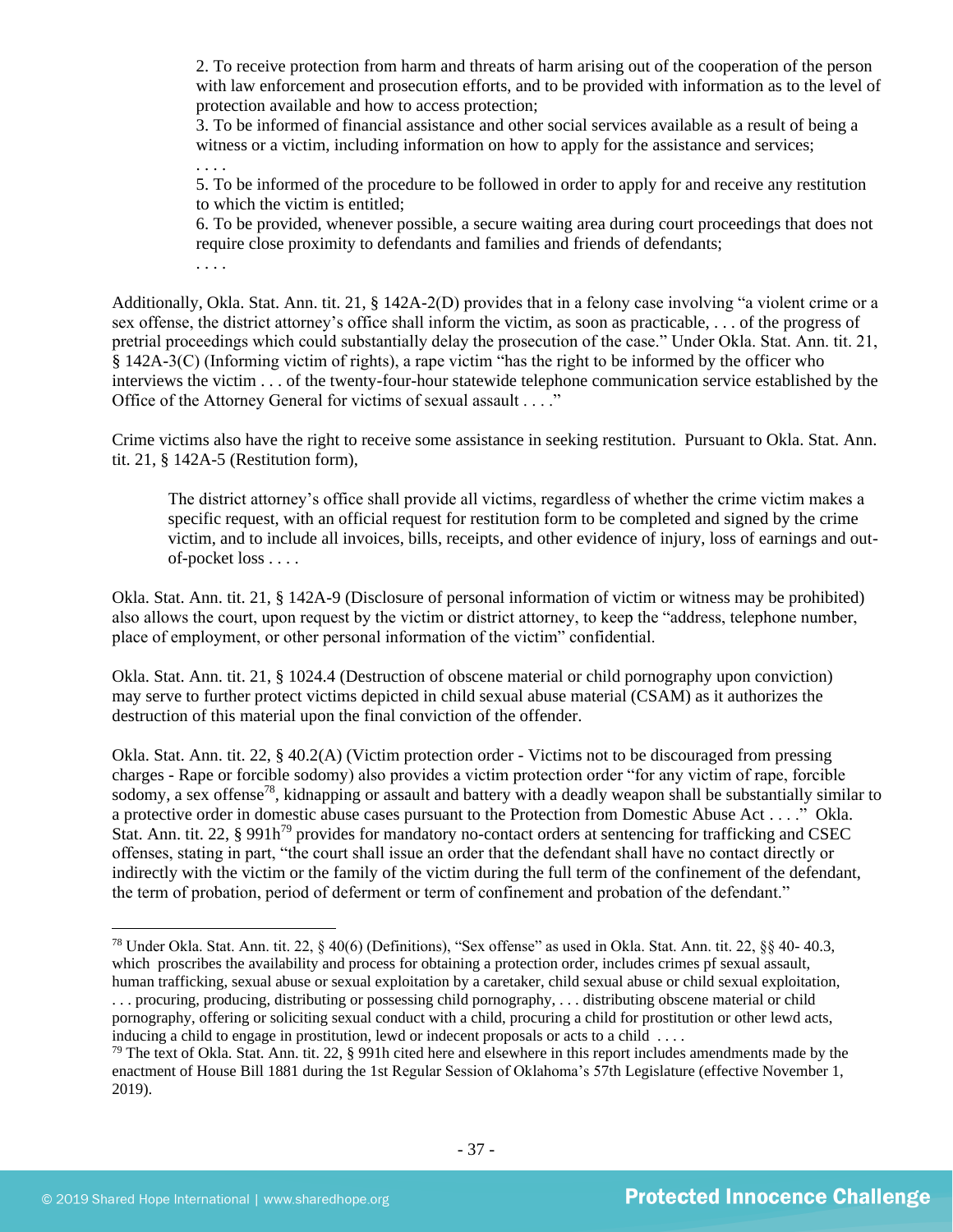Lastly, Oklahoma's constitution further emphasizes crime victims' rights. Okla. Const. art. II, § 34(A) (Rights of victims) states,

To preserve and protect the rights of victims to justice and due process, and ensure that victims are treated with fairness, respect and dignity, and are free from intimidation, harassment, or abuse, throughout the criminal justice process, any victim or family member of a victim of a crime has the right to know the status of the investigation and prosecution of the criminal case, including all proceedings wherein a disposition of a case is likely to occur, and where plea negotiations may occur. The victim or family member of a victim of a crime has the right to know the location of the defendant following an arrest, during a prosecution of the criminal case, during a sentence to probation or confinement, and when there is any release or escape of the defendant from confinement. The victim or family member of a victim of a crime has a right to be present at any proceeding where the defendant has a right to be present, to be heard at any sentencing or parole hearing, to be awarded restitution by the convicted person for damages or losses as determined and ordered by the court, and to be informed by the state of the constitutional rights of the victim.

5.9 *Child sex trafficking victims may vacate delinquency adjudications and expunge related records for prostitution and other offenses arising from trafficking victimization, without a waiting period.*

Oklahoma law does not provide a mechanism for minors to vacate delinquency adjudications related to trafficking victimization, and juvenile records may only be expunged after a waiting period.

For purposes of the Oklahoma Juvenile Code, Okla. Stat. Ann. tit. 10A, § 2-6-102(A)(1) (Confidential juvenile records) states that juvenile court records are "confidential and shall not be open to the general public, inspected, or their contents disclosed," subject to exceptions specified in Okla. Stat. Ann. tit. 10A, § 2-6-102 (C), which states,

The confidentiality requirements of subsection A of [Okla. Stat. Ann. tit. 10A, § 2-6-102] for juvenile court records and law enforcement records shall not apply:

. . . .

4. To a juvenile who is fourteen (14) years of age or older and who has been adjudicated delinquent and who subsequently comes before the juvenile court on a new delinquency matter after July 1, 1995;

. . . .

8. Whenever a juvenile is accepted for placement or treatment in a facility or private treatment facility within this state as a result of or following a conviction or adjudication for an out-of-state offense that would qualify the juvenile as a youthful offender,  $\frac{80}{10}$  as defined in Section 2-5-202 [Definitions—Purpose] of this title, had the crime occurred within this state . . . .

1. "Youthful offender" means a person:

b. fifteen (15), sixteen (16), or seventeen (17) years of age and charged with a crime listed in subsection A of Section 2-5-206 [Certain acts mandating youthful offender status—Filing of delinquency petition or youthful offender information—Warrant, certification process—Guidelines] of this title, and

c. sixteen (16) or seventeen (17) years of age and charged with a crime listed in subsection B of Section 2-5-206 of this title,

if the offense was committed on or after January 1, 1998.

<sup>&</sup>lt;sup>80</sup> Pursuant to Okla. Stat. Ann. tit. 10A,  $\S$  2-5-202(A)(1) (Definitions—Purpose),

a. thirteen (13) or fourteen (14) years of age who is charged with murder in the first degree and certified as a youthful offender as provided by Section 2-5-205 [Certification as youthful offender or juvenile] of this title,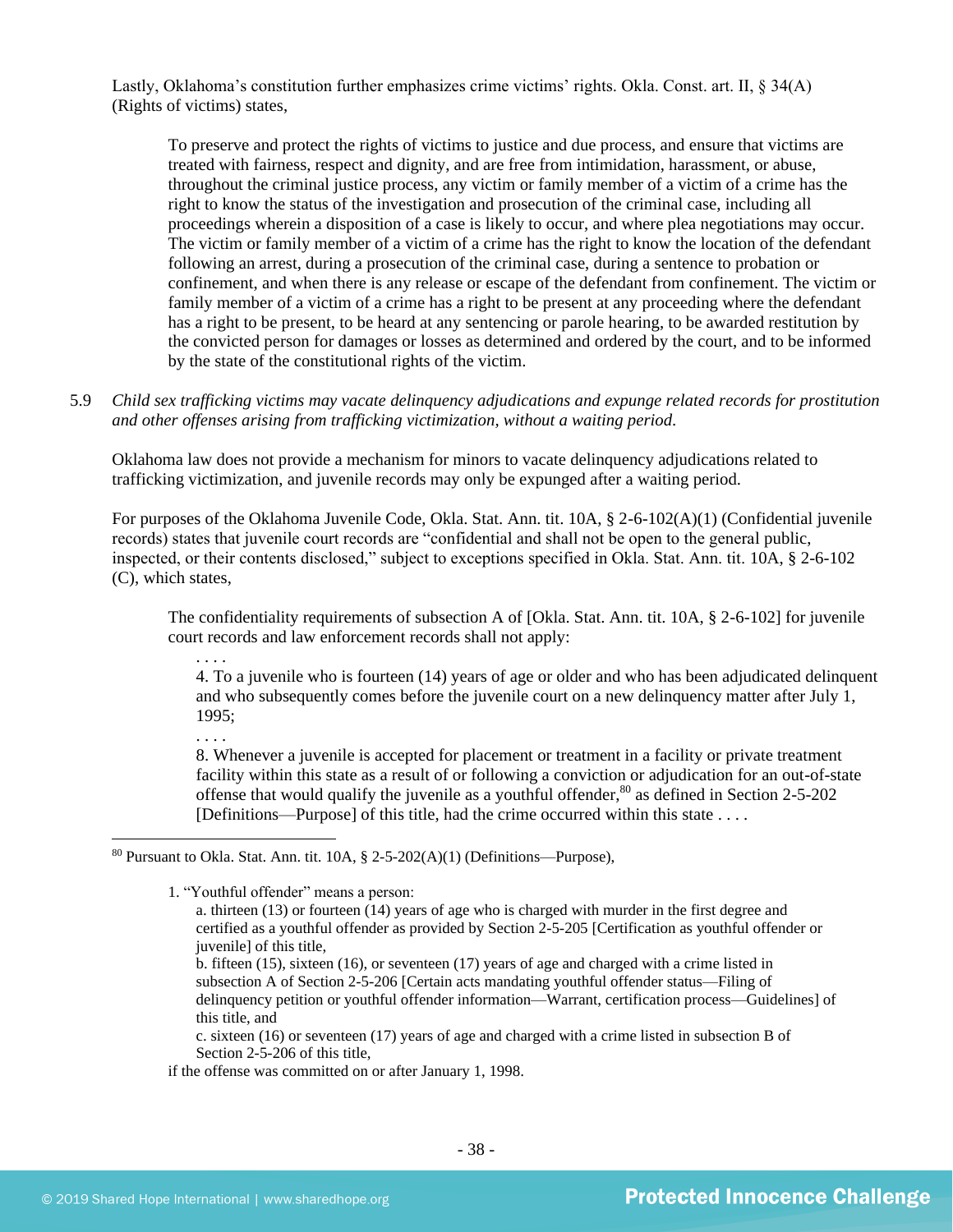Okla. Stat. Ann. tit. 10A, § 2-6-102(D) further provides,

Following the first adjudication as a delinquent, the court having jurisdiction shall note on the juvenile court record of the person that any subsequent juvenile court records shall not be confidential; provided, the child is at least fourteen (14) years of age or older. Any juvenile court record which becomes an open juvenile record as provided in this subsection may be expunged as provided in Section 7307-1.8 [Okla. Stat. Ann. tit. 10A, § 2-6-109 (Expungement of open juvenile court record) (Okla. Stat. Ann. tit. 10, § 7307-1.8 renumbered)] of this title.

Okla. Stat. Ann. tit. 10A, § 2-6-109 (Expungement of open juvenile court record) states,

A. A person who is the subject of a juvenile court record, that is not confidential as provided by law, may petition the district court in which the juvenile court record is located for an order to expunge all or any part of the record pertaining to the person, except basic identification information; provided:

1. The person has attained twenty-one (21) years of age or older;

2. The person has not been arrested for any adult criminal offense and no charge, indictment, or information has been filed or is pending against the person at the time of the petition for an expungement;

3. The person has not been subject to any deferred prosecution or deferred sentence, and has not been convicted of any criminal offense; and

4. All court costs, restitution, fines and other court-ordered requirements have been completed for all juvenile proceedings.

. . . . C. Upon a finding that the harm to privacy of the person in interest or dangers of unwarranted adverse consequences outweigh the public interest in retaining the records, the court may order the records, or any part thereof except basic identification information, to be expunged . . . .

G. Nothing in this section shall be construed to authorize the physical destruction of any juvenile records.

J. Any record ordered to be expunged pursuant to this section shall be sealed and, if not unsealed within ten (10) years of the expungement order, may be obliterated or destroyed at the end of the ten-year period.

. . . .

. . . .

. . . .

Because a minor must turn 21 before records may be sealed and wait an additional 10 years before the records may be destroyed, a child sex trafficking victim may face collateral consequences associated with having an accessible juvenile record.

Oklahoma law does contain a trafficking-specific expungement provision, Okla. Stat. Ann. tit. 22, § 19c (Arrest or charge as result of human trafficking – Expungement on motion of court or defendant), which states,

The court, upon its own motion or upon petition by the defendant and for good cause shown, may enter an order for expungement of law enforcement and court records relating to a charge or conviction for a prostitution-related offense committed as a result of the defendant having been a victim of human trafficking . . . . Records expunged pursuant to this section shall be sealed to the public but not to law enforcement agencies for law enforcement purposes.

Although Okla. Stat. Ann. tit. 22, § 19c allows for record expungement without a waiting period, it applies only to "convictions." Pursuant to Okla. Stat. Ann. tit. 10A, § 2-2-402(F), "any adjudication in a juvenile proceeding shall not be considered [a] ... conviction for purposes of ... any statute ...." Accordingly, records related to a delinquency adjudication cannot be expunged under this law.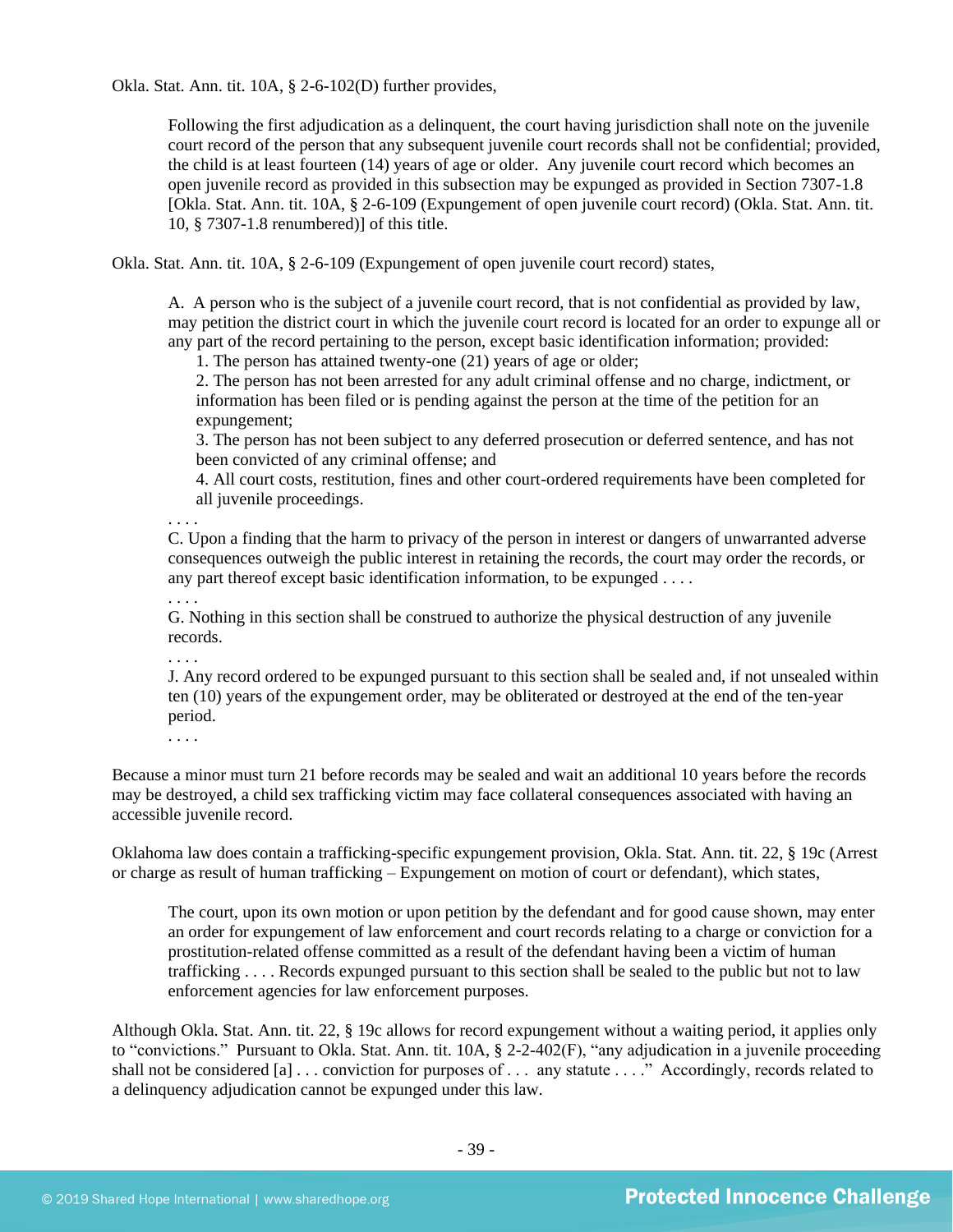Further, Okla. Stat. Ann. tit. 22, § 19c applies only to violations of Oklahoma's prostitution-related offenses, foreclosing the law's applicability to other offenses related to trafficking victimization.

5.9.1 Recommendation: Amend Okla. Stat. Ann. tit. 22, § 19c (Arrest or charge as result of human trafficking – Expungement on motion of court or defendant) to allow child sex trafficking victims to vacate delinquency adjudications and expunged related records for prostitution and other offenses arising from trafficking victimization, without a waiting period.

## *5.10 Victim restitution and civil remedies for victims of domestic minor sex trafficking or commercial sexual exploitation of children (CSEC) are authorized by law.*

Okla. Stat. Ann. tit. 21, § 748(C) (Human trafficking) specifically provides for mandatory restitution for human trafficking victims, stating that "[t]he court shall also order the defendant to pay restitution to the victim as provided in Section 991f [Restitution] of Title 22 [Criminal procedure] of the Oklahoma Statutes." Commercially sexually exploited children whose offenders are convicted of other crimes that cause injury to the child may also be able to receive restitution under Okla. Stat. Ann. tit. 22, § 991f(C)(1) (Restitution).<sup>81</sup> Okla. Stat. Ann. tit. 22,  $\S$  991f(A)(1) defines "restitution" as "the sum to be paid by the defendant to the victim of the criminal act to compensate that victim for up to three times the amount of the economic loss suffered as a direct result of the criminal act of the defendant." Under Okla. Stat. Ann. tit. 22, § 991f(A)(2), a "victim" is "any person, partnership, corporation or legal entity that suffers an economic loss as a direct result of the criminal act of another person," while Okla. Stat. Ann. tit. 22, § 991f(A)(3) limits "economic loss" to

actual financial detriment suffered by the victim consisting of medical expenses actually incurred, damage to or loss of real and personal property and any other out-of-pocket expenses, including loss of earnings, reasonably incurred as the direct result of the criminal act of the defendant. No other elements of damage shall be included as an economic loss for purposes of this section.

Additionally, under Okla. Stat. Ann. tit. 21, § 748.2(B) (Guidelines for treatment of human trafficking victims—Right to civil action states), civil remedies are available to minors victimized through sex trafficking. Okla. Stat. Ann. tit. 21, § 748.2(B) states,

Any person aggrieved by a violation of subsection B of Section 748 [Human trafficking] of this title may bring a civil action against the person or persons who committed the violation to recover actual and punitive damages and reasonable attorney fees and costs . . . . A criminal case or prosecution is not a necessary precedent to the civil action. The statute of limitations for the cause of action shall not commence until the latter of the victim's emancipation from the defendant, the victim's twenty-first birthday, or the plaintiff discovers or reasonably should have discovered that he or she was a victim of human trafficking and that the defendant caused, was responsible for or profited from the human trafficking.

*5.11 Statutes of limitations for civil and criminal actions for child sex trafficking or commercial sexual exploitation of children (CSEC) offenses are eliminated or lengthened to allow prosecutors and victims a realistic opportunity to pursue criminal action and legal remedies.*

Okla. Stat. Ann. tit. 22, § 152 (Statute of limitations) sets forth the applicable statute of limitations for criminal prosecutions in Oklahoma. Crimes that do not have a statute of limitations specified, including Okla. Stat. Ann. tit. 21, § 748 (Human trafficking), § 1029 (Engaging in prostitution, etc.), § 1087 (Child under 18 years of age—Procuring for prostitution, lewdness or other indecent act—Punishment), and

<sup>81</sup> *See supra* Component 2.8 for the substantive provisions of Okla. Stat. Ann. tit. 22, § 991f(C)(1).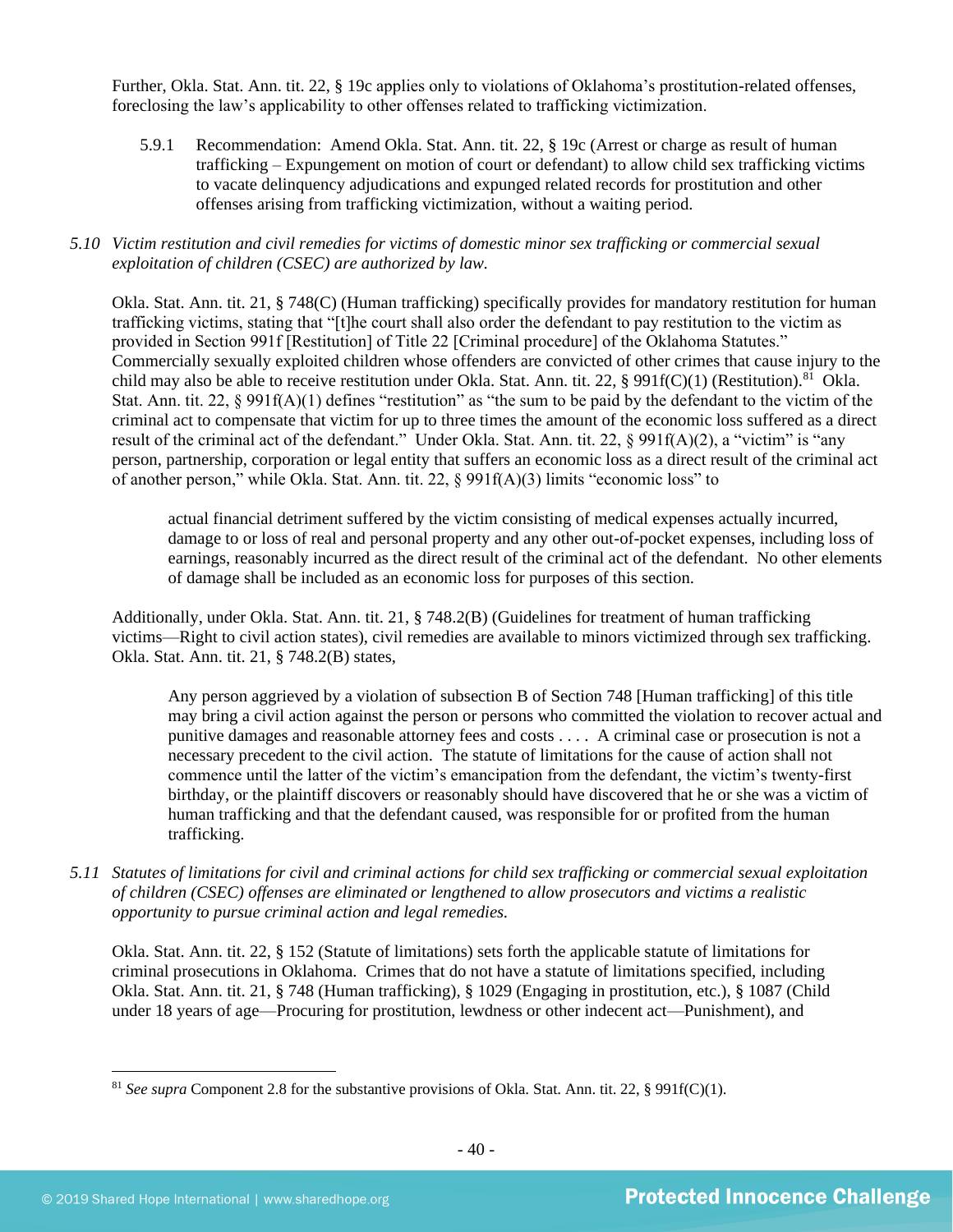§ 1088(A) (Child under 18 years of age—Inducing, keeping, detaining or restraining for prostitution— Punishment), are subject to a 3 year statute of limitations. Okla. Stat. Ann. tit. 22, § 152(H).

Pursuant to Okla. Stat. Ann. tit. 22, § 152(C)(1), prosecutions for sexual crimes against children, including Okla. Stat. Ann. tit. 21, § 1021.2(A) (Minors—Procuring for participation in pornography), § 1021.3(A) (Guardians—Parents—Custodians—Consent to participation of minors in child pornography), § 1040.12a (Aggravated child pornography), § 1111 (Rape defined), § 1111.1 (Rape by instrumentation), § 1113 (Slight penetration is sufficient to complete crime), § 888 (Forcible sodomy), § 1114 (Rape in first degree—Second degree), § 1123 (Lewd or indecent proposals or acts as to child under 16), § 843.5 (Child sexual abuse), and § 866 (Elements of offense (Trafficking in children)), "shall be commenced by the forty-fifth birthday of the alleged victim . . . ." Under Okla. Stat. Ann. tit. 22, § 152(C)(2)(a), (b), however, prosecutions for any of these offenses may be commenced at any time under the following circumstances:

a. physical evidence is collected and preserved that is capable of being tested to obtain a profile from deoxyribonucleic acid (DNA), and

b. the identity of the offender is subsequently established through the use of a DNA profile using evidence listed in subparagraph a of this paragraph.

Regarding civil actions in trafficking cases, Okla. Stat. Ann. tit. 21, § 748.2(B) (Guidelines for treatment of human trafficking victims—Right to civil action) states, "The statute of limitations for the cause of action shall not commence until the latter of the victim's emancipation from the defendant or the victim's twenty-first birthday, or the plaintiff discovers or reasonably should have discovered that he or she was a victim of human trafficking and that the defendant caused, was responsible for or profited from the human trafficking."

In civil actions based on damages for injury caused by criminal offenses, Okla. Stat. Ann. tit. 12, § 95(A)(7) (Limitation of other actions) provides,

An action based on intentional conduct brought by any person for recovery of damages for injury suffered as a result of criminal actions, as defined by the Oklahoma Statutes, may be brought against any person incarcerated or under the supervision of a state, federal or local correctional facility on or after November 1, 2003:

a. at any time during the incarceration of the offender for the offense on which the action is based, or

b. within five (5) years after the perpetrator is released from the custody of a state, federal or local correctional facility, if the defendant was serving time for the offense on which the action is based.

Additionally, for civil actions based on damages resulting from childhood sexual abuse or exploitation, Okla. Stat. Ann. tit. 12, § 95(A)(6) states,

An action based on intentional conduct brought by any person for recovery of damages for injury suffered as a result of childhood sexual abuse incidents or exploitation as defined by Section 1-1-105 [Definitions] of Title 10A of the Oklahoma Statutes . . . against the actual perpetrator shall be commenced by the forty-fifth birthday of the alleged victim . . . provided, that the time limit for commencement of an action pursuant to this paragraph is tolled for a child until the child reaches the age of eighteen (18) years . . . .

5.11.1 Recommendation: Eliminate statutes of limitations for commencing a prosecution under Okla. Stat. Ann. tit. 21, § 748 (Human trafficking) and Oklahoma's CSEC offenses.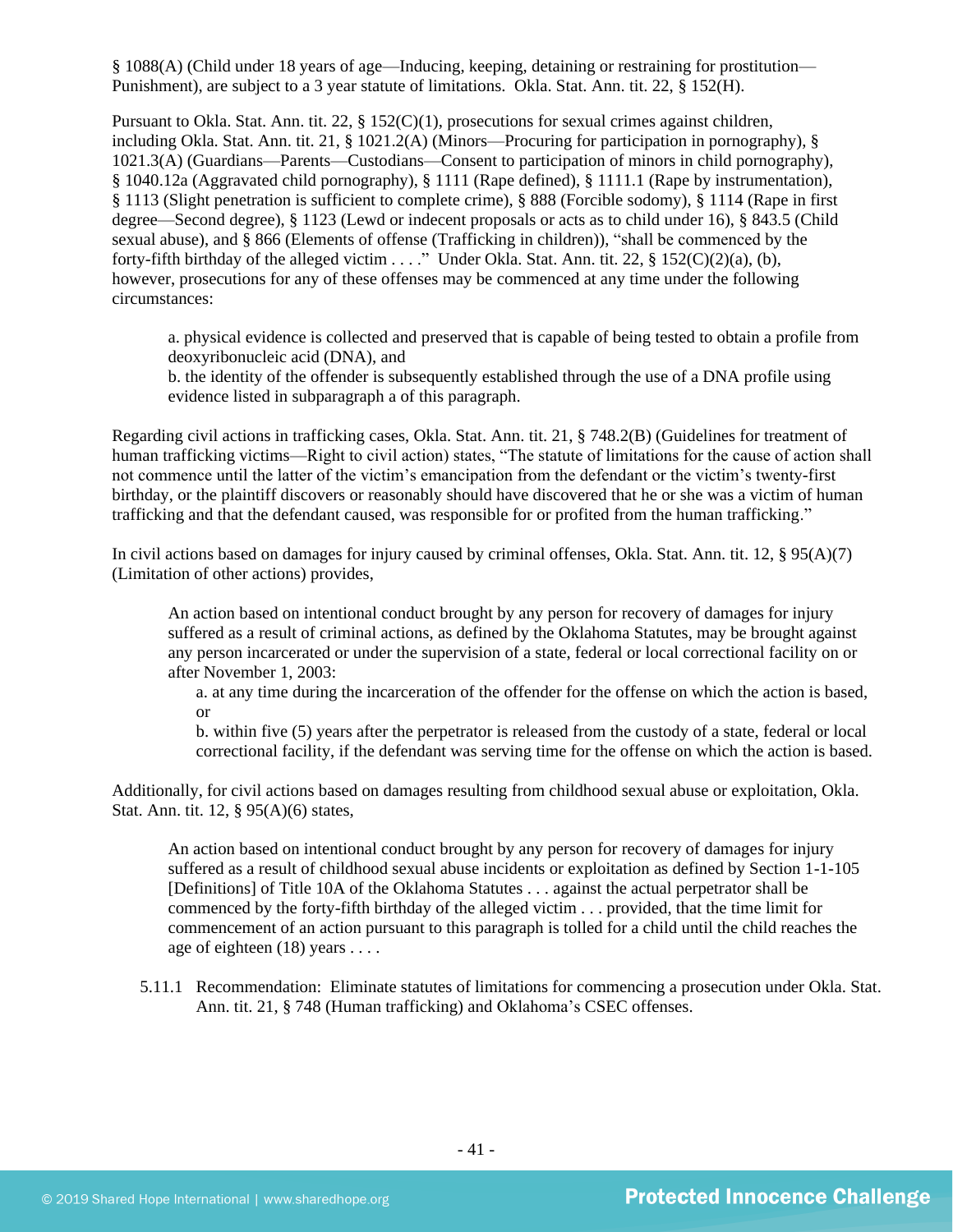#### **FRAMEWORK ISSUE 6: CRIMINAL JUSTICE TOOLS FOR INVESTIGATION AND PROSECUTIONS**

#### *Legal Components:*

- *6.1 Training on human trafficking and domestic minor sex trafficking for law enforcement is statutorily mandated or authorized.*
- *6.2 Single party consent to audiotaping is permitted in law enforcement investigations.*
- *6.3 Wiretapping is an available tool to investigate domestic minor sex trafficking and commercial sexual exploitation of children (CSEC).*
- *6.4 Using a law enforcement decoy to investigate buying or selling commercial sex is not a defense to soliciting, purchasing, or selling sex with a minor.*
- *6.5 Using the Internet or electronic communications to investigate buyers and traffickers is a permissible investigative technique.*
- *6.6 State law requires reporting of missing children and located missing children.*

#### *Legal Analysis:*

*6.1 Training on human trafficking and domestic minor sex trafficking for law enforcement is statutorily mandated or authorized.*

*\_\_\_\_\_\_\_\_\_\_\_\_\_\_\_\_\_\_\_\_\_\_\_\_\_\_\_\_\_\_\_\_\_\_\_\_\_\_\_\_\_\_\_\_\_\_\_\_\_\_\_\_\_\_\_\_\_\_\_\_\_\_\_\_\_\_\_\_\_\_\_\_\_\_\_\_\_\_\_\_\_\_\_\_\_\_\_\_\_\_\_\_\_\_*

Oklahoma does not mandate that law enforcement receive training on human trafficking or domestic minor sex trafficking. However, Okla. Stat. Ann. tit. 70, § 3311(A) (Council on law enforcement education and training) establishes the Council on Law Enforcement Education and Training ("Council") and grants it "the authority to exercise the rights, privileges and functions necessary to ensure the professional training and continuing education of law enforcement officers in the State of Oklahoma." Okla. Stat. Ann. tit. 70, § 3311(B)(2) specifically authorizes the Council to "[p]romulgate rules with respect to such matters as certification, revocation, . . . minimum courses of study, . . . minimum standards for basic and advanced in-service courses, and seminars for Oklahoma police and peace officers."

Pursuant Okla. Stat. Ann. tit. 10A § 1-9-123 the Department of Human Services "in consultation with "state and local law enforcement, juvenile justice systems" shall provide trainings for caseworkers.

The Department of Human Services shall, in consultation with state and local law enforcement, juvenile justice systems, health care providers, education agencies, and organizations with experience in dealing with at-risk children and youth, establish policies and procedures, including relevant training for caseworkers, for identifying, documenting in agency records and determining appropriate services for children and youth at risk of sex trafficking.

- 6.1.1 Recommendation: Mandate training on domestic minor sex trafficking for law enforcement.
- *6.2 Single party consent to audiotaping is permitted in law enforcement investigations.*

Oklahoma permits single-party consent to audiotaping. Okla. Stat. Ann. tit. 13, § 176.4(4), (5) (Acts not prohibited) states,

It is not unlawful pursuant to the Security of Communications Act for:

. . . . 4. a person acting under color of law to intercept a wire, oral or electronic communication when such person is a party to the communication or one of the parties to the communication has given prior consent to such interception; or

5. a person not acting under color of law to intercept a wire, oral or electronic communication when such person is a party to the communication or when one of the parties to the communication has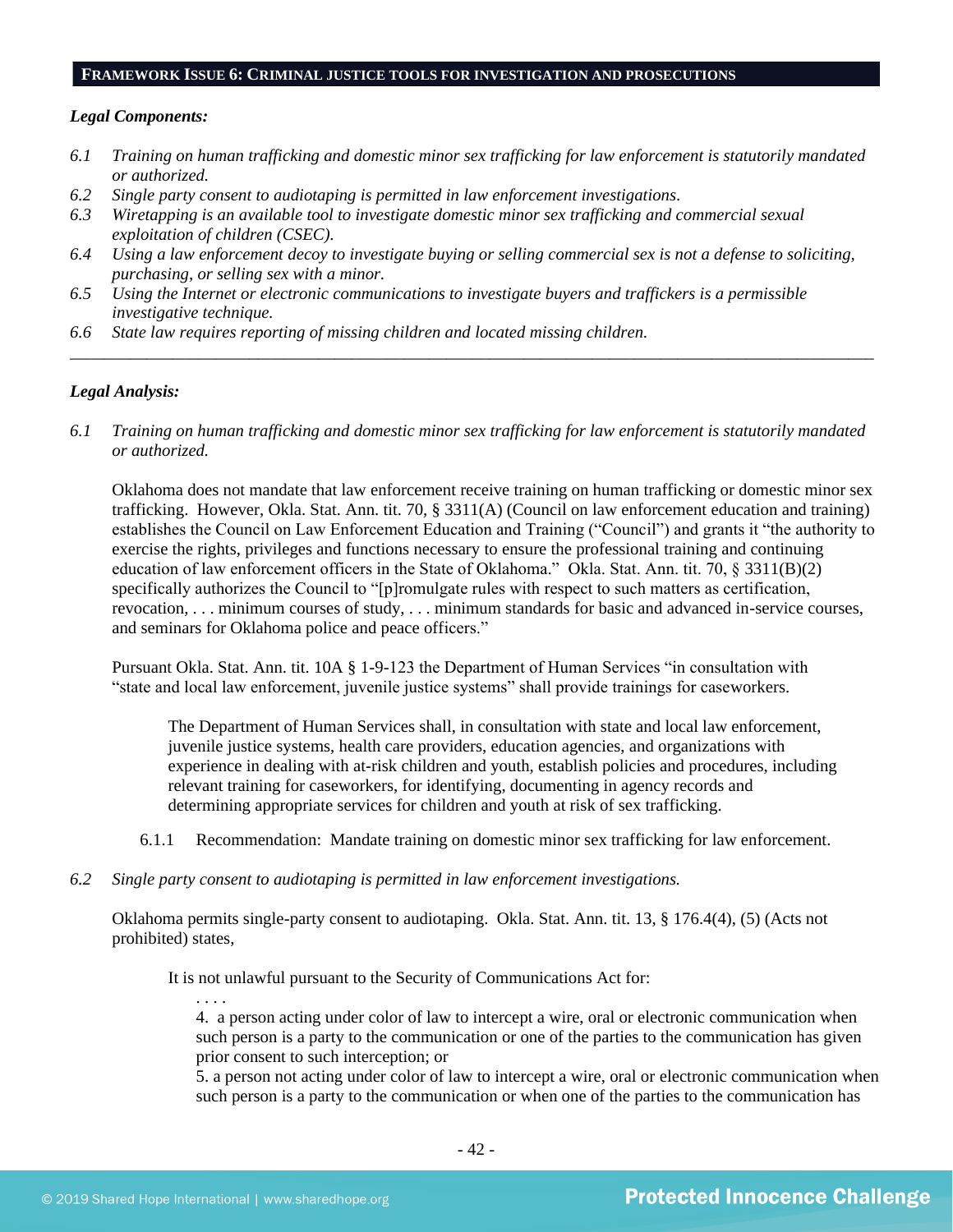given prior consent to such interception unless the communication is intercepted for the purpose of committing any criminal act.

*6.3 Wiretapping is an available tool to investigate domestic minor sex trafficking and commercial sexual exploitation of children (CSEC).* 

Oklahoma permits law enforcement to use wiretapping and resulting evidence when authorized by a court order, and provides for the issuance of a court order in the investigation of crimes related to domestic minor sex trafficking, including human trafficking and prostitution of children. Specifically, Okla. Stat. Ann. tit. 13, § 176.7 (Court order authorizing interception of communications) states,

The Attorney General, upon application by a district attorney, may make application to a judge of competent jurisdiction for, and such judge may grant in conformity with the Security of Communications Act, an order authorizing the interception of wire, oral or electronic communications by any law enforcement agency of this state or any political subdivision thereof having responsibility for the investigation of the offense as to which the application is made, when such interception may provide evidence of acts of biochemical terrorism, terrorism, terrorism hoax, and biochemical assault, as defined in Section 1268.1[Definitions] of Title 21 of the Oklahoma Statutes, the commission of the offense of murder, the cultivation or manufacture or distribution of narcotic drugs or other controlled dangerous substances, as defined in the Uniform Controlled Dangerous Substances Act, trafficking in illegal drugs, as defined in the Trafficking in Illegal Drugs Act, the trafficking of humans for labor or for commercial sex, as defined in Section 748 of Title 21 of the Oklahoma Statutes, the pandering of humans for sex as provided in Section 1081 of Title 21 of the Oklahoma Statutes or the prostitution of a child, as defined in Section 1030 of Title 21 of the Oklahoma Statutes, and any conspiracy to commit the crimes specifically enumerated in this section.

Okla. Stat. Ann. tit. 13, § 176.8(E) (Disclosure of information) further provides,

When a law enforcement officer, while engaged in intercepting wire, oral or electronic communications in an authorized manner, intercepts wire, oral or electronic communications relating to offenses for which an order or authorization could have been secured or any offense listed in [Okla. Stat. Ann. tit. 57,  $\S$  571],<sup>82</sup> which is other than those specified in the order of authorization, the contents thereof and evidence derived therefrom may be disclosed or used as provided in this section. Such contents and any evidence derived therefrom may be used when authorized by a judge of competent jurisdiction when such judge finds on subsequent application that the contents were otherwise intercepted in accordance with the provisions of the Security of Communications Act. ...

*6.4 Using a law enforcement decoy to investigate buying or selling commercial sex is not a defense to soliciting, purchasing, or selling sex with a minor.*

Okla. Stat. Ann. tit. 21, § 1040.13a(C) (Facilitating, encouraging, offering or soliciting sexual conduct or engaging in sexual communication with a minor or person believed to be a minor) prohibits a defense to prosecution based on the use of a law enforcement decoy posing as a minor during an investigation; it states, "[t]he fact that an undercover operative or law enforcement officer was involved in the detection and investigation of an offense pursuant to this section shall not constitute a defense to a prosecution under this section."

<sup>82</sup> Okla. Stat. Ann. tit. 57, § 571 (Definitions) lists, in relevant part, child pornography, aggravated child pornography, child prostitution, human trafficking, child abuse, rape, or lewd or indecent proposition or lewd or indecent act with a child.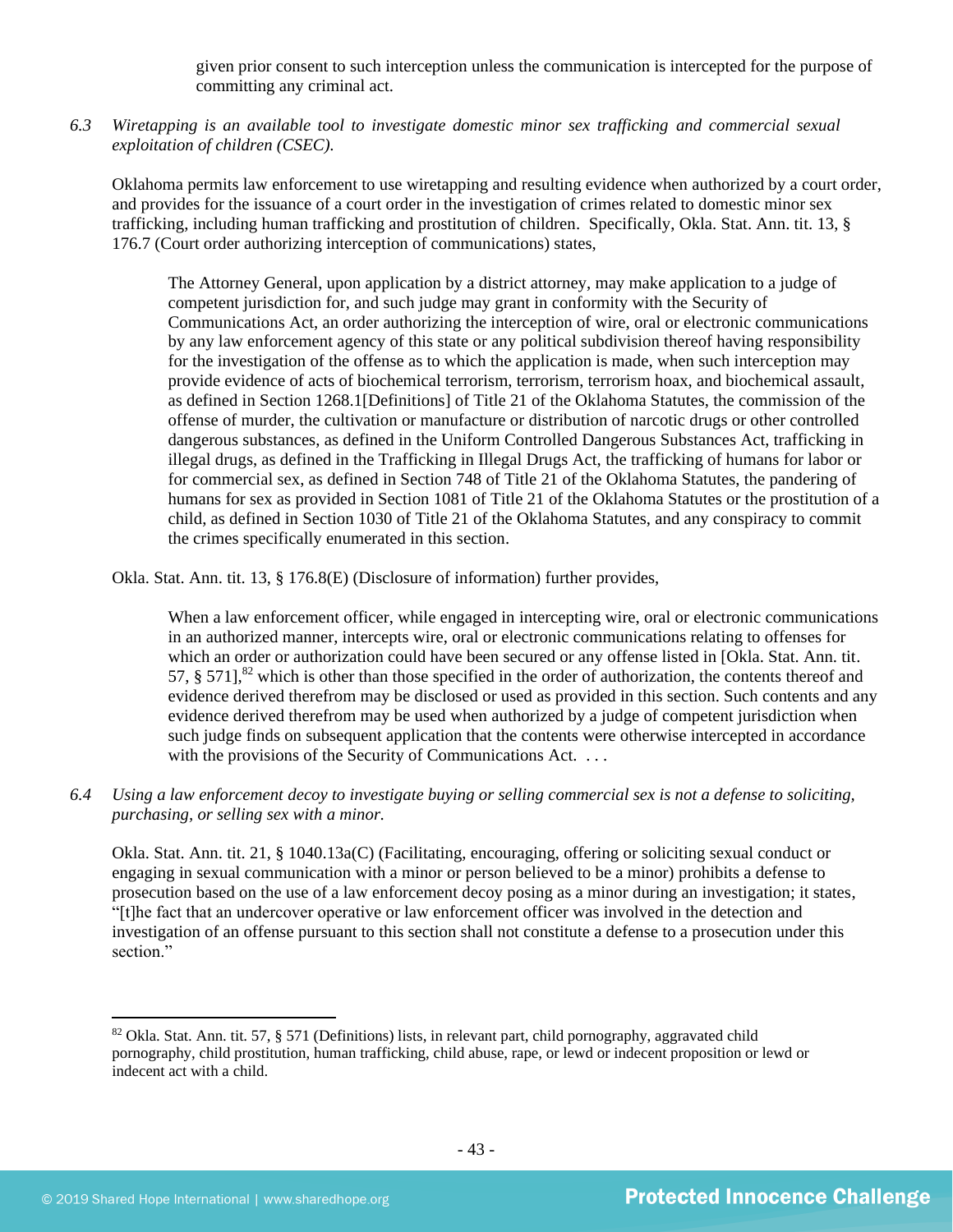However, a defendant may still be able to assert a defense based on a law enforcement decoy posing as a minor to investigate other buyer-applicable offenses through reverse sting operations, which are the most likely situations in which a defendant would try to use such a defense. Okla. Stat. Ann. tit. 21, § 1029(A)(2) (Engaging in prostitution, etc.) is a buyer-applicable CSEC offense $^{83}$  that does not prohibit this defense, meaning that buyers charged for attempting to solicit or purchase sex with a minor under Okla. Stat. Ann. tit. 21, § 1029(A)(2) would not be prohibited from raising a defense based on the fact that an action minor was not involved.

*6.5 Using the Internet or electronic communications to investigate buyers and traffickers is a permissible investigative technique.*

Law enforcement may use the Internet or other electronic communication to investigate buyers and traffickers under Okla. Stat. Ann. tit. 21, § 1040.13a(C) (Facilitating, encouraging, offering or soliciting sexual conduct or engaging in sexual communication with a minor or person believed to be a minor), which expressly provides that "[t]he fact that an undercover operative or law enforcement officer was involved in the detection and investigation of an offense pursuant to this section shall not constitute a defense to a prosecution under this section."

Additionally, Okla. Stat. Ann. tit. 74, § 151.1 (Internet crimes against children unit) states,

A. The Oklahoma State Bureau of Investigation shall establish an Internet Crimes Against Children (ICAC) unit for the primary purpose of investigating Internet crimes committed against children, including, but not limited to, offenses related to child pornography and solicitation of minors for pornography, prostitution or sex-related offenses. The unit shall additionally promote safe Internet use among children and their parents by various media or printed-material campaigns or by offering educational programs to schools or communities throughout this state. The Bureau shall employ sufficient employees to investigate and implement the ICAC unit.

B. The Director of the Oklahoma State Bureau of Investigation is hereby authorized to enter into local cooperative agreements with local law enforcement agencies for the purpose of appointing ICAC Affiliate Task Force Agents to assist the ICAC unit of the Bureau . . . ICAC Affiliate Task Force Agents shall have general peace officer powers and the authority to arrest persons throughout the state for the purpose of investigating Internet crimes committed against children including, but not limited to, offenses related to child pornography, solicitation of minors for pornography, prostitution or sex-related offenses . . . .

*6.6 State law requires reporting of missing children and located missing children.*

The Department of Human Services is required to report missing children as well as children who are identified as sex trafficking victims. Okla. Stat. Ann. tit. 10A § 1-9-123 provides,

. . . .

B. When notified a child or youth has run away or is missing from a foster placement, the Department shall, within twenty-four (24) hours of notification, report such status of the child or youth to local law enforcement, the National Crime Information Center, and to the National Center for Missing and Exploited Children."

C. The Department shall develop and implement specific protocols to:

1. Expeditiously locate any child or youth missing from foster care;

2. Determine the primary factors that contributed to the child or youth running away or otherwise being absent from foster care;

<sup>83</sup> *See supra* Component 2.2 for more information about Okla. Stat. Ann. tit. 21, § 1029(A)(2).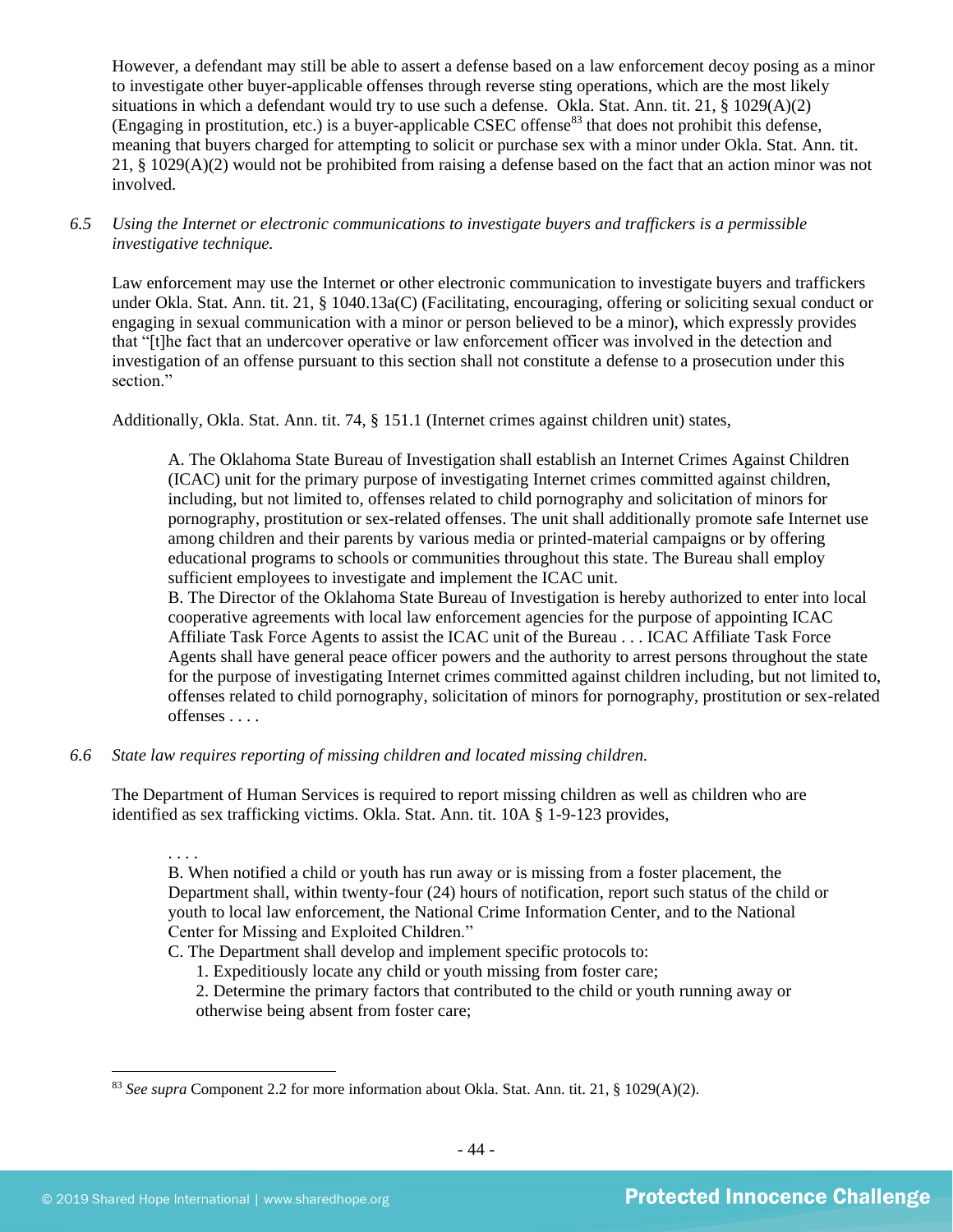3. Respond, to the extent possible and appropriate, to those factors that contributed to the absence from care or runaway behaviors in the current and subsequent placements of the child or youth; and

4. Determine what the child or youth experienced while absent from care, that would include an appropriate screening to determine if the child or youth is a possible victim of sex trafficking.

D. The Department shall report to law enforcement authorities immediately, and in no case later than twenty-four (24) hours, after receiving information on a child or youth who has been identified as being a sex trafficking victim as defined by Section 1-1-105 of Title 10A of the Oklahoma Statutes.

Okla. Stat. Ann. tit. 10, § 1628 (Missing children 16 and under—Investigation of disappearance) states,

It is hereby made the duty of any sheriff, chief of police, city marshal, constable, or any other law enforcement officer, upon notification of a report of a missing child sixteen (16) years and under, to immediately initiate an investigation into the disappearance of said child.

6.6.1 Recommendation: Enact a requirement that law enforcement and child welfare promptly report information about both missing and located missing children.